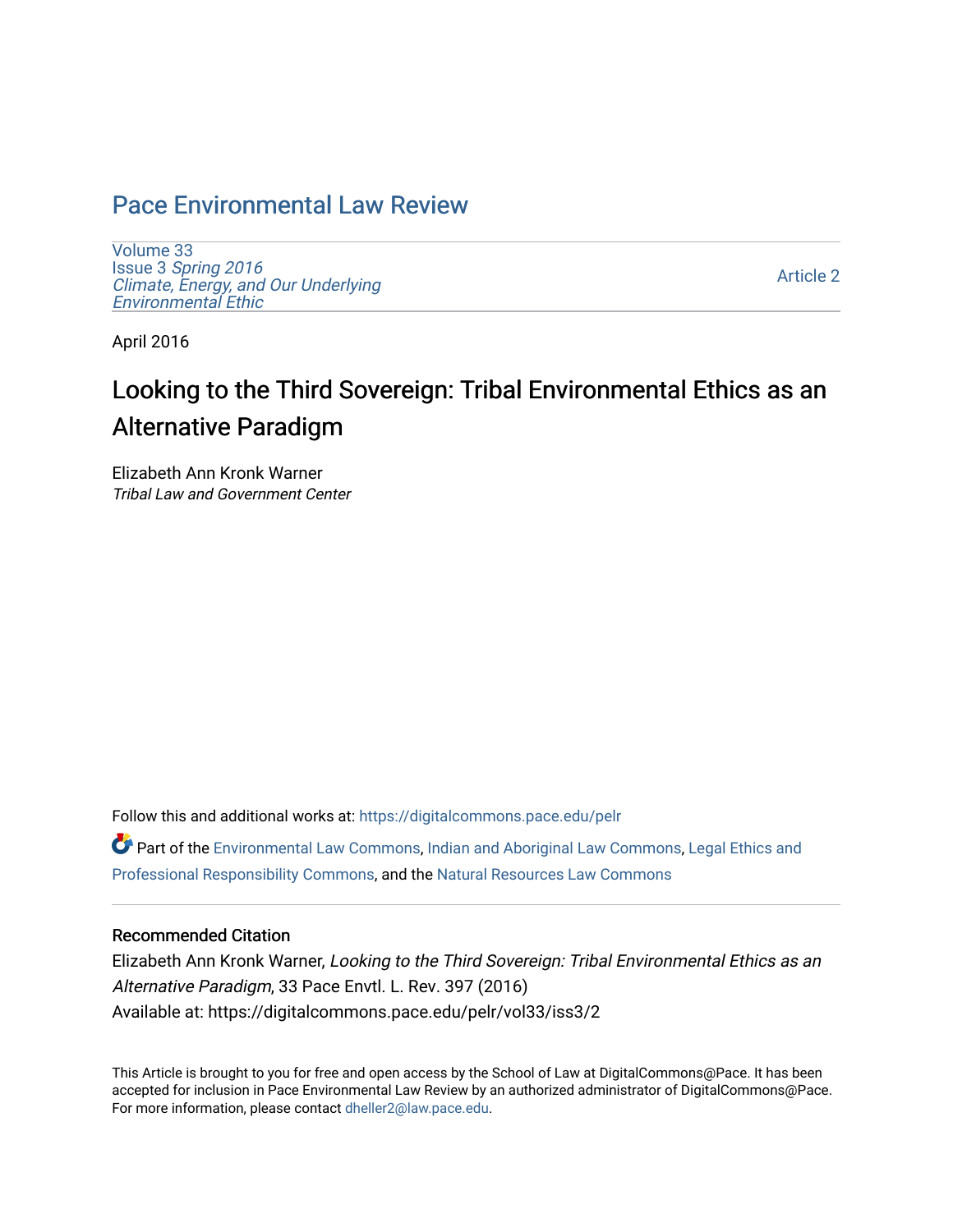1

## **ARTICLE**

## **Looking to the Third Sovereign: Tribal Environmental Ethics as an Alternative Paradigm**

ELIZABETH ANN KRONK WARNER\*

## **I. INTRODUCTION**

December 2015 constituted a watershed month in the fight against the devastating impacts of climate change, as nearly 200 countries reached consensus at the Paris Conference of the Parties 21 (COP 21) on the need to cut greenhouse gas emissions in an effort to curb the negative impact of climate change.1 As evidenced by the Paris COP 21, the world has decided that the time has come to address climate change. As a result of the commitments made at Paris COP 21, policy makers around the world will be considering the best methods of controlling greenhouse gas emissions and mitigating the impacts of climate change. As a result, policy makers may also be increasingly reconsidering the ethical paradigm(s) used to tackle modern environmental challenges, such as climate change. In the United States, a national, comprehensive plan to both mitigate the effects of and adapt to those effects that cannot be mitigated has yet to be developed. Therefore, now is the ideal time to reconsider

397

<sup>\*</sup> Associate Dean of Academic Affairs, Professor of Law, and Director, Tribal Law and Government Center. Kronk Warner also serves as Chief Appellate Judge for the Sault Ste. Marie Tribe of Chippewa Indians (and is a citizen of the same Tribe), and as Special District Judge for the Prairie Band Potawatomi Nation. She would like to thank Professor Connor Warner and Corey Adams for their excellent assistance in the preparation of this article.

<sup>1.</sup> Helen Briggs, *Global Climate Deal: In Summary*, BBC NEWS (Dec. 12, 2015), http://www.bbc.com/news/science-environment-35073297 [https:// perma.cc/FH49-KECH] .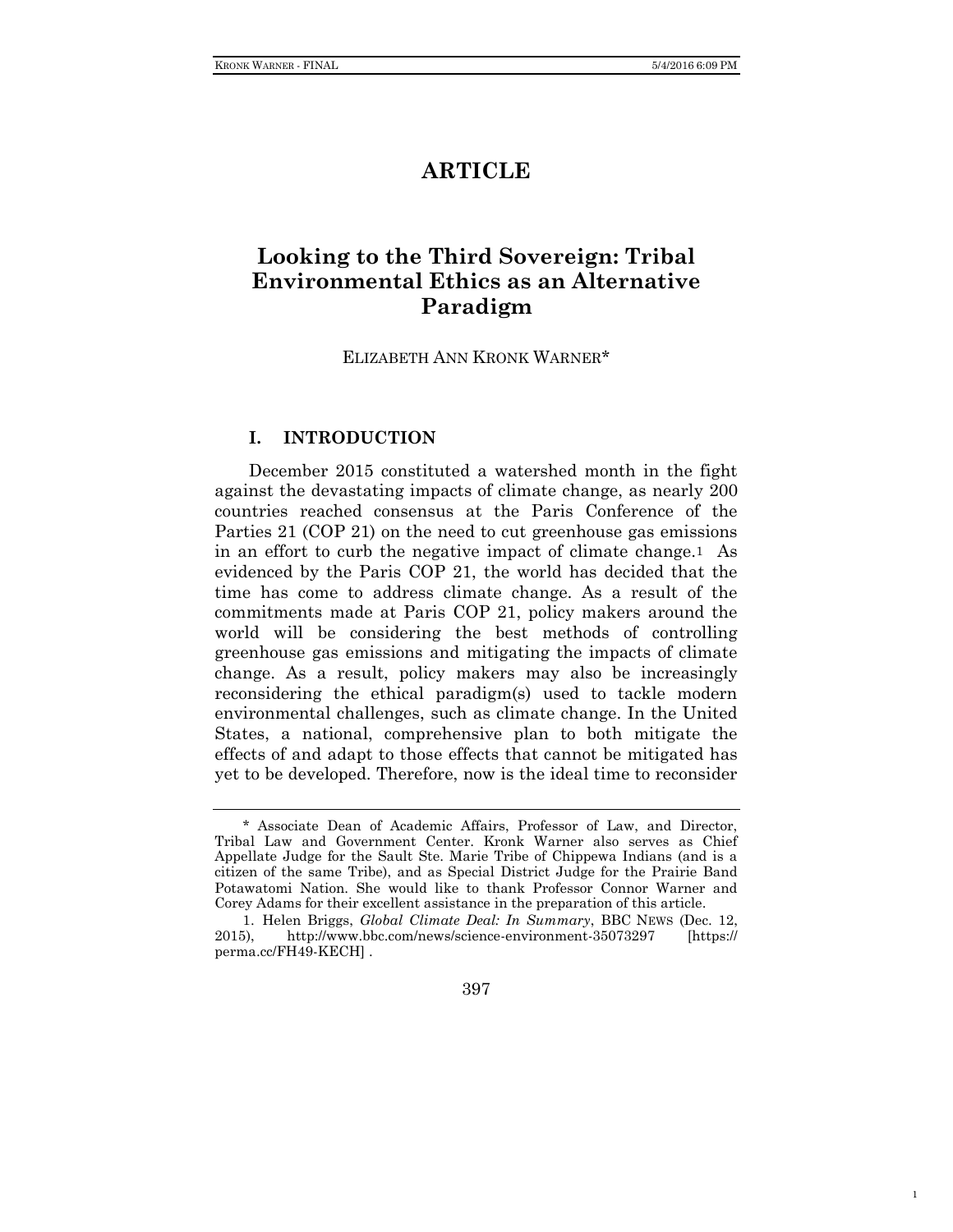the environmental ethics underlying environmental policy making.

Given the devastating impacts of climate change across the country, one may ponder the appropriate ethical framework through which effective policy will be developed. Increasingly, the moral dimension of climate change is being recognized, and policy makers and other thought leaders are already considering the possibility of a new ethical paradigm to address the issue.2 To date, however, the United States has yet to turn from its anthropocentric and utilitarian view of environmental ethics.3 Yet, Winston Churchill famously reminds us to "[n]ever let a good crisis go to waste." So, the climate change crisis could prove to be exactly the right motivation to spur development and implementation of alternative environmental ethical structures. Given its profound impacts upon communities across the country, both Native and non-Native, climate change may be the catastrophe leading to a change in the way environmental policy is viewed in the United States.4 Even if change comes slowly, starting such a discussion now is still valuable given the intergenerational nature of climate change and other modern environmental challenges.

In the United States, however, it is unlikely that an answer to potentially viable alternative ethical paradigms will come from the federal government. Admittedly, the federal government is certainly capable of innovation in environmental law. For example, the period between 1969 and 1980 was a time of tremendous innovation in the field, as the federal government was extremely active in regulating the environment.<sup>5</sup> Since 1988,

5. ROBERT L. GLICKSMAN ET AL., ENVIRONMENTAL PROTECTION: LAW AND POLICY 71 (6th ed. 2011) (explaining that the federal government enacted numerous statutes during this time period, including the National Environmental Policy Act, Clean Air Act, and Clean Water Act); ROBERT V. PERCIVAL ET AL., ENVIRONMENTAL REGULATION: LAW, SCIENCE, AND POLICY 1 (6th ed. 2009) ("Since the late 1960's, spectacular growth in public concern for the environment has had a profound impact on the development of American law.

<sup>2.</sup> Sarah Krakoff, *American Indians, Climate Change, and Ethics for a Warming World*, 85 DENV. U. L. REV. 865, 891 (2008).

<sup>3.</sup> *Id*. at 892.

<sup>4.</sup> As Professor Krakoff explains, "[w]hat global warming may do is catapult us beyond this way of thinking. Addressing global warming will mean rethinking what growth and development should consist of. The world within which growth can take place has always been defined by our ethics." *Id*.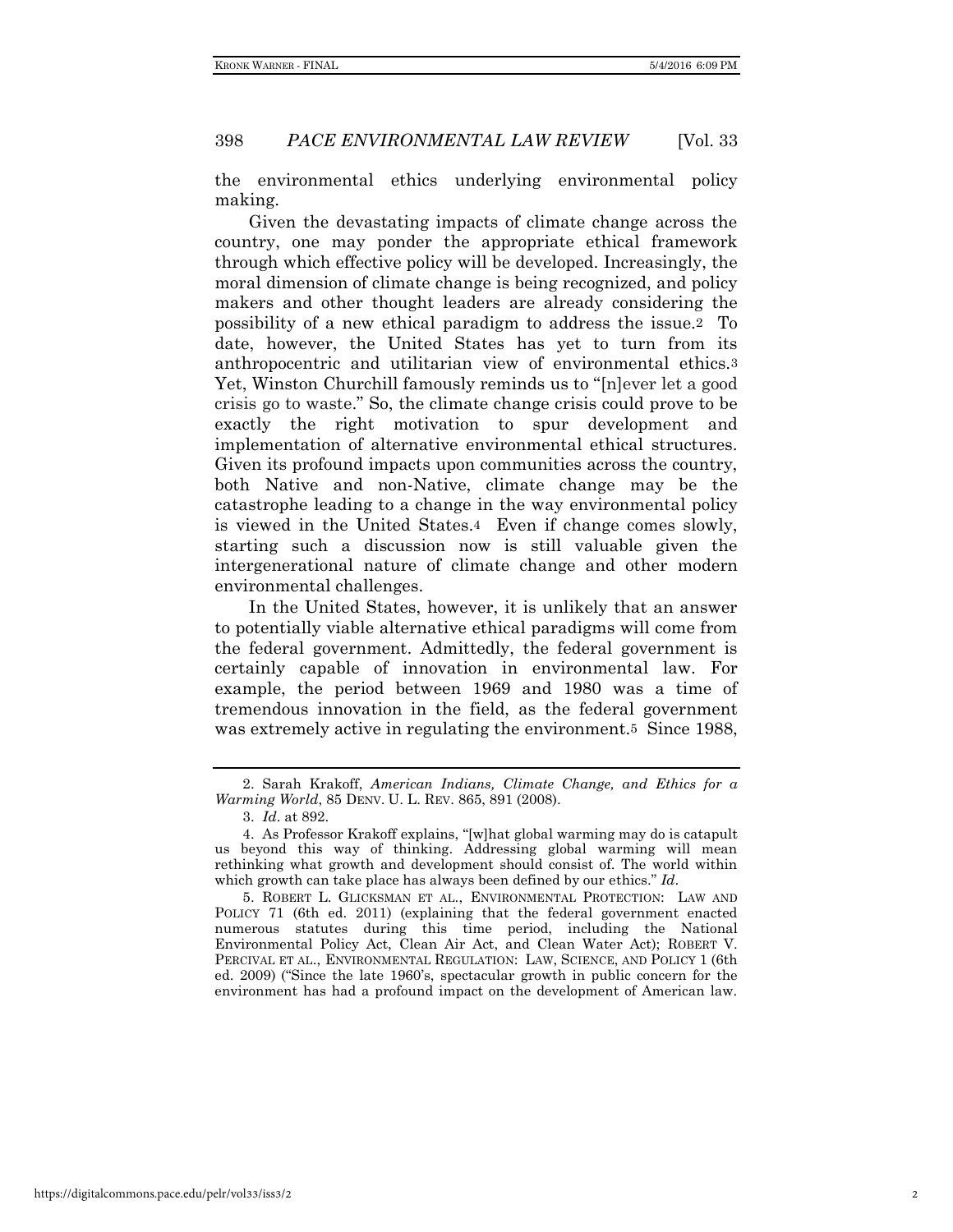however, "there has been little innovation in environmental programs," especially at the federal level.6 Congress has only truly innovated in a few areas since the late 1980s.7 Such federal inaction may be the result of more recent political partisanship within Congress.8

Given such federal malaise, policy makers will need to look elsewhere to find examples of alternative ethical paradigms, but not necessarily outside of the exterior boundaries of the United States. They can look to the third sovereign—Indian tribal governments.9 Indian tribes have in no way been sheltered from the impacts of climate change. In many ways, Indian tribes are part of the vanguard fighting the onslaught of climate change, given their physical locations and other distinctive features.10

7. GLICKSMAN ET AL., *supra* note 5, at 72 (providing some examples, such as the Clean Air Act amendments of the 1990s and the hazardous waste and oil spill laws).

8. *Id.* ("Congress has intervened in many specific controversies, but has done little more than reauthorize and make minor adjustments to the main federal laws. A partisan logjam in Congress continues to thwart efforts to amend this nation's environmental laws."); PERCIVAL ET AL., *supra* note 5, at 7 ("Environmental Policy has become a much more partisan issue than it was in the 1970s, when the major environmental laws passed Congress with wide bipartisan support."); JAMES SALZMAN & BARTON H. THOMPSON, JR., ENVIRONMENTAL LAW AND POLICY 12 (3d ed. 2010) ("Growing partisanship over environmental issues, however, slowed the pace of new federal legislation in the late 1990s and the first years of the 20th century. The result has been legislative stagnation.").

9. While states have certainly been innovating in this area by adopting and developing climate change solutions, such as the Regional Greenhouse Gas Initiative in the Northeast, it is unclear whether states have taken any steps to adopt or incorporate alternative ethical paradigms into their efforts. *See generally* REGIONAL GREENHOUSE GAS INITIATIVE, http://www.rggi.org [https:// perma.cc/2DX6-RNFZ]. Examination of state environmental ethics is beyond the scope of this article, but it is possible that some states may have adopted alternative ethical paradigms.

10. *See, e.g.*, Randall S. Abate & Elizabeth Ann Kronk, *Commonality Among Unique Indigenous Communities: An Introduction to Climate Change and Its Impacts on Indigenous Peoples*, 26 TUL. ENVTL. L.J. 179, 181 (2013) (describing some of the attributes that put many indigenous communities at risk to the impacts of climate change).

During this period, U.S. environmental law has grown from a sparse set of common law precedents and local ordinances to encompass a vast body of state and federal legislation.").

<sup>6.</sup> *Id.* at 72 ("We continue to live off the intellectual capital of the active first 15 years of the modern environmental movement."). *But c.f.* EPA, *Clean Power Plan Proposed Rule*, http://www2.epa.gov/carbon-pollution-standards/ clean-power-plan-proposed-rule [https://perma.cc/3NXP-PKYP].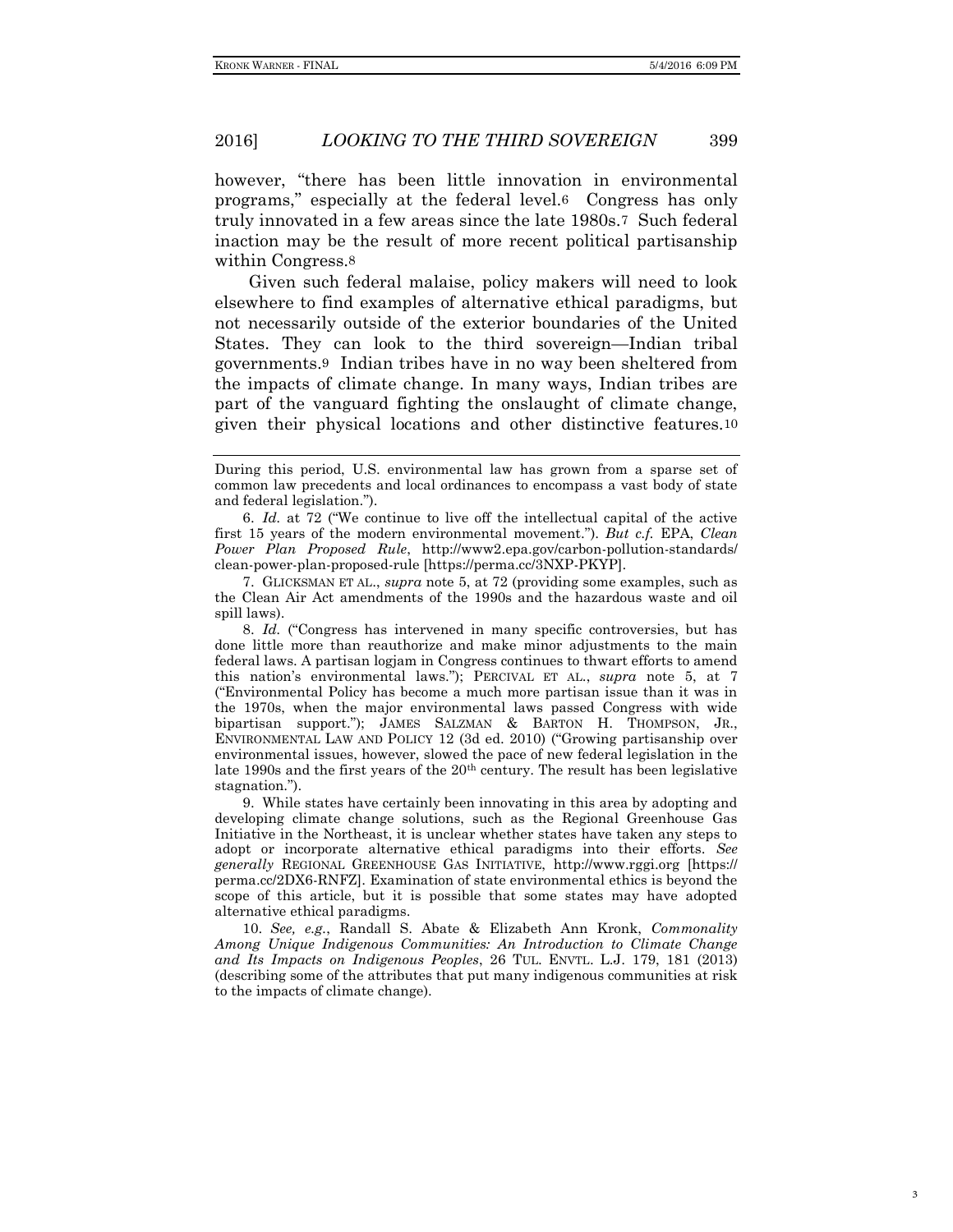For example, in the Pacific Northwest, climate change has severely impacted freshwater and oceanic environments, both of which are crucial to the survival of salmon on which many tribes in the region place great subsistence, cultural, and spiritual weight.11 Similarly, in Alaska, the impacts of climate change have resulted in many Alaska Natives facing a loss of lifestyle, culture, and even traditional ecological knowledge.12 In fact, the situation for Inuit grew so dire that the Inuit Circumpolar Conference filed a petition in the Inter-American Commission on Human Rights alleging that the United States violated its right to property and culture (among other things) because of the United States' greenhouse gas emissions, emissions which in turn led to the impacts of climate change.13 Tribes in the Southwest are experiencing profound impacts on their water and water rights as a result of climate change.14 And tribes in Florida are experiencing rising sea levels, which in turn inundate their lands.15

Further, as explained more fully below, tribes are not only experiencing climate change, but also taking steps to develop environmental laws designed to address the impacts of climate change. Tribes are therefore actively innovating in the area, unlike their federal counterpart. As policy makers potentially consider new environmental ethics, tribal environmental ethics can be particularly helpful.

This article, therefore, considers what role, if any, can tribal environmental ethics play in the re-examination and consideration of American environmental ethics? The answer quite a substantial role. Tribes must straddle two worlds—a traditional one and one dominated by Western culture and values. As a result of this dichotomy, tribes are necessarily

14. Krakoff, *supra* note 2, at 883–85.

15. *Id*. at 885–87.

<sup>11.</sup> Krakoff, *supra* note 2, at 874. Professor Krakoff explains that "[t]he salmon's centrality to tribal life is reflected in tribal custom, artwork, legend, and ceremonial life." *Id.* at 877.

<sup>12.</sup> *Id.* at 879–83.

<sup>13.</sup> Petition, Sheila Watt-Cloutier, Petition to the Inter American Commission on Human Rights Seeking Relief from Violation Resulting from Global Warming Caused by Acts and Omissions of the United States, at 2–3 (Dec. 7, 2005), http://www.ciel.org/Publications/ICC\_Petition\_7Dec05.pdf [https://perma.cc/V488-CPYW].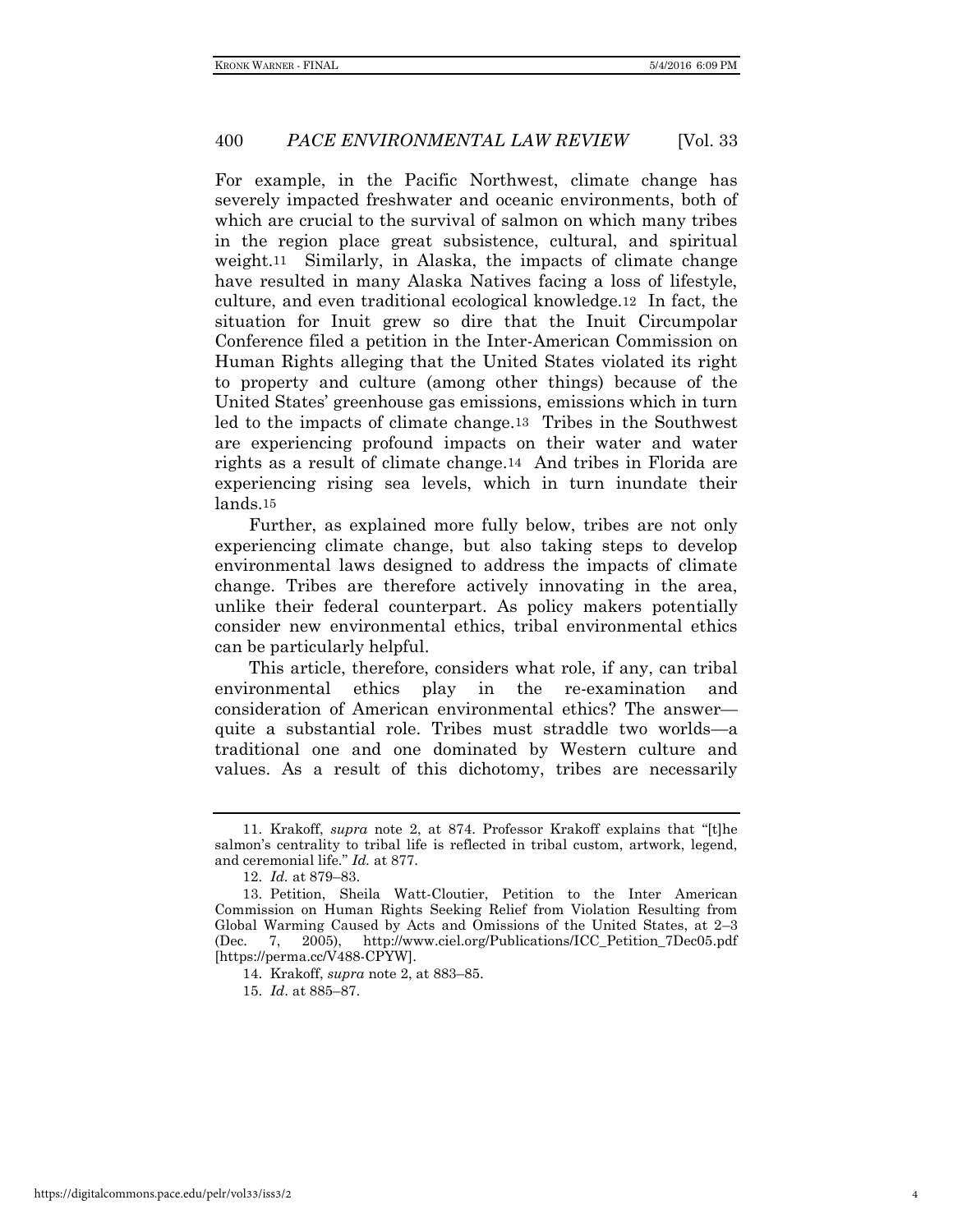experts at adaptation and innovation. To demonstrate the value of looking to tribal environmental ethics when considering alternative ethical paradigms for the United States, this article begins by discussing the link between environmental ethics and policy making. With this understanding in place, the article then examines the importance of environmental ethics to tribes. This Part considers factors that may motivate tribes to adopt environmental ethics alternative to American environmental ethics, and also uses legal ethics as an example of the necessity, in some instances, for the development of an alternative ethical paradigm, such as one separate from the model ethical code presented by the American Bar Association. Finally, the article concludes with a discussion of how tribes are serving as laboratories of environmental ethical innovation. The Part begins with an introduction to some ethical paradigms other than anthropocentrism, such as animism and deep ecology. The purpose of this introduction is to demonstrate how tribal environmental ethics might parallel some of these alternative ethical frameworks, but also to show that tribal environmental ethics can be different. With this introduction in place, the Part argues that tribes have the capacity for innovation, and then provides explicit examples of where tribes have departed from American environmental ethics. Ultimately, given the significance of emerging environmental challenges, such as climate change, the article concludes that, if policy makers decide on the necessity of an ethical paradigm other than anthropocentrism, tribal environmental ethics provide a compelling alternative, and, tribes, as the third sovereign in the United States, demonstrate how such an alternative environmental ethic may be codified into environmental laws.

Although this article advances the idea that tribes are and can be innovators in the field of environmental ethics, it in no way seeks to perpetuate the stereotype of tribes as environmental stewards or as Noble Savages.16 Just as other governments have

<sup>16.</sup> Professor Tsosie explained that stereotypes, in all of their forms, have negative consequences for Indians and tribes, stating that:

The problems of cross-cultural interpretation and the attempt to define 'traditional' indigenous beliefs raise a common issue: the tendency of non-Indians to glorify Native Americans as existing in 'perfect harmony' with nature (the 'Noble Savage' resurrected) or, on the other hand, denounce them as being as rapacious to the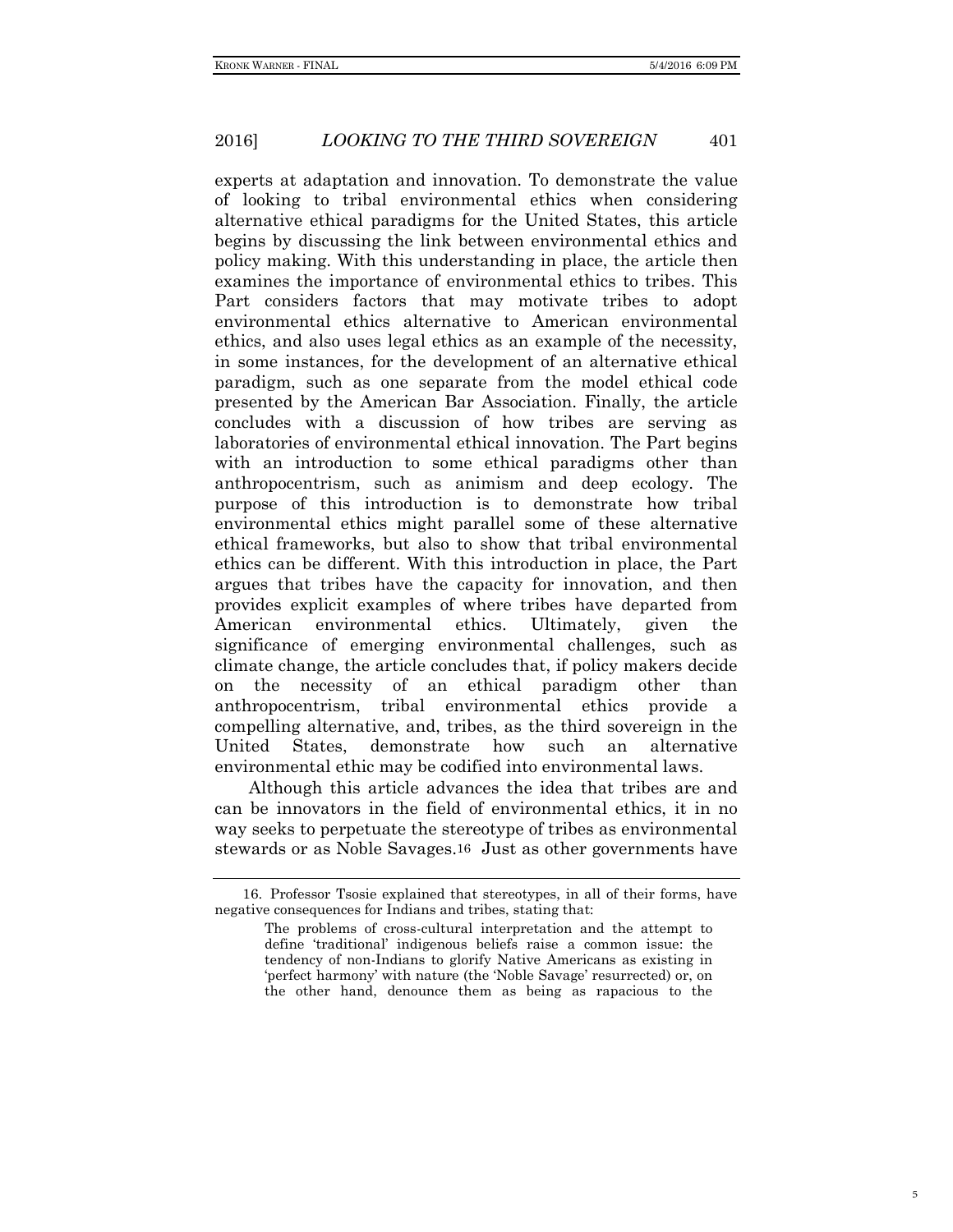the right to develop and act in ways contrary to the ethics described above, so too do tribes have the right to depart from such norms.17 Moreover, given there are 567 federally recognized tribes and many non-recognized or state recognized indigenous groups in the United States, it is difficult to identify one tribal environmental ethic. Instead, this article seeks to use examples where possible and to focus on commonalities where they exist, as there are similarities between the environmental world views of some tribes.18

## **II. EXAMINING ENVIRONMENTAL POLICY AND ETHICS IN GENERAL**

Before delving into specific questions of what constitutes current American environmental ethics or potential alternatives, it is helpful to begin with a basic understanding of environmental policy and ethics, specifically how environmental ethics shapes environmental policy making. Environmental policy is "the product of the combined influences of environmental ethics, science, and economics."19 Accordingly, the environmental ethics

First, like all human communities, American Indians do not always act in perfect sync with their deeply held norms and beliefs. Second, the hardships of economic and cultural devastation visited on tribes throughout history have left them with a lot of garbage to clean up, figuratively and literally . . . . In short, American Indian people are not hard-wired to be any closer to nature or more environmentally sensitive than non-Indian people. But their traditional religious and cultural systems of meaning revolve around the earth and its values, and these long-held beliefs have influenced how American Indians view and interact with the land and the natural world.

Krakoff*, supra* note 2, at 868.

17. Tsosie, *supra* note 16, at 227.

18. *Id*. at 268. Professor Tsosie goes on to explain that "[t]hese similarities are useful for a comparative discussion of Euro-American and indigenous land ethics, and they provide a means to understand the often different values that underlie contemporary tribal environment decision-making." *Id.*

19. *Id*. at 226.

environment as Europeans (the 'Bloodthirsty Savage' resurrected). Both stereotypes are a form of mythology, although they are widely perpetuated by much of the literature on American Indian belief systems.

Rebecca Tsosie, *Tribal Environmental Policy in an Era of Self-Determination: The Role of Ethics, Economics, and Traditional Ecological Knowledge*, 21 VT. L. REV. 225, 270 (1996) (citations omitted). Professor Sarah Krakoff also rejects stereotyping Indians as environmental stewards. As she explains: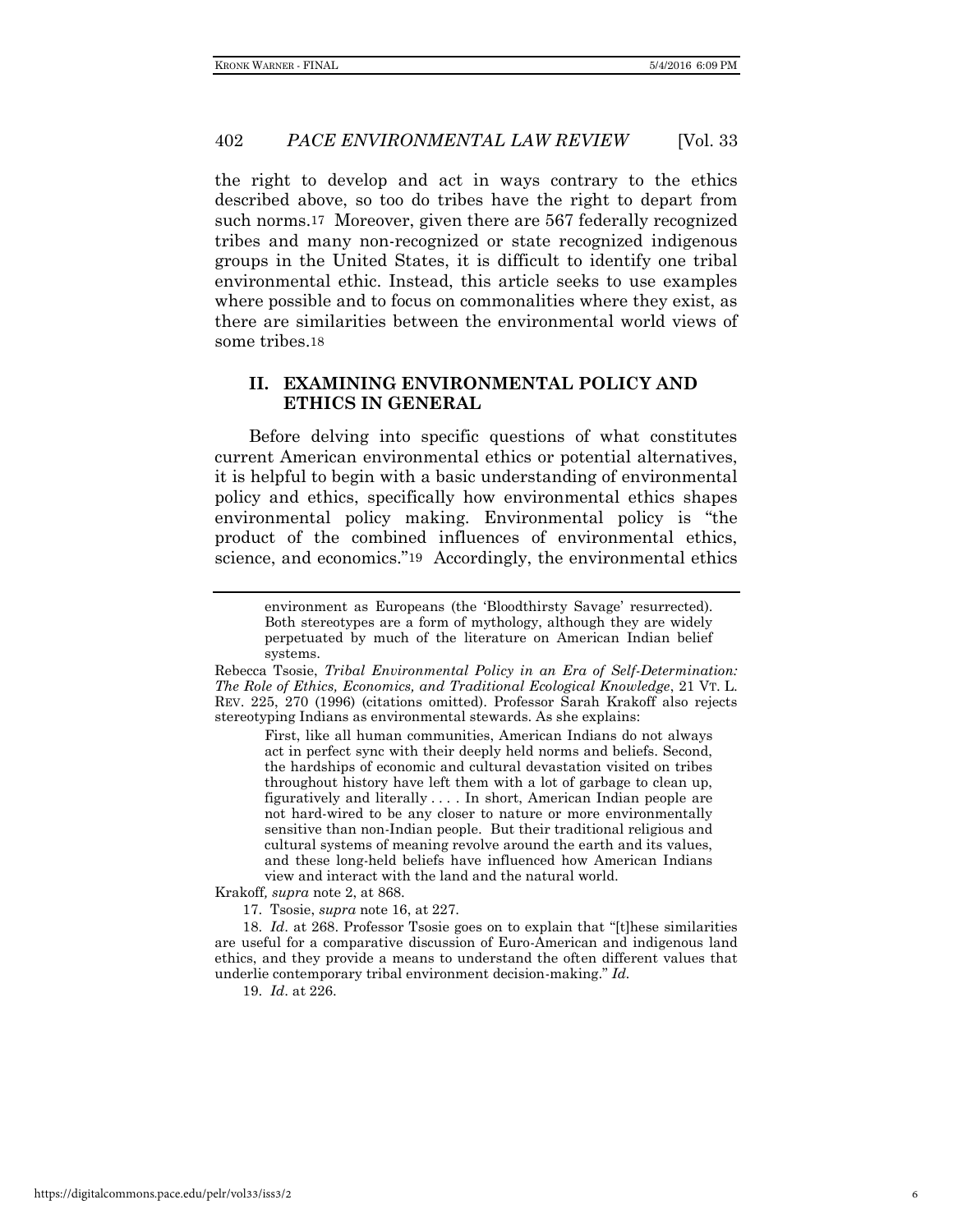employed by the entity developing such policy plays a crucial role in its development; there is a strong interplay between environmental policy and the ethics underlying its creation. As Professor Rebecca Tsosie explained:

"[E]nvironmental ethics" . . . helps us analyze the moral relations between human beings and the natural environment and forms a context in which to understand our system of environmental laws. Systems of environmental ethics are comprised of values, which underlie judgments about what is "good"—either morally or materially—and norms, which are designed to place values into operation at the social level by making judgments about certain conduct.20

Accordingly, before delving into the question of what policy vehicle should be used to address the causes and impacts of climate change in the United States, the first question asked should be what environmental ethic should be used in developing said policy. "A comprehensive environmental ethic deals broadly with concepts of moral rights and interests, and with our connection to other aspects of our natural world. In terms of environmental policy, an environmental ethic 'justifies' our actions towards the earth and our natural environment."21 In selecting an environmental ethic, we are selecting our justification for the policy selected and device through which its success or failure will be measured.

Notably, this article assumes that an anthropocentric environmental ethic drives American environmental policy making today. Accordingly, the article recommends moving away from this current perspective toward the ethical paradigm described below.

## **III. THE IMPORTANCE OF ENVIRONMENTAL ETHICS TO TRIBES**

Having identified the close relationship between environmental policy making and environmental ethics, this Part now examines the importance of environmental ethics to many tribes. The Part begins with a general overview of the

<sup>20.</sup> *Id.* at 243 (footnotes omitted).

<sup>21.</sup> *Id*. at 246–47 (footnote omitted).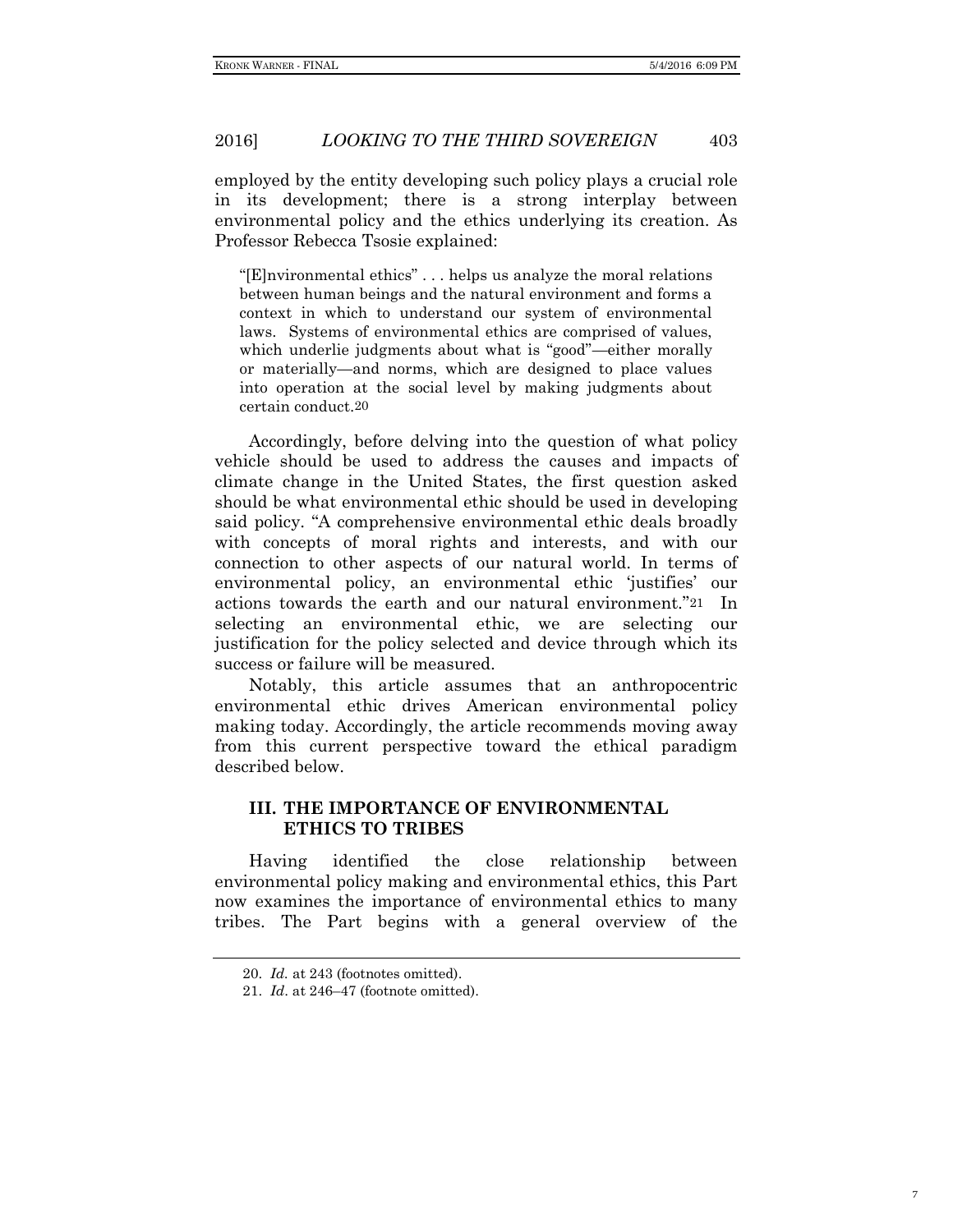importance, and then moves to a potentially motivating factor to tribes in developing robust environmental ethics—such as a unique connection to the land.22 The Part ends with an examination of legal ethics as an example of how ethical development is truly crucial for many tribes.

In general, development and incorporation of environmental ethics into environmental policy making constitutes expressions of tribal self-determination.23 Such expression of selfdetermination, therefore, perpetuates tribal sovereignty. Sovereignty is important to Indian tribes because its existence allows tribes to enact laws and be governed by them.24 The development and enactment of laws are fundamental expressions of sovereignty.25 Environmental laws and ethics may be

24. *See, e.g.*, Santa Clara Pueblo v. Martinez, 436 U.S. 49, 55 (1978) ("Although no longer possessed of the full attributes of sovereignty, [Indian tribes] remain a separate people, with the power of regulating their internal and social relations." (internal citation and quotation marks omitted)); Williams v. Lee, 358 U.S. 217, 223 (1959) (prohibiting "the exercise of state jurisdiction" over the controversy at issue because it "would undermine the authority of the tribal courts over Reservation affairs and hence would infringe on the right of the Indians to govern themselves").

25. Tribal laws incorporate several different types of law, including treaties, constitutions, customary and traditional laws, legislative enactments, and administrative rulemaking. See MATTHEW L.M. FLETCHER, AMERICAN INDIAN TRIBAL LAW (2011); JUSTIN B. RICHLAND & SARAH DEER, INTRODUCTION TO TRIBAL LEGAL STUDIES (2d ed. 2010), for a general discussion of the various categories of tribal laws. Different types of law may express tribal sovereignty in different ways. For example, tribal constitutions establish basic tribal powers and governmental structure. COHEN'S HANDBOOK OF FEDERAL INDIAN LAW § 4.05(3) (Nell Jessup Newton et al. eds., 2012). Some tribal constitutions also explicitly reference the inherent sovereignty of the tribe. *See*, *e.g.*, ROSEBUD SIOUX TRIBE CONST. art. IV, § 3 (1962), http://www.rosebudsiouxtribe-nsn.gov/government/ tribal-laws/constitution/44-article-iv [https://perma.cc/M9SB-UXKE]. Tribal customary law may also be developed to recognize the tribe's important cultural ties to the past and the significance of tribal culture in the future. *See generally*  Robert D. Cooter & Wolfgang Fikentscher, *Indian Common Law: The Role of Custom in American Indian Tribal Courts*, 46 AM. J. COMP. L. 287, 287 (1998) (comparing "distinctively Indian social norms" across multiple tribes' courts).

<sup>22.</sup> *See generally* Frank Pommersheim, *The Reservation as Place: A South Dakota Essay*, 34 S.D. L. REV. 246 (1989).

<sup>23.</sup> Tsosie, *supra* note 16, at 299–300. Admittedly, however, departure from traditional environmental ethics may also be an expression of tribal selfdetermination, as tribes should not be constrained to one static conception of environmental ethics, but rather should be allowed to evolve and adapt as any other governments are allowed to do. *See id.* at 287–300. Professor Tsosie goes on to explain that "tribal sovereignty will not always result in adherence to traditional norms of economic or environmental conduct." *Id.* at 311.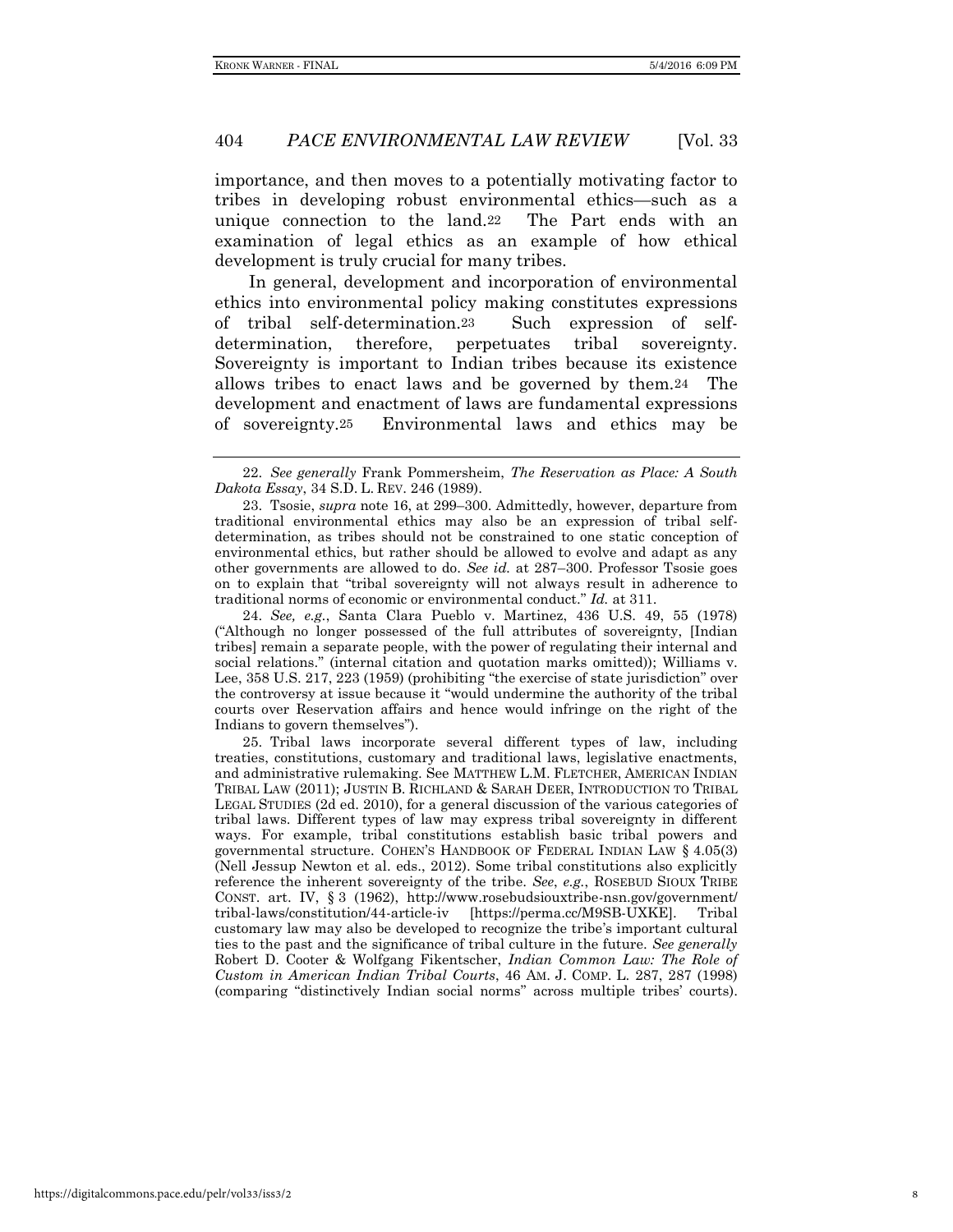particularly important for tribes with cultural and spiritual connections to their environment and land.26 However, as Professor Christine Zuni Cruz notes, "not every sovereign act undertaken by an indigenous nation necessarily promotes [its] sovereignty.... Adoption of western law can create a gap between the adopted law and the people . . . . In this respect, an Indian nation's government can . . . [alienate] its own people."27 Accordingly, just like any other nation state, a tribe should develop its environmental law consistent with its existing environmental ethics. "[U]ltimately, an indigenous nation's sovereignty is strengthened if its law is based upon its own internalized values and norms."28 Although there are instances where application of federal law and other cultural influences have incapacitated indigenous environmental systems and ethics,29 the capacity for innovation that departs from American legal norms and for identifying tribal or indigenous environmental ethics persists. Accordingly, non-Native communities considering or looking for ethical paradigms alternative to anthropocentrism can benefit from considering tribal environmental ethics, as such ethics may depart from anthropocentrism and, as discussed below, tribes are also already implementing laws based on such alternative ethical paradigms. Tribes therefore can provide templates to non-Native communities on not only what an effective alternative

Overall, "[i]n recent decades, the scope of tribal law has been widening to meet the needs of tribal self-government and contemporary self-determination. This explosion in both tribal common law decision making and positive law reflects the growing demand on Indian nations to address a wide array of matters  $\dots$ . COHEN'S HANDBOOK ON FEDERAL INDIAN LAW, *supra*, § 4.05(1).

<sup>26.</sup> See TRIBES, LAND, AND THE ENVIRONMENT (Sarah Krakoff & Ezra Rosser eds., 2012), for a general discussion of the close spiritual and cultural connection that many tribes and individual Indians have with their tribal environments.

<sup>27.</sup> Christine Zuni Cruz, *Tribal Law as Indigenous Social Reality and Separate Consciousness: [Re]Incorporating Customs and Traditions into Tribal Law*, 1 TRIBAL L.J. 1, 2 (2000) (citations omitted).

<sup>28</sup>*. Id*.; *see also* Wenona T. Singel, *Cultural Sovereignty and Transplanted Law: Tensions in Indigenous Self-Rule*, 15 KAN. J.L. & PUB. POL'Y 357, 358–59 (2006) (discussing common conflicts between tribal "incorpor[ation] [of] non-Indian law" and "tribes' efforts to represent their histories and existence using their own terms").

<sup>29.</sup> Tsosie, *supra* note 16, at 293. Also, because application of tribal environmental norms to non-members of a specific tribe may be controversial, tribal environmental ethics may not be given their fullest expression. *Id.* at 294.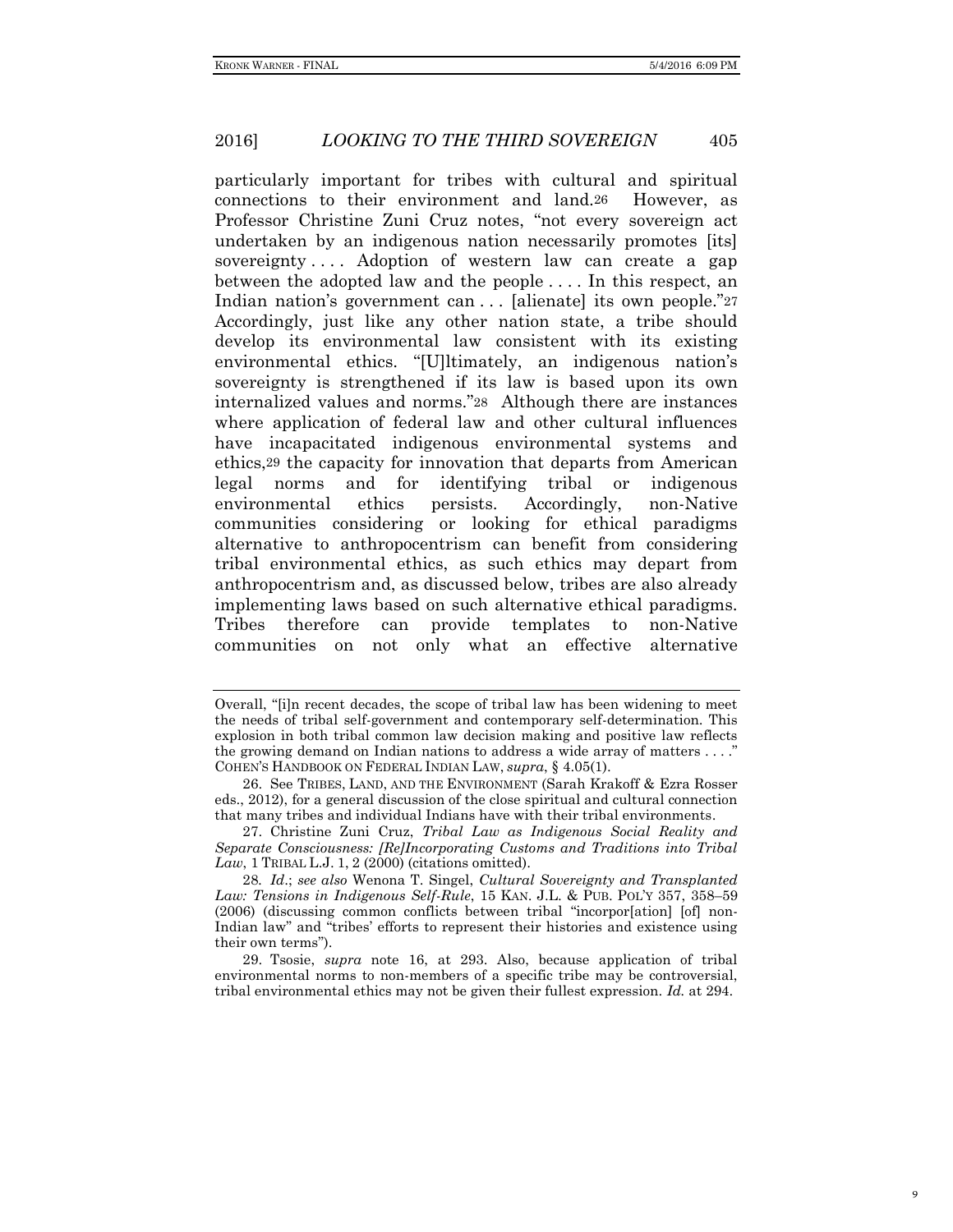environmental ethic might look like, but also how to implement such an alternative.

Consideration of tribal environmental ethics does not only benefit non-Native communities and governments. Rather, discussion and development of tribal environmental ethics benefits tribes as well through this promotion of selfdetermination and sovereignty. Development and articulation of tribal environmental ethics constitutes an expression of tribal self-determination. Moreover, by determining for themselves what constitutes their community environmental ethics, tribes can avoid buying ethical paradigms "sold" to them by non-Natives: paradigms designed to benefit those outside of tribal communities, rather than tribes or individual Indians.30

Further, reconsideration of the environmental ethic driving American environmental policy also potentially benefits Indians and tribes, as the existing "American environmental policy has often failed to recognize the equity interests of so-called 'minority' populations such as American Indians and Hispanics."31

*Id.* (citing James L. Huffman, *An Exploratory Essay on Native Americans and Environmentalism*, 63 U. COLO. L. REV. 901, 902–03 (1992)).

31. *Id.* at 264. Professor Tsosie goes on to point out that such environmental injustice spurred a movement in reaction to environmental racism, or the present day environmental justice movement. *Id.* at 264–65.

<sup>30.</sup> *Id.* at 324–25.

Professor Huffman cautions Indian people against accepting the noble "in harmony with nature" role that environmentalists want them to play. By returning to traditional "preindustrial" economies and refusing to engage in other types of economic development, as environmentalists desire, Indian nations will find their often squalid circumstances worse rather than better: While white Americans pursue harmony with mother nature from their comfortable offices on the Potomac and their high tech kayaks on the Colorado, Native Americans will struggle to feed their children and make sense of a culture not of nature but of alcohol, poverty and desperation. According to Professor Huffman, "[t]his imagined Native American philosophy will neither serve the Indian nor provide a realistic path to a livable environment in the 21st Century." Huffman likens the environmental movement to many other assimilationist movements in American history. Instead of the federal government trying to assimilate the Indians, however, the environmentalists want to set the policy agenda and "sell" it to Indians, arguing that it coincides with traditional Indian values.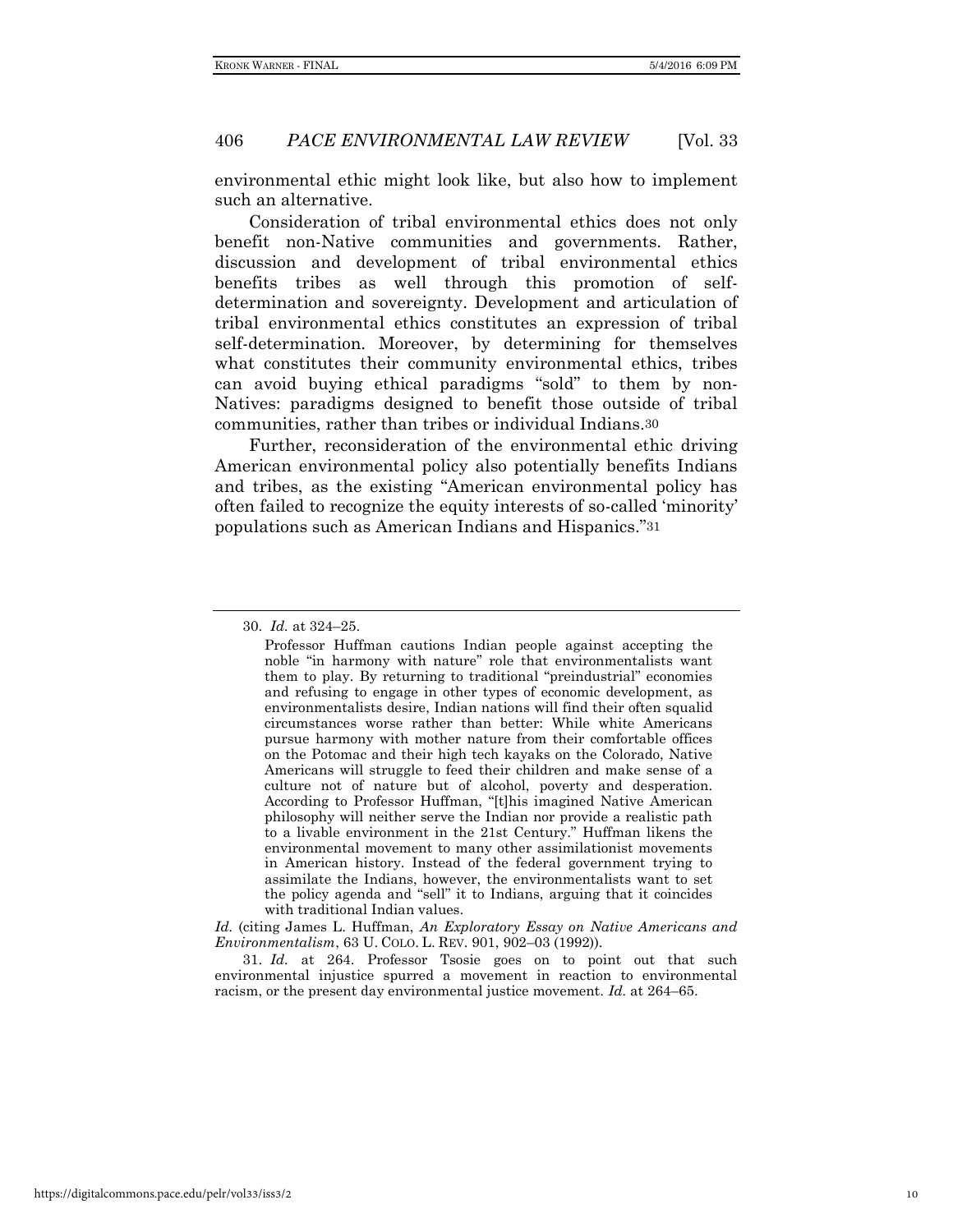## **A. The Environment as Motivation for the Development of Ethical Paradigms**

Beyond the generalized motivation of self-determination and sovereignty shared at some level by all governments, tribal governments may be more specifically motivated by a close connection to their land and environment. Although other communities may have a special relationship with their environments, such special relationships are not unusual for many tribes and individual Indians. Such special relationships in turn can lead to the development of robust ethical paradigms for many tribal communities. For example, the land and its environment can have special meaning for individual Indians. As Professor Rebecca Tsosie explains, "American Indian tribal religions . . . are located 'spatially,' often around the natural features of a sacred universe. Thus, while indigenous people often do not care *when* the particular event of significance in their religious tradition occurred, they care very much about *where* it occurred."32 Human geographers consider this one of the defining differences between "universalizing" and "ethnic" religions.33

Professor Tsosie gives the example of the Tewa of New Mexico who view their world as being "bounded by four sacred mountains," which are related to their origin myth.34 Professor Frank Pommersheim agrees that land plays an important

33. JAMES M. RUBENSTEIN, THE CULTURAL LANDSCAPE: AN INTRODUCTION TO HUMAN GEOGRAPHY 31 (11th ed. 2013).

34. *Id*. at 283 (citing ALFONSO ORTIZ, THE TEWA WORLD: SPACE, TIME, BEING, AND BECOMING IN A PUEBLO SOCIETY 19 (1972)).

<sup>32.</sup> *Id.* at 282–83 (footnote omitted). Professor Tsosie goes on to explain that:

Under the Native American perception of reality, which is "bound up in spatial references," specific natural areas are imbued with complex significance. Thus, a tribe may speak of its "origin place" such as a river, mountain, plateau, or valley—as a central and defining feature of the tribal religion. The tribe may also depend on a number of "sacred" places for practice of religious activities. These spatial references orient the people and place them within the land; they give a sense of history, rootedness, and belonging.

*Id.* at 283 (footnotes omitted). She ultimately concludes that "[t]he connections of the Indian people to their reservation lands are deeply-rooted and complex. Tribal governments clearly perceive that the future of the people is linked to the land; land is not fungible for Indian people, not is it merely of instrumental value." *Id.* at 331–32.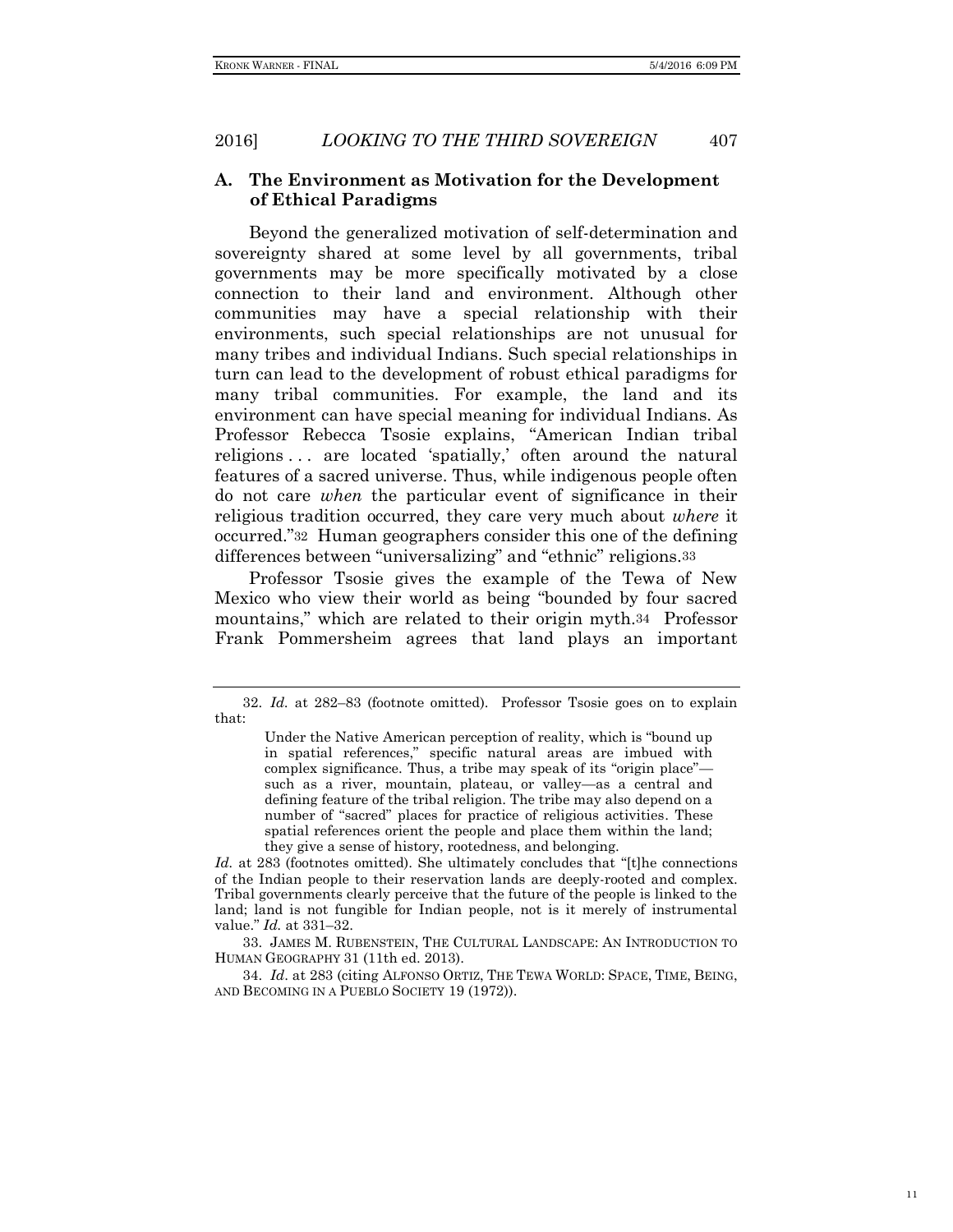spiritual role for many tribes and individual Indians, as he explains that land "is the source of spiritual origins and sustaining myth which in turn provides a landscape of cultural and emotional meaning. The land often determines the values of the human landscape."35 For many tribes and individual Indians, this strong connection to a specific place translates into an equally strong desire to promote sustainability.36 Because many tribes and Indians view their relationship with nature and future generations as "holistic, cyclical, and permanent," a strong sense and promotion of sustainability is the natural result.37

Specific to the connection between place and development of ethics, Professor Sarah Krakoff adds that, "[f]or American Indians, the place itself is sacred, and therefore the starting point for the system of beliefs and ethics that generate from it."38 Accordingly, although a close connection to the land and environment may not be completely unique to tribes, this connection certainly has motivated the development of environmental ethics for many tribal communities.

## **B. Legal Ethics as an Example of the Need for Tribal Ethical Paradigms in General**

Having discussed some factors, such as sovereignty and a unique connection to the land, that may motivate tribes to develop tribal environmental ethics, a discussion of why ethical development is crucial is helpful. In order to understand the importance of ethics to a well-functioning legal system, one can consider the importance of legal ethics to many tribes. In this regard, the development of legal ethics parallels tribal environmental ethical growth, as both are necessary in order for tribes to incorporate the unique aspects of their communities and systems into governing ethical paradigms.

The practice of Indian law is complex for a wide variety of reasons. For example, attorneys working for tribes typically handle myriad legal matters on a daily basis, from simple

<sup>35.</sup> Pommersheim, *supra* note 22, at 250.

<sup>36.</sup> Tsosie, *supra* note 16, at 286.

<sup>37.</sup> *Id*. at 286–87.

<sup>38.</sup> Krakoff, *supra* note 2, at 869.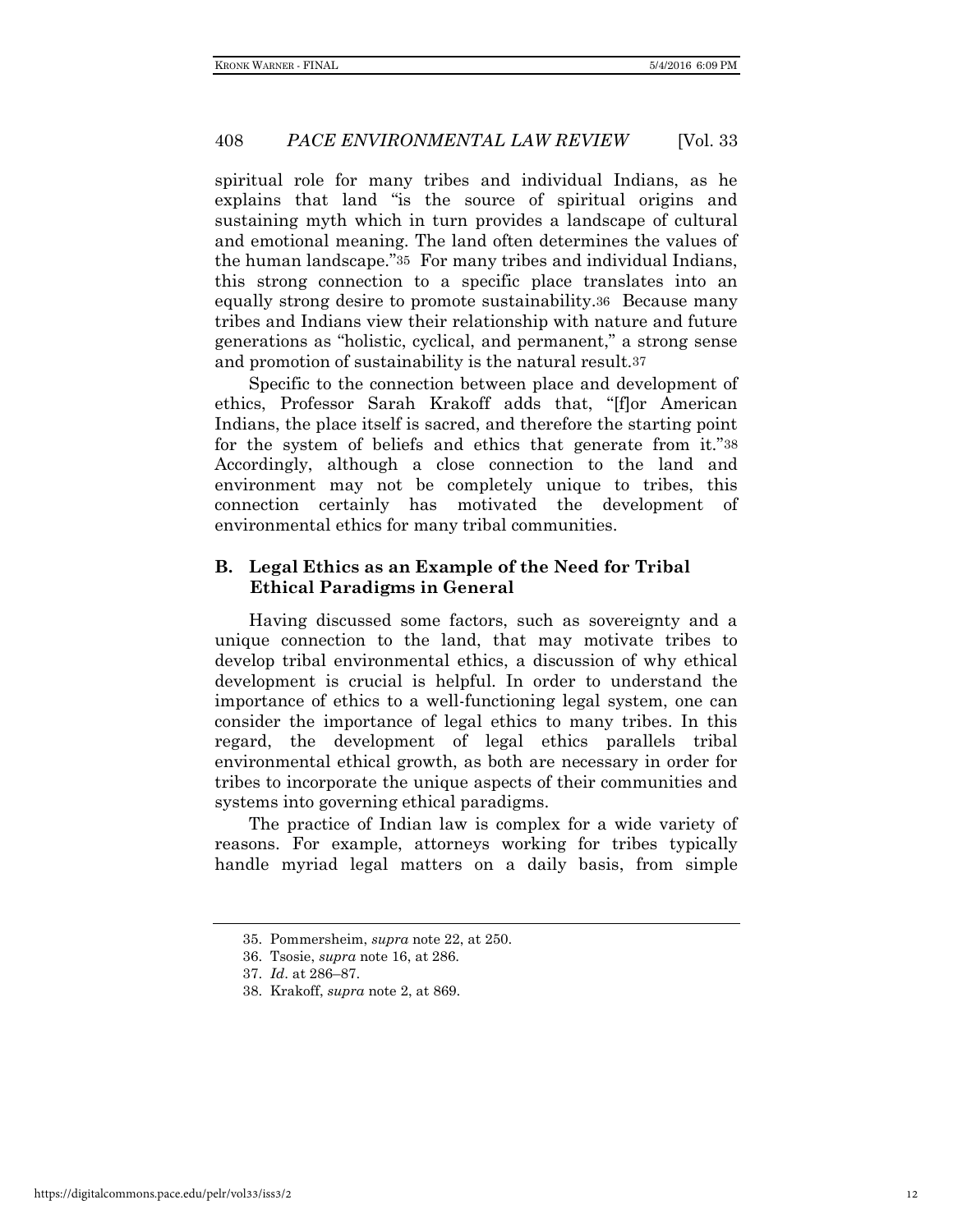contract drafting to significant inter-governmental agreements.39 The stress caused by such a complicated daily work environment is magnified by the fact that these attorneys are often called upon to make "snap" judgments and that, sometimes, legal decisions will intersect with personal and political issues impacting the tribe.40 As a result, the combined effect of a tribal attorney's work load and a sometimes chaotic work environment "can make it very difficult to safely navigate ethical responsibilities that sometimes appear to steer the attorney in conflicting directions."41 For attorneys working for tribes and others working in the field of Indian law, these concerns are magnified by the increased growth and complexity of the field nationwide:

Indian tribes and nations control 56 million acres of land in the continental United States plus another 44 million acres in Alaska, adding billions of dollars annually to the U.S. Gross National Product – everything from energy, water and natural resources to banking and financial services, real estate development, and entertainment, hospitality and tourism.42

Like federal environmental laws, the American Bar Association's Model Rules of Professional Conduct and those rules adopted by state bar associations are evidence of the legal culture and ethical norms of mainstream American legal culture. However, mainstream legal culture does not take into consideration the nuances of tribal law or ethics, and, as a result, these mainstream ethical requirements may not always be helpful to attorneys practicing in Indian country.<sup>43</sup> As an

<sup>39.</sup> William J. Brooks, *Conflicted Out: Federal, Tribal, and Private Lawyers in the Real World of Indian Law: One (Former) Tribal Attorney's Perspective*, *in* 32ND ANNUAL FEDERAL BAR ASSOCIATION INDIAN LAW CONFERENCE COURSE MATERIALS 281, 281 (Apr. 19–20, 2007) (on file with author).

<sup>40.</sup> *Id.*

<sup>41.</sup> *Id.* 

<sup>42.</sup> Troy A. Eid, *Ethics Issues in Doing Business with Native American and Alaska Native Tribes and Tribal Enterprises*, 60 ROCKY MTN. MIN. L. INST. 16, 16-2 (2014).

<sup>43.</sup> Brooks, *supra* note 39, at 281–82. Many tribes have yet to develop their own tribal ethical codes, and, as a result, it is not uncommon for tribes to require attorneys practicing law within the tribe's jurisdiction to be in good standing with a state bar association or be barred in a state. *Id.* at 281 n.1. Therefore, even an attorney working solely within a tribe's jurisdiction may still need to comply with the state rules of professional conduct.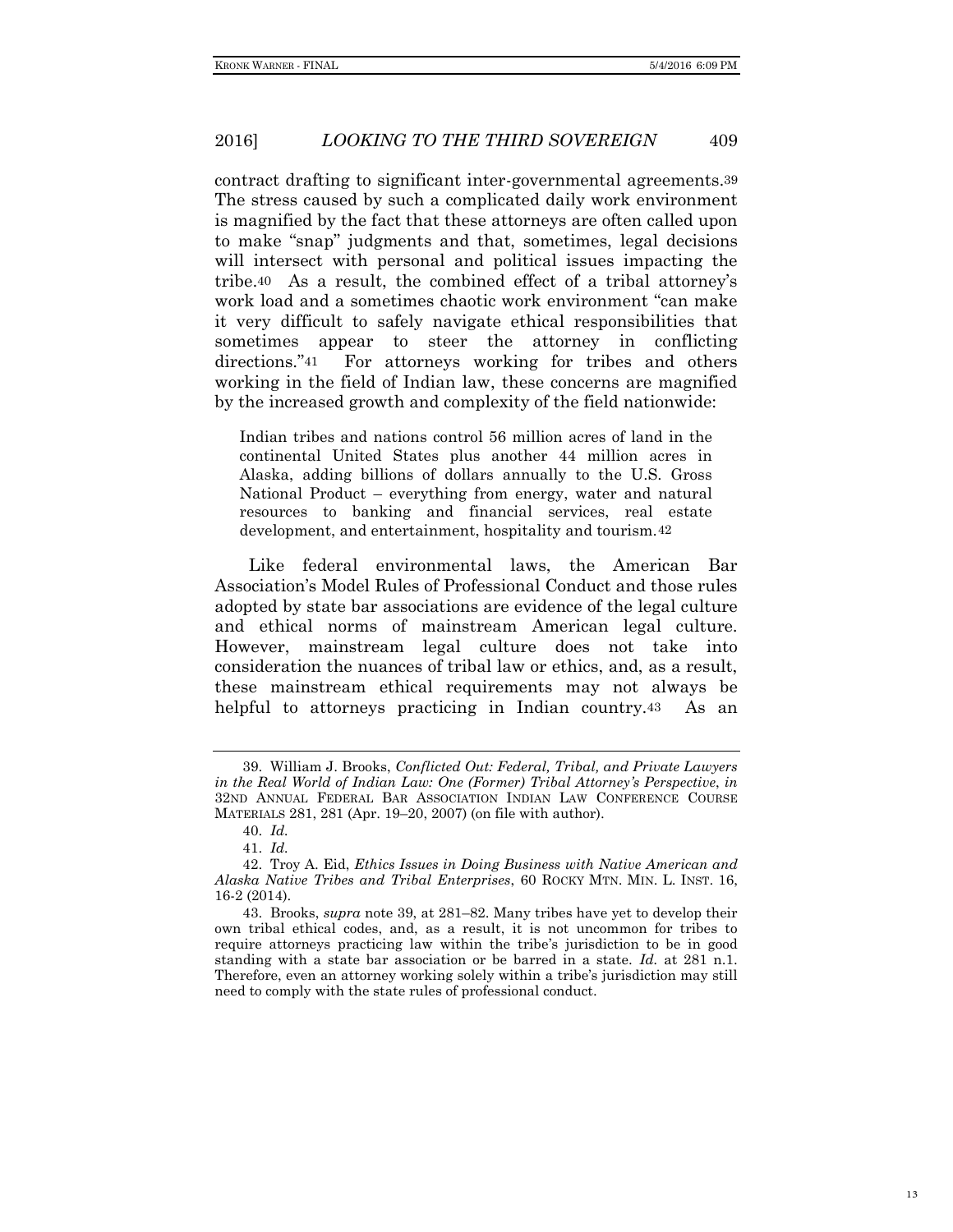example, the Model Rules of Professional Conduct envision conflicts of interest between two or more clients. However, in the tribal context, conflicts may exist between the attorney and her tribal client.44 Similarly, it is not at all uncommon for conflicts to emerge between branches of tribal government, leaving the tribal attorney to determine who her client is (which may be a difficult job).45 This difference highlights the point that working with or for tribes may be different than working for other clients, as tribes are separate sovereigns; client/lawyer decisions made for one tribe may have profound impacts on all of Indian country;46 and legal or political decisions in Indian country may be much more inter-twined with the tribe's society and culture.47 These ethical quandaries may intensify given the complexity of the tribe's structure and organization.48

One particular conflict that may be challenging for lawyers working in Indian country is the fact that decisions that benefit one tribe may disadvantage another tribe.49 Shelby Settles Harper details some situations where this occurs,50 such as

47. *Id.* at 282–83.

48. *See generally* Kyme A.M. McGaw & Trent S.W. Crable, *Who's the Client?: Advising Tribal Leaders in an Unpredictable Legal Climate, in* 34TH ANNUAL FEDERAL BAR ASSOCIATION INDIAN LAW CONFERENCE COURSE MATERIALS 427, 429 (Apr. 2–3, 2009) (on file with author).

49. Settles Harper explains that this conflict, the interests of one tribe versus the interests of Indian country, can be particularly unsettling for lawyers working in Indian country, as they may have come to the field in an effort to help Indian country generally. Shelby Settles Harper, *Ethical Considerations in Representing Tribal Clients: Respecting the Import our Representation has on Indian Country*, *in* SIXTH ANNUAL WASHINGTON, D.C. INDIAN LAW CONFERENCE 1 (Sept. 23–24, 2004) (on file with author).

50. *Id*. at 4–5.

<sup>44.</sup> *Id.* at 282.

<sup>45.</sup> *Id.* at 290–91.

<sup>46.</sup> For example, a government attorney's ethical duty generally includes not only the government, but also a public interest. An attorney working for a tribal government may encounter a situation where a legal decision is in the best interests of the individual tribal client but could result in an outcome that disadvantages Indian country as a whole. In such a circumstance, the tribal attorney may have to ask herself what obligation, if any, she owes to Indian country in general. *Id.* at 286–87. Brooks goes on to point out, however, that some scholars argue "that [the] practice result of permitting government lawyers to qualify their duties to the constituent client based upon a separate duty to the 'public interest,' which is often only generally defined, is to subordinate the client's interest to the personal interest of the government lawyer." *Id.*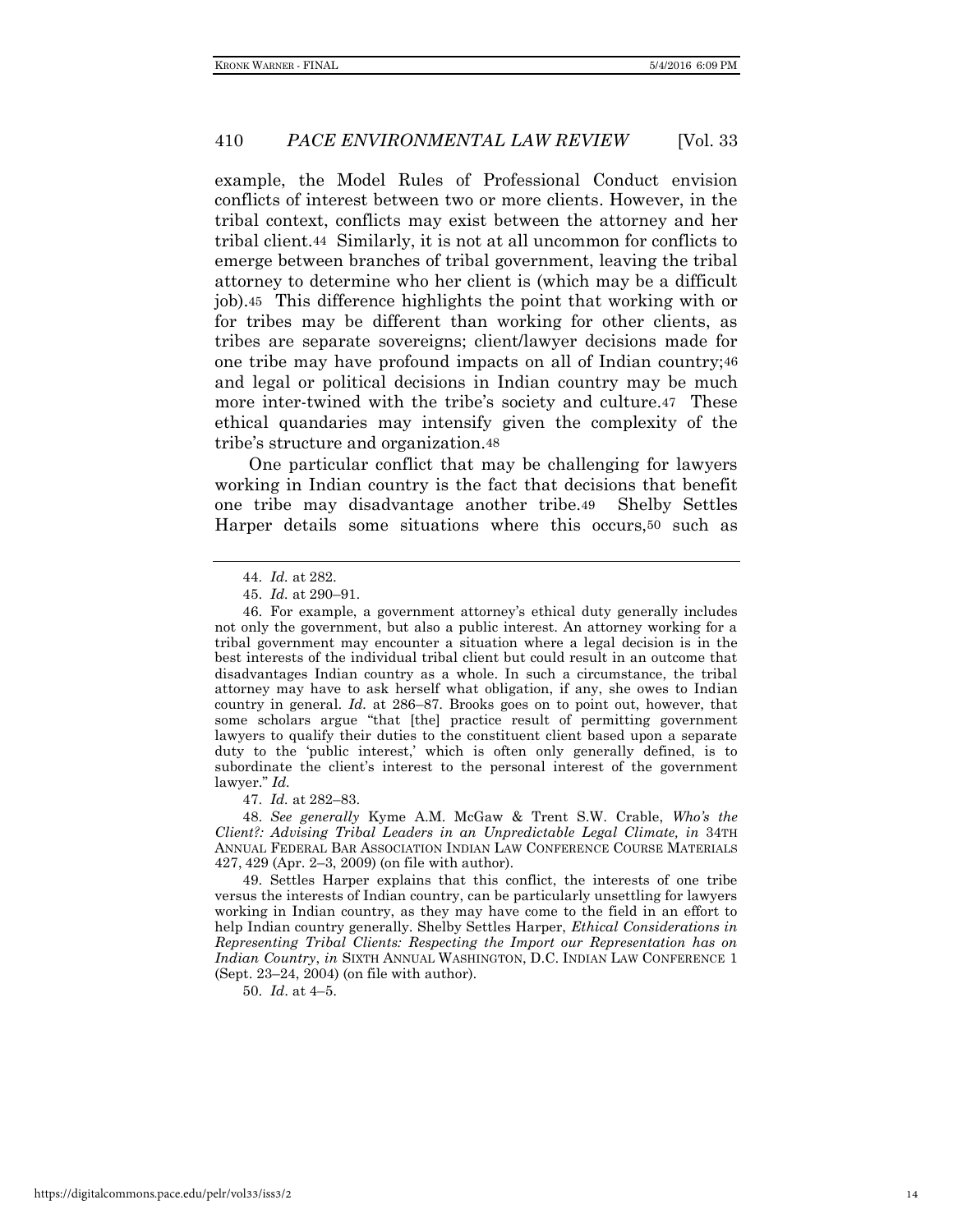exclusivity provisions in gaming compacts, off-reservation trust land acquisitions in another tribe's ancestral lands, opposing federal recognition of another tribe, and appealing a case to the U.S. Supreme Court where there is a high likelihood that the tribe will not prevail.51 As with conflicts of interest, the Model Rules of Professional Conduct do not contemplate that a lawyer's ethical duty flows beyond her client to a larger community, such as Indian country.52 The question of whether a lawyer owes an ethical duty to a larger community is not limited to tribes and Indian country. For example, some have argued that government lawyers owe a broader duty to the public interest.53 Because such lawyers represent the government, the argument goes that they owe not only a duty to the government, but also to act in the best interests of the public as well. Ultimately, Settles Harper concludes that the duty to protect Indian country best lies with tribes, rather than with individual lawyers (although lawyers can certainly take steps to assist).54 She buttresses this conclusion by explaining that it is "[h]ighly problematic [as to] the consideration of whose concept of justice or what is best for Indian Country is to prevail in the event there is an ethical or moral duty."55

Because of the significant differences between some tribes and mainstream society, some have argued that attorneys working in Indian country need to be familiar with a tribe's customs, traditions and history in order to meet the attorney's duty of competence. As former U.S. Attorney for Colorado, Troy Eid, explained:

Far from being an academic exercise, the quest for greater historical and cultural awareness by attorneys representing or dealing with tribes and tribal enterprises goes to the heart of

55. *Id.* at 3.

<sup>51.</sup> *See generally* David Getches, *Beyond Indian Law: The Rehnquist Court's Pursuit of States' Rights, Color-Blind Justice and Mainstream Values*, 86 MINN. L. REV. 267 (2001) (demonstrating that many tribes have been unsuccessful in their appeals to the U.S. Supreme Court and hypothesizing as to why that is the case).

<sup>52.</sup> Harper, *supra* note 49, at 1–2.

<sup>53.</sup> *See, e.g.*, Steven K. Berenson, *The Duty Defined: Specific Obligations that Follow from Civil Government Lawyers' General Duty to Serve the Public Interest*, 42 BRANDEIS L.J. 13, 13–18 (2003).

<sup>54</sup>*.* Harper, *supra* note 49, at 2.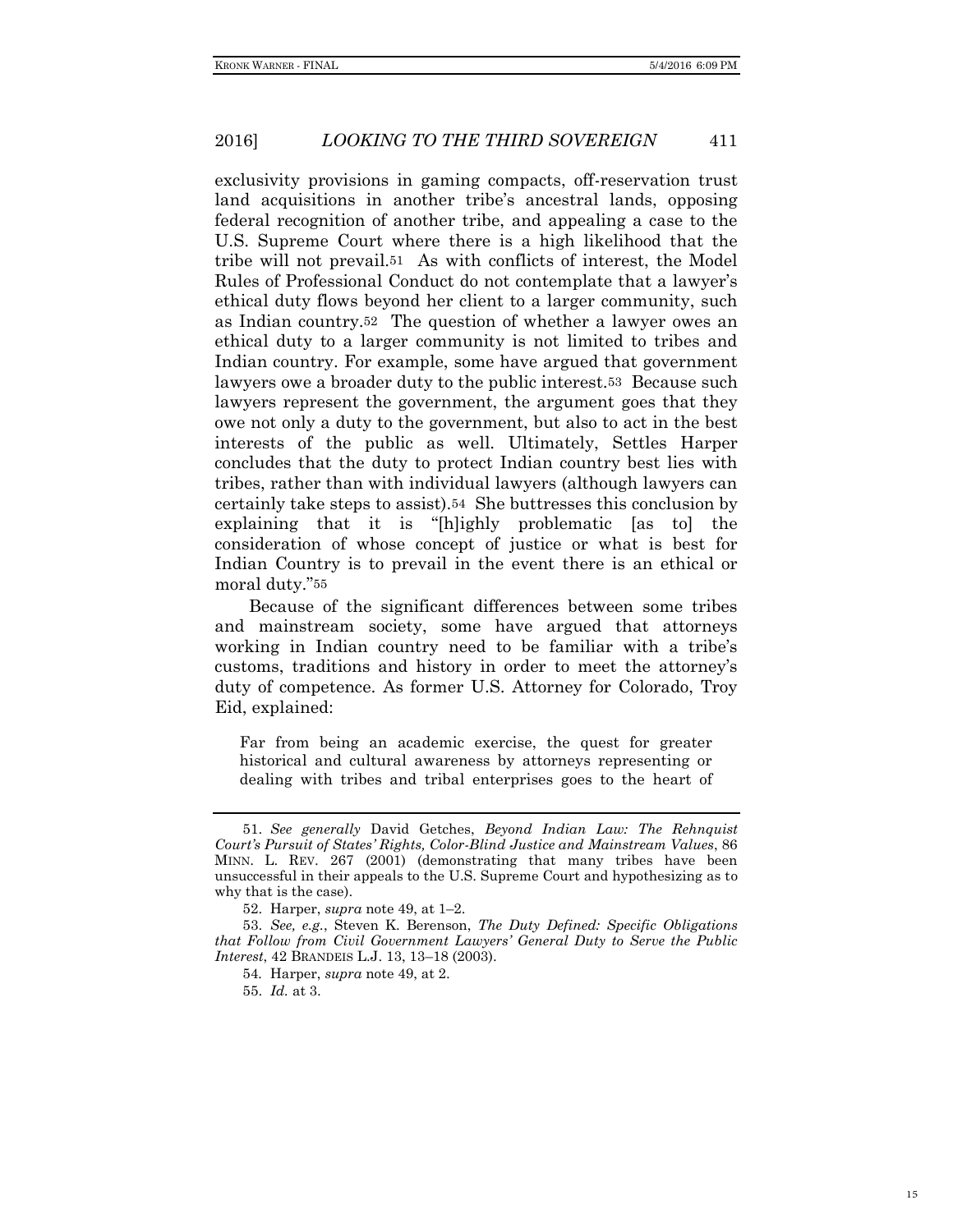every lawyer's basic obligation to provide competent representation to his or her client under Rule 1.1 of the Model Rules of Professional Conduct.56

Given most public school curricula fail to include lessons on contemporary tribes and Indians,57 such knowledge of tribal history and culture is not information many lawyers will acquire through their mainstream education. Some have suggested methods of easing some of the ethical challenges facing lawyers working in this field. For example, tribal law or specific contracts for legal representation may be drafted so as to address at least some of the more common ethical dilemmas.58

Given the ethical obstacles facing attorneys working in Indian country, there are calls for tribes to develop their own rules of professional conduct and ethics. As discussed above, the modern American rules of professional conduct do not contemplate many of the unique challenges facing lawyers working in Indian country. For example, such rules do not protect larger groups or communities, such as Indian country.59

Indian country "is not monopolitical—it is made up of [567] different federally recognized tribes and Alaska Native villages, with different historical experiences, different political philosophies, and different opportunities and disadvantages."60 Therefore, it seems only appropriate that tribes should develop codes of professional conduct and environmental ethics that match their communities' norms and standards. This addresses the concern raised by Settles Harper and discussed above as to whose concept of justice should prevail,  $61$  as tribes will be left to

<sup>56.</sup> Eid, *supra* note 42, at 16-7. Former tribal attorney William Brooks agrees, explaining that "[t]o be most effective in counseling and representing the interests of their tribal clients, tribal attorneys must understand the history and political/social/cultural dynamics of the tribe in order to effectively address a matter." Brooks, *supra* note 39, at 283.

<sup>57.</sup> *See generally* Connor K. Warner, *A Study of State Social Studies Standards for American Indian Education*, 17 MULTICULTURAL PERSP. 125 (2015).

<sup>58.</sup> For example, McGaw and Crable recommend that "[e]very contract for legal services should designate the client, the scope of the representation, and the tribal officers or representatives who have the authority to make particular decisions." McGaw & Crable, *supra* note 48, at 431.

<sup>59.</sup> Harper, *supra* note 49, at 2.

<sup>60.</sup> *Id*. at 3.

<sup>61.</sup> *Id*. at 3–4.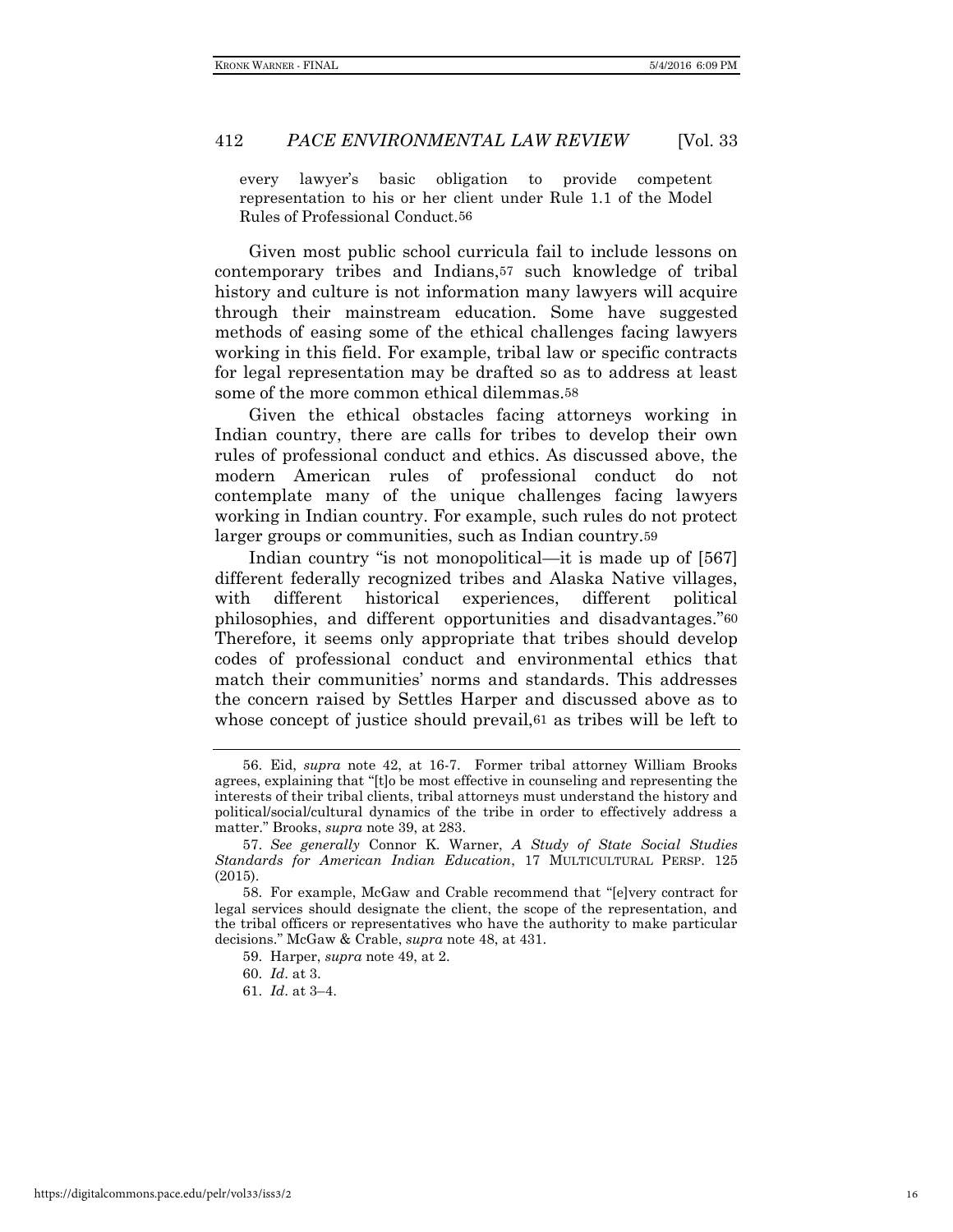determine their own concept of justice both broadly under rules of professional conduct and more specifically as to their environmental ethics. In fact, Settles Harper concludes that "[t]ribes certainly would not want the non-Indian community to define its [sic] best interests, as it has for far too long. Such a result would most certainly fly in the face of tribal sovereignty."62

Tribal sovereignty therefore demands that tribes engage in development of professional rules of conduct and environmental ethics. "Tribes, as sovereign nations, are the entities charged with the duty of deciding whether to pursue their own goals at the expense of other tribes or whether to act in unison and in power with other tribes."63 Further, tribes may have pragmatic and ethical reasons for working together on such development.64 Given tribes' inherent sovereignty absent congressional divestiture, "[t]ribes clearly have the right to adopt ethical rules that vary from the 'norm' contained in the ABA Model Rules."65 This right is evidenced by the fact that "[t]he State Bar of Arizona has held that a lawyer working on tribal matters within a tribal jurisdiction may not be subject to state sanctions if the lawyer complies with the tribal rules, even when the tribal and state rules conflict."66

*Id*.

65. Brooks, *supra* note 39, at 291. In addition to developing tribal rules of professional conduct, Brooks also encourages tribes to consider these issues when developing and structuring their legal departments, including the structure of employment contracts with attorneys. *Id.* at 292–94. He also asserts that some ethical conflicts can be better handled by establishing a framework for communication with tribal clients. *Id.* at 294–95.

66. McGaw & Crable, *supra* note 48, at 430–31 (citing State Bar of Ariz., Ethics Op. 90-19 (1990); State Bar of Ariz., Ethics Op. 99-13 (1999)). However, McGaw and Crable go on to caution that "the lawyer should be wary because most, if not all, state bars require that their members abide by the state's ethics rules even when practicing outside of the jurisdiction, unless other rules clearly apply." *Id.* at 431.

<sup>62.</sup> *Id*. at 4.

<sup>63.</sup> *Id*. at 7.

<sup>64.</sup> *Id*. at 4.

Tribes may choose to act in concert with one another for the betterment of Indian Country and to safeguard the inroads in selfdetermination they have established. Pragmatically speaking, not working in unison can hurt all of Indian Country. We have only to look throughout history to see the failed strategy of tribes that pursue their own goals at the expense of other tribes.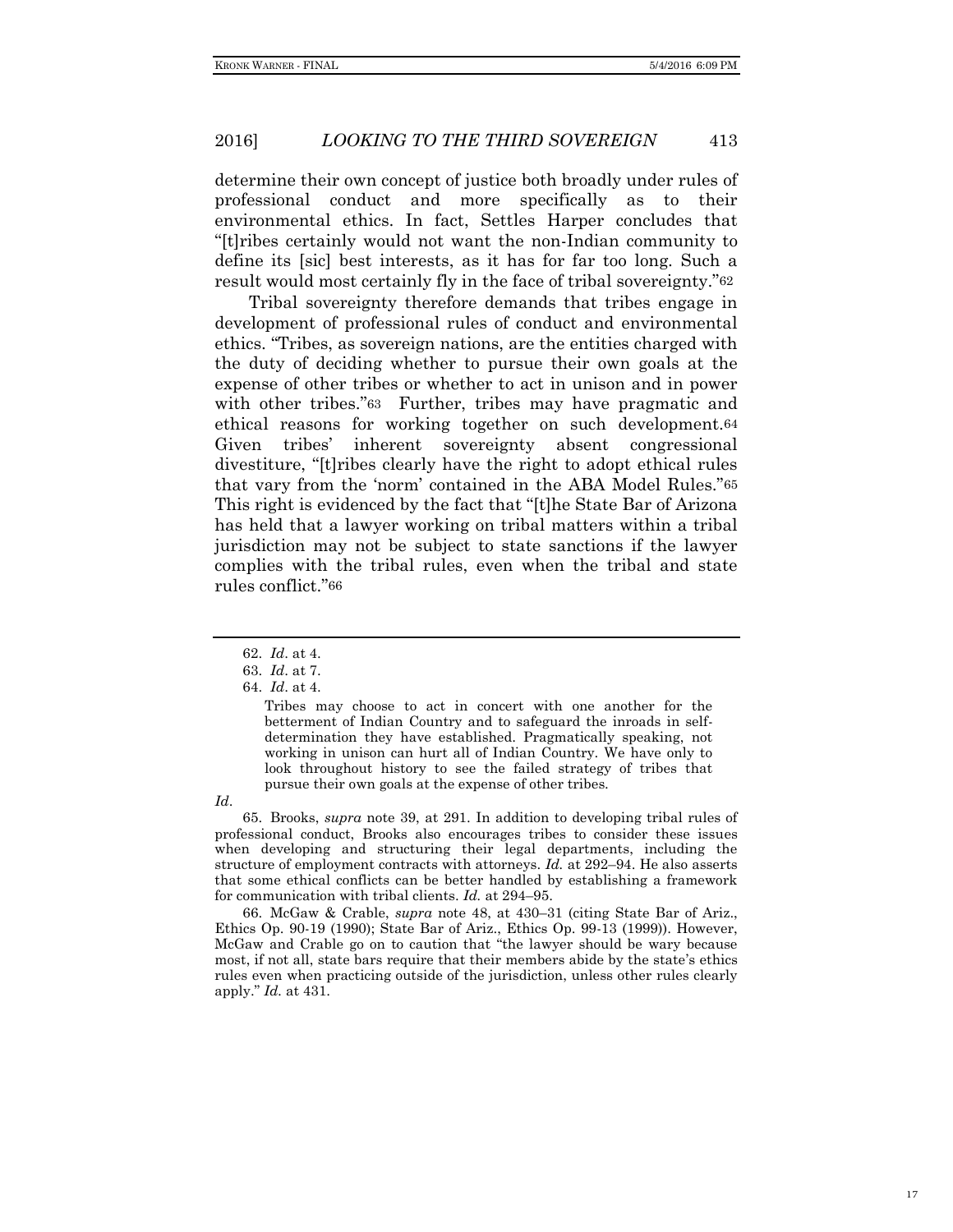As demonstrated above, tribes are both generally and specifically motivated to develop tribal environmental ethics. In general, development of ethical paradigms evidences selfdetermination, which in turn promotes tribal sovereignty. More specifically, many tribes may be motivated to develop their environmental ethics given their close connection, both culturally and spiritually, to their land and environment. Furthermore, the example of the need for tribal legal ethics demonstrates the importance of tribes cultivating their own ethical norms, given differences do exist between tribal and non-tribal systems.

## **IV. TRIBES AS LABORATORIES OF ENVIRONMENTAL ETHICS**

Having examined factors that potentially motivate tribal governments to develop ethical paradigms separate from American norms, this Part now demonstrates that tribes have the capacity to develop ethical systems that may be used as templates for non-tribal communities, and that they are already innovating in this area. To better understand such tribal innovations, the Part starts with an examination of ethical paradigms outside of anthropocentrism, such as animism and deep ecology. The Part then shifts to a discussion of how tribal ethics may generally incorporate these alternative (alternative to anthropocentrism) paradigms. The Part concludes with specific examples of how tribes are already innovating in the field of environmental ethics. In this regard, this Part of the article builds on past articles arguing that tribes are "laboratories" of legal innovation.67

#### **A. Ethical Paradigms Alternative to Anthropocentrism**

Before discussing how tribal environmental ethics might depart from the anthropocentric viewpoint of the environmental ethics represented by many federal and state laws,68 it is helpful

<sup>67.</sup> *See* Elizabeth Ann Kronk Warner, *Justice Brandeis and Indian Country: Lessons from the Tribal Environmental Laboratory*, 47 ARIZ. ST. L.J. 857, 858 (2015); Elizabeth Ann Kronk Warner, *Tribes as Innovative Environmental "Laboratories*,*"* 86 U. COLO. L. REV. 789, 792 (2015).

<sup>68.</sup> This article assumes that the majority of American environmental policy and regulation currently in place stems from anthropocentric environmental ethics. See Tsosie, *supra* note 16, at 246–68, for a discussion of influences that have contributed to this anthropocentric ethic. Interestingly,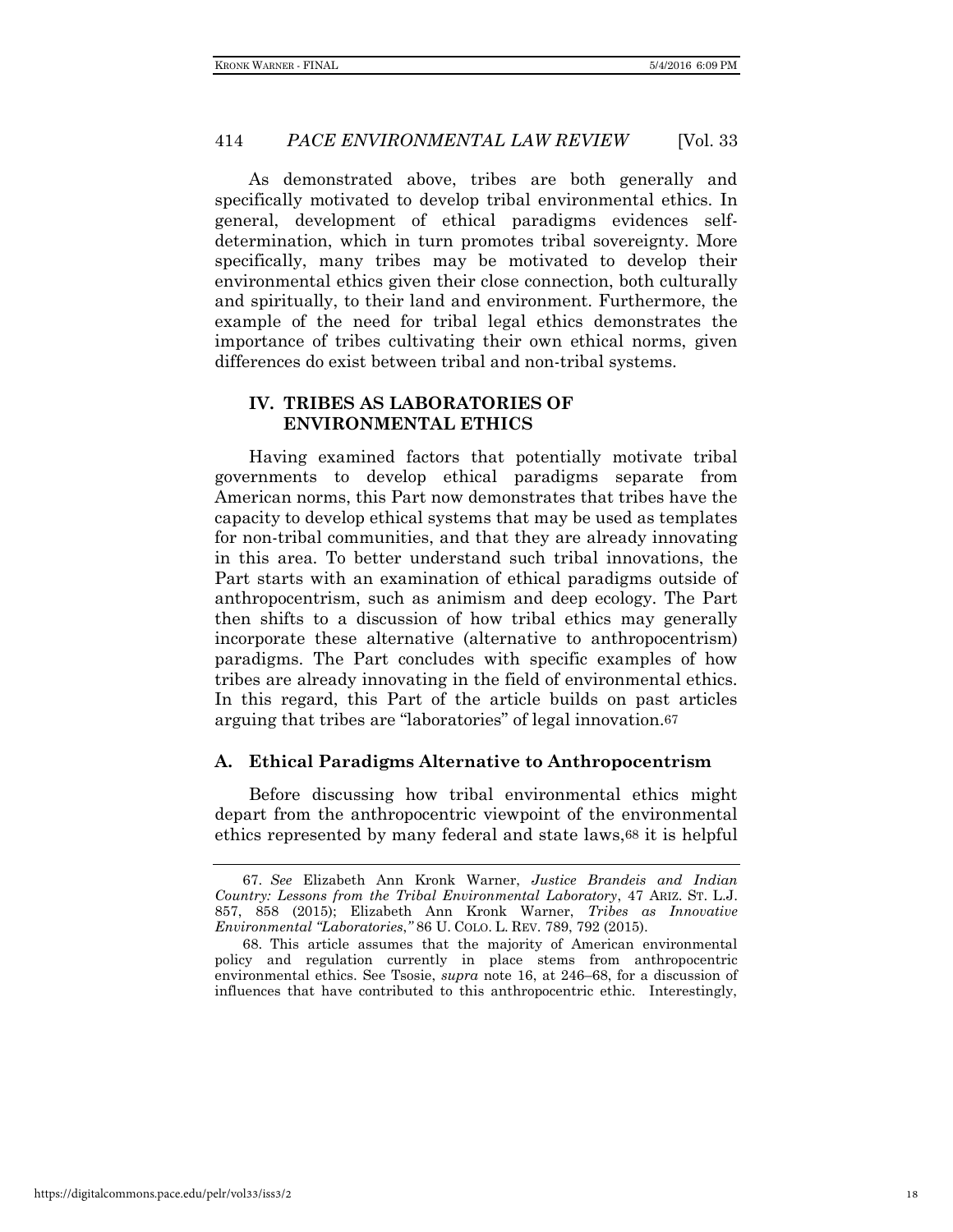to first understand what other potential viewpoints might be represented. Consideration of environmental ethics other than anthropocentrism may be helpful in order to achieve environmental justice for tribes and to have a more complete view of the environment. For example, Native scholar Professor Robert Williams claims that American environmental law has been "colonized by a perverse system of values which is antithetical to achieving environmental justice for American Indian peoples."69 Professor Williams goes on to argue that the Anglo-American value system "privileges what it labels as 'human values' over 'environmental values'" and fails to see "that both sets of values are intimately connected . . . [to] the complete set of forces which give meaning and life to our world."70 Accordingly, this subpart considers environmental ethics other than anthropocentrism in order to hope to achieve environmental justice. To do this, this subpart begins introducing other potential viewpoints, such as animism and deep ecology, which could be represented in tribal environmental ethics. With this introduction in hand, the Part goes on to demonstrate how some tribal environmental ethics incorporate elements of these alternative paradigms, but, also, how some such tribal environmental ethics also move beyond these paradigms. In this regard, tribal environmental ethics serves as a robust area for non-Native consideration.

some of these influences, such as Christianity and the concept that God gave man dominion over the Earth, have been used as justification to dispossess Indians of their lands. *Id.* at 251.

<sup>69.</sup> Robert A. Williams, Jr., *Large Binocular Telescopes, Red Squirrel Piñatas, and Apache Sacred Mountains: Decolonizing Environmental Law in a Multicultural World*, 96 W. VA. L. REV. 1133, 1134–35 (1994).

<sup>70.</sup> *Id.*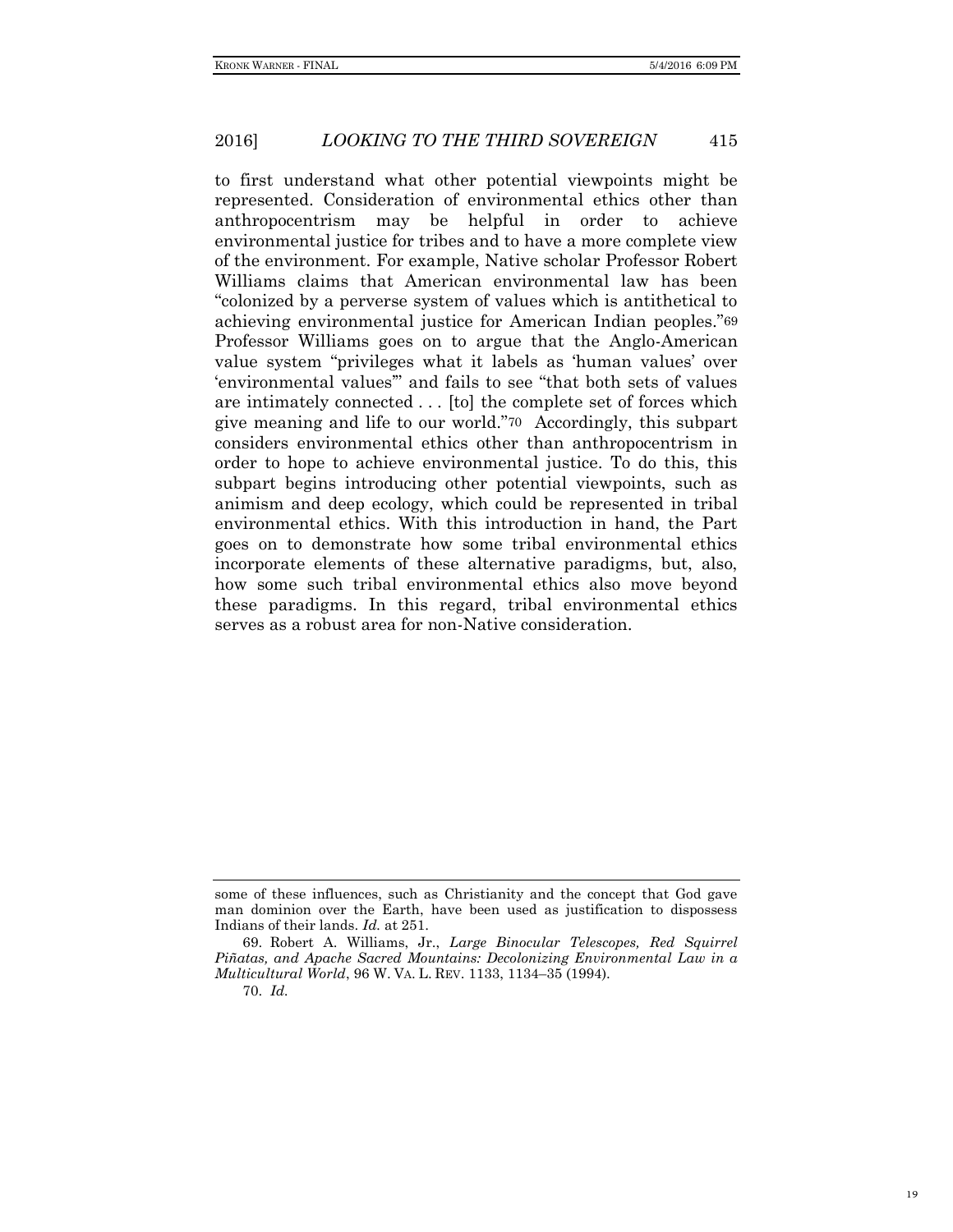#### **1. Animism71**

For purposes of this article, the term "animism" is used in its newer context, which "refers to the widespread indigenous and increasingly popular 'alternative' understanding that humans share this world with a wide range of persons."72 An animist recognizes that the world in made up of a variety of "persons," but that only some of these are human beings.73 Because of the recognition that the world is made up of a variety of persons (beings), animists focus on the interrelationship between persons, taking a more holistic view of the environment and persons within it.74 Such a recognition of personhood has profound implications, as such a knowing impacts dynamics and protocols.75 Recognition of the "aliveness" of the world and interconnections between persons thereby separates animism from environmental ethical viewpoints typically associated with Western views.76

72. *Id.* at xi. This newer understanding of this environmental view is in contrast to the older usage, which "refers to an putative concern with knowing what is alive and what makes a being alive." *Id.* 

73. *Id.* 

Animists are people who recogni[z]e that the world is full of persons, only some of whom are human, and that life is always lived in relationship with others. Animism is lived out in various ways that are all about learning to act respectfully (carefully and constructively) towards and among other persons. Persons are beings, rather than objects, who are animated and social towards others (even if they are not always sociable).

*Id.* (footnote omitted).

74. *Id.* 

<sup>71.</sup> The author is aware that some have rejected the use of this term. For example: "Many academics have jettisoned the term 'animism' from their critical, technical and scholarly vocabulary. They consider it irredeemably compromised by the dubious role it played in early anthropological theori[z]ing and religious polemic." GRAHAM HARVEY, ANIMISM: RESPECTING THE LIVING WORLD, at xii (2006). But many communities have given the term "new life" recently, as it adequately describes what is important and interesting to the community. *Id.* Admittedly, however, "[i]t was, and sometimes remains, a colonist slur." *Id.* at xiii. The term is therefore used with an acknowledgement of the heavy historical "baggage" associated with its use and the fact that some may reject the use of such a term. For those who reject the usage of the term, hopefully it is still possible for them to understand the meaning the term is being used to represent in this article.

<sup>75.</sup> *Id.* at xiv.

<sup>76.</sup> *Id.* at 19.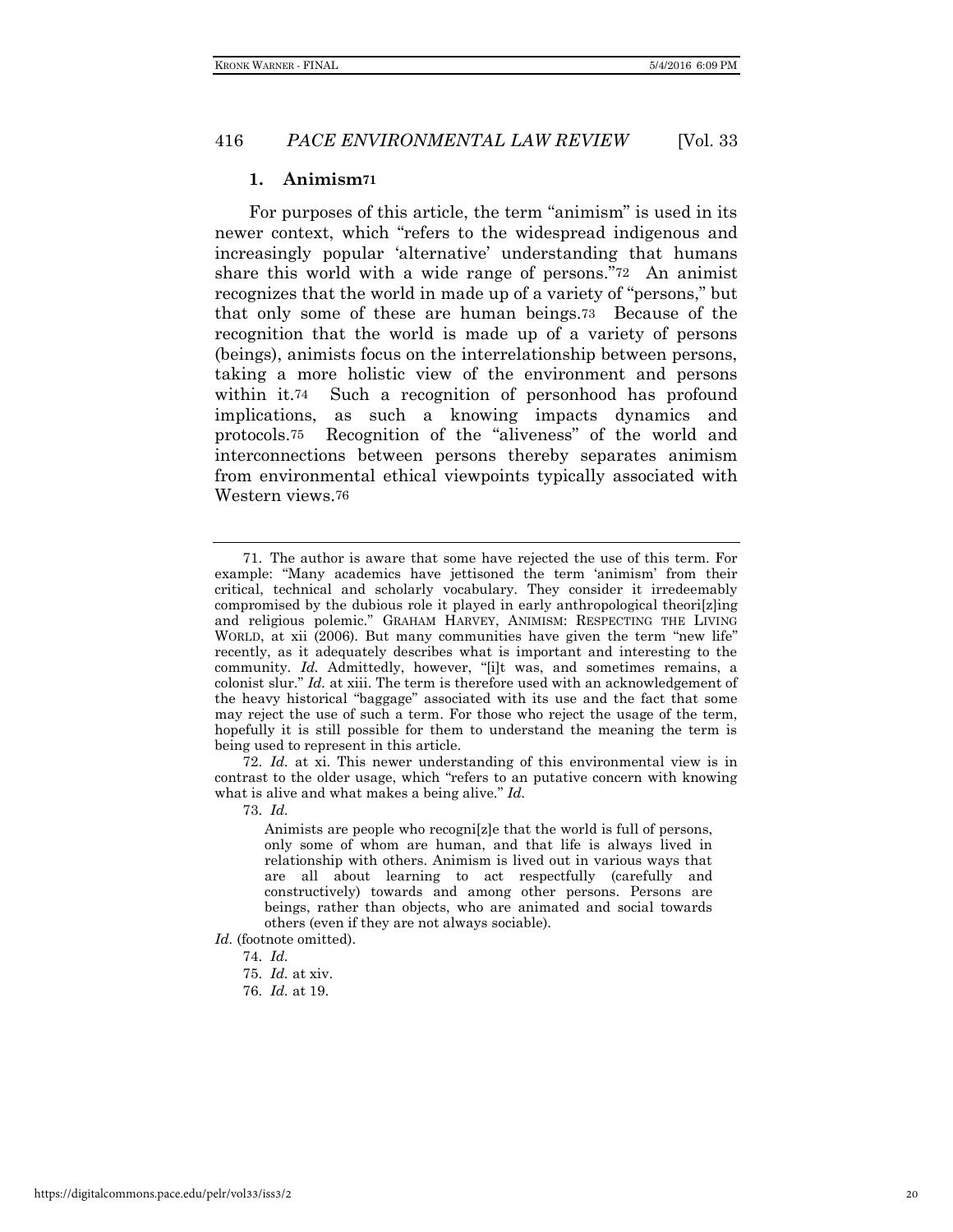One way in which some Native communities can be seen to manifest an animist viewpoint is through the use of totems. In such circumstances, "[i]ndividuals consider themselves related not only to their 'blood' kin (perhaps note this should read 'genetic kin') but also to a wider clan identified with a particular symbolic animal, a totem. The abstracted 'society' become manifest in the concrete encounter with clan related totemic animals and humans."77 For example, the author is a member of the Turtle Clan, and, historically, her duties to her Tribe were linked to those of her clan, which, in turn, were representative of turtles. Turtles hold the world on their back (in some Ojibwe creation stories), and, as a result, many turtle clan members are called on to undertake leadership positions within the Tribe. Accordingly, "totenism" is a method of connecting human persons to other types of non-human persons.

Another way that animism and the relationship between different types of persons can be seen in some Native communities is through gifts and reciprocal relationships, as "gift exchanges are integral to relational definitions of personhood and central to debates about ontology."78 Interrelatedness is thereby demonstrated by the giving and receiving of gifts, and, "gifts are given and received not only by humans but also by trees, forests, rivers, seas and all other living persons, communities and/or domains."79 Relatedly, in some Native communities, such as Ojibwe communities, a human person can be related to a nonhuman person, such as non-human grandparents.<sup>80</sup> For example, thunder is a non-human grandparent to which someone may be related.

In terms of environmental ethics, specifically:

Animist worldviews might also require that the terms "environment" and "environmentalism" be used with careful precision. Humans, badgers, eagles and microbes do live within

<sup>77.</sup> HARVEY, *supra* note 71, at 11.

<sup>78.</sup> *Id.* at 12. This theory comes from the work of Marcel Mauss. "Mauss makes it clear that reciprocation is vital to social interactions everywhere: it generates both equity and inequality as people give or withhold gifts to others. Particular societies exchange in particular ways and in doing so create and maintain relationships." *Id.* 

<sup>79.</sup> *Id.* at 13.

<sup>80.</sup> *Id.* at 19.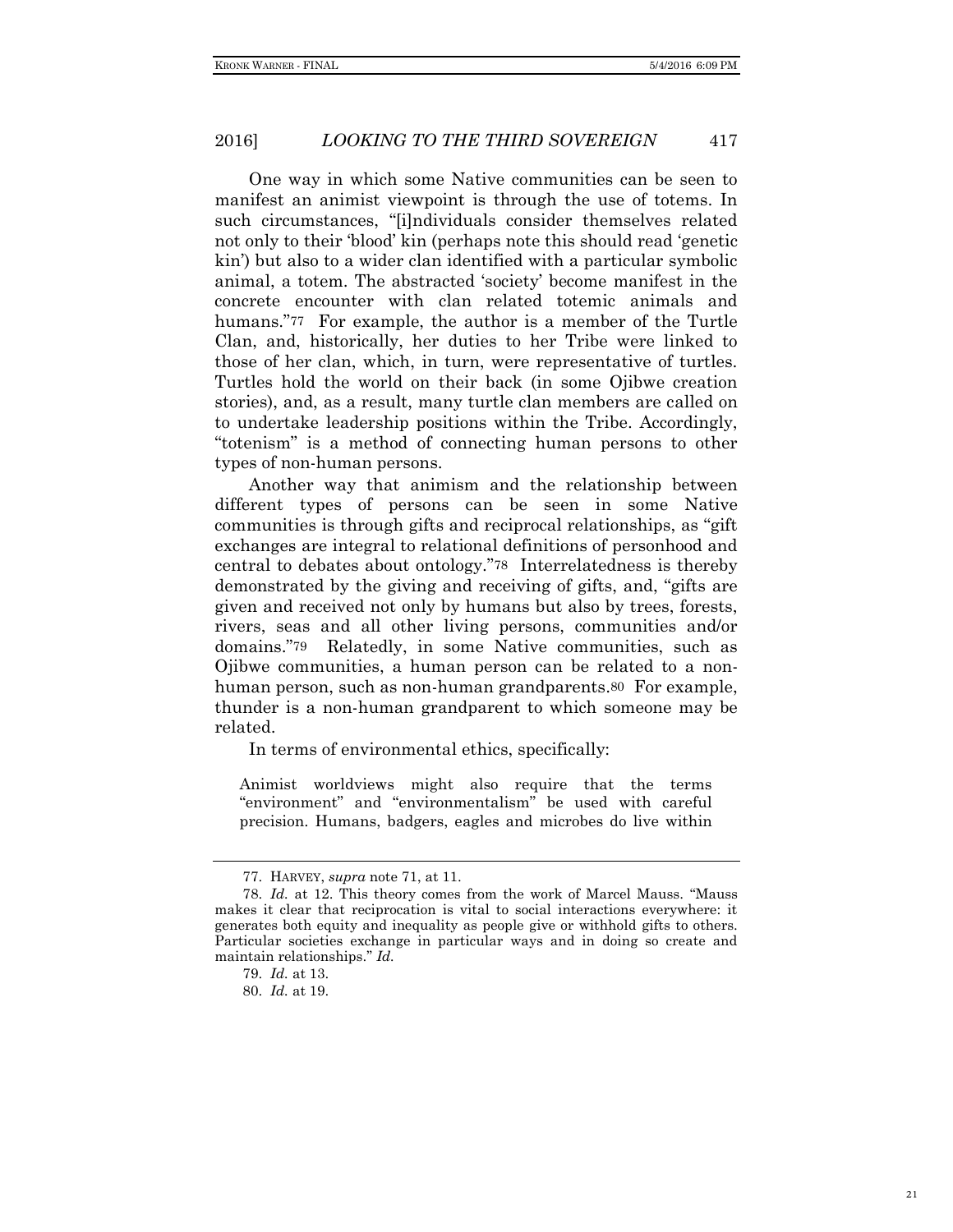particular environments, but the world is not "our environment" in the sense that it is a resource chiefly for human benefit. Animism, then, might take its place among those ecological philosophies and activisms that prefer not to speak of "environmentalism" but of ecology or ecological ethics, or of living respectfully among "all our relations."81

Furthermore, animists may be said to be environmentalists because of their unique connection to specific places and communities.82 So too, many Native people may not particularly care when a particular spiritual event occurred, but will care where it occurred, as previously described.<sup>83</sup> Ultimately, animists contribute to ecological or environmental thinking by recognizing the interconnectedness of all persons, human or otherwise, and asserting that many of the modern environmental problems arise because of a rejection of this fact.84

As mentioned above, tribal environmental ethics may incorporate elements of animism. For example, the Koyukon of central Alaska believe that the environment is "both a natural and supernatural realm. All that exists in nature is imbued with awareness and power; ... all actions towards nature are mediated by consideration of its consciousness and sensitivity."85 Similarly, many indigenous groups refer to the earth as a mother or grandmother, as the earth is the source of life for all people.86 A Lakota spiritual leader describes the earth, rocks, wind, and water as being alive and having "power" within an animate universe.87 Ojibwe environmental ethics also presents elements of animism, as "animals, plants, stones, thunder, water, hills" and

84. HARVEY, *supra* note 71, at 186.

87. JOHN (FIRE) LAME DEER & RICHARD ERDOES, LAME DEER, SEEKER OF VISIONS 12 (1972).

<sup>81.</sup> *Id.* at 179 (footnote omitted).

<sup>82.</sup> *Id.* at 185.

<sup>83.</sup> Pommersheim, *supra* note 22, at 250.

<sup>85.</sup> Annie L. Booth & Harvey M. Jacobs, *Ties that Bind: Native American Beliefs as a Foundation for Environmental Consciousness*, 12 ENVTL. ETHICS 27, 33 (1990) (quoting RICHARD K. NELSON, MAKE PRAYERS TO THE RAVEN: A KOYUKON VIEW OF THE NORTHERN FOREST 240 (1st ed. 1983)).

<sup>86.</sup> Christopher Vecsey, *American Indian Environmental Religions, in* AMERICAN INDIAN ENVIRONMENTS: ECOLOGICAL ISSUES IN NATIVE AMERICAN HISTORY 1, 13 (Christopher Vecsey & Robert Venables eds., 1980).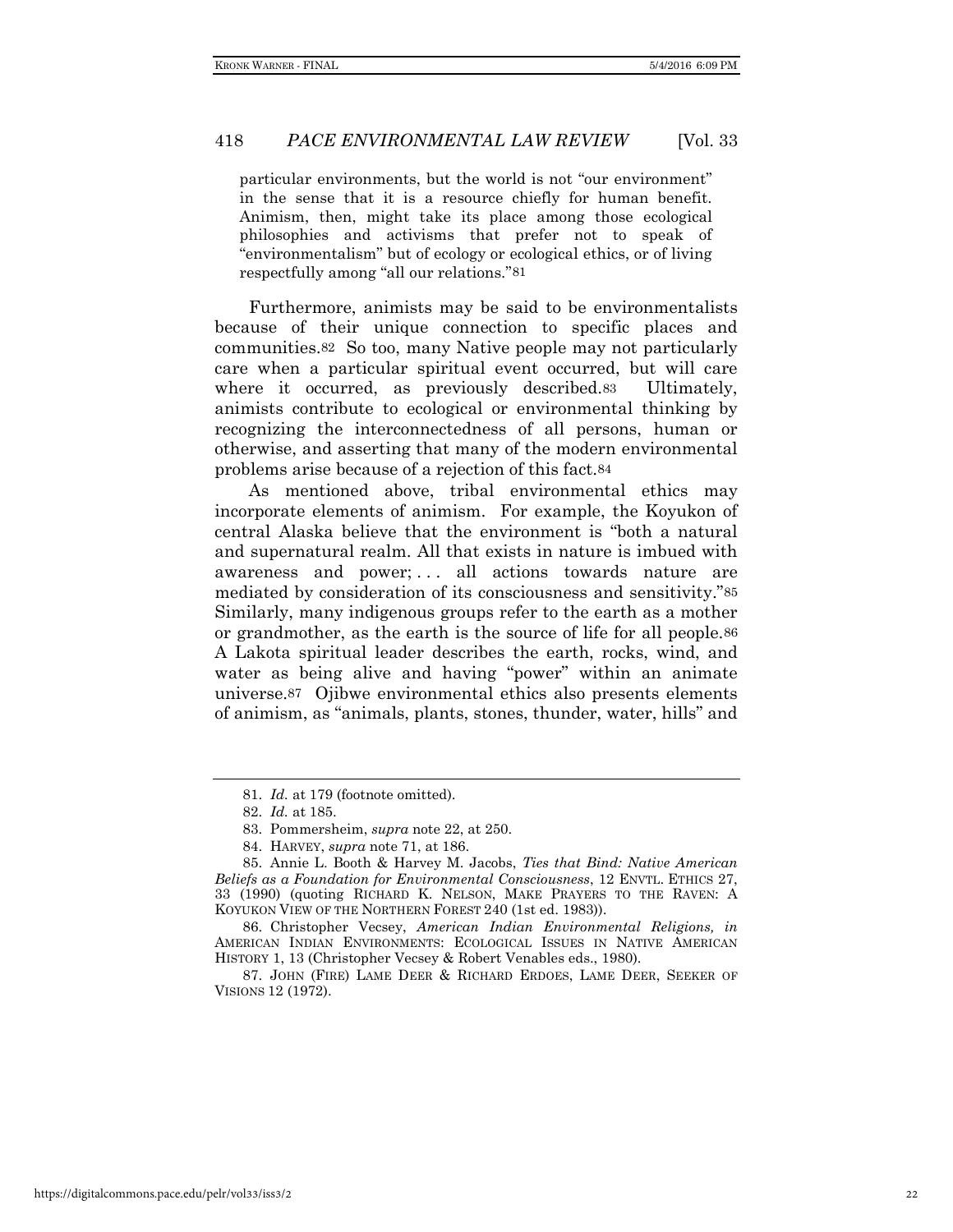other non-human beings are seen as "persons."88 Moreover, the Ojibwe word for "grandfather" includes both the human being and the spiritual elements, such as thunder.89 Vine Deloria, Jr., explains that one of the purposes of some Native religions is to determine one's proper relationship with all aspects of the animate and inanimate environment.90

Professor Sarah Krakoff also describes similarities between Native religions and animism. As she explains:

Another feature of most American Indian religions is that humans are part of an animate universe and have moral relationships with all other creatures, beings, and even elements. For example, the Hopi hold several springs to be sacred. The springs play an integral role in the Hopi creation story and are part of ongoing ceremonies and practices. Likewise, animals are sacred to many tribes and are required for the proper performance of religious ceremonies. For the Northern Arapaho, Hopi, Navajo, and other plains and southwest tribes, the eagle plays a key role. For each of these tribes, an entire set of practices surrounding capture, treatment, and use of the bird comprise the religious experience.91

More generally, for many tribes, members of the tribe may have a relationship with specific animals, as the animals are considered persons.92 This is similar to the tokenism of animism. Ritualism, an element of animism, is also important for some tribes. For example, because of the complex relationship between human beings and other persons, many Ojibwe people believe that certain rituals and customs must be followed when taking the life of another person. When taking the life of an animal, an Ojibwe hunter may be expected to give up tobacco in exchange for the animal.93

<sup>88.</sup> A. Irving Hallowell, *Ojibwe Ontology, Behavior, and World View*, *in* TEACHINGS FROM THE AMERICAN EARTH: INDIAN RELIGION AND PHILOSOPHY 141, 147 (Dennis Tedlock & Barbara Tedlock eds., 1975).

<sup>89.</sup> *Id.* at 144.

<sup>90.</sup> VINE DELORIA, JR., GOD IS RED: A NATIVE VIEW OF RELIGION 88 (2d ed. 1992).

<sup>91.</sup> Krakoff, *supra* note 3, at 871 (footnotes omitted).

<sup>92.</sup> Vecsey, *supra* note 86, at 21.

<sup>93.</sup> *Id.*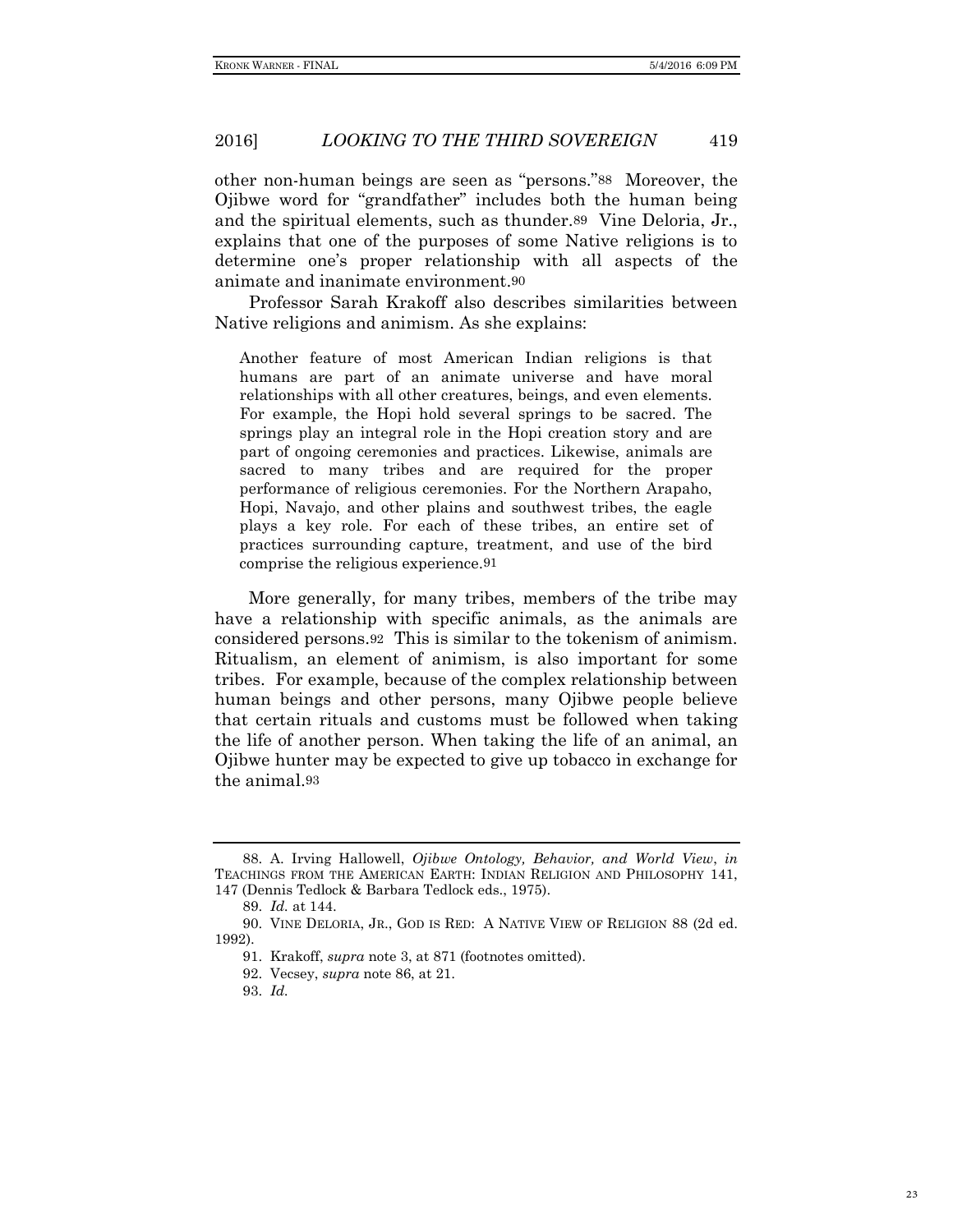#### **2. Deep Ecology94**

Deep ecology is similar to animism in certain ways. Both are typically characterized by a move away from anthropocentrism and toward a more ecological perspective, or ecocentrism.95 Many of the early deep ecology activists felt that anthropocentric policies were inadequate to address environmental challenges of the time.96 For example, Rachel Carson posed a philosophical challenge to anthropocentrism, as demonstrated by her work in *Silent Spring*.97 Moreover, similar to animism's focus on all persons, human and non-human, deep ecology criticizes "human survival environmentalism" for not taking a wider "ecological perspective."98 "One of the basic norms of deep ecology is that every life form has in principle a right to live and blossom."99 Deep ecology calls for a fundamental paradigm shift moving environmental concerns from focusing solely on anthropocentric concerns towards "a spiritual/ecocentric value orientation."100 Further, deep ecology parallels animism, as deep ecologists also look to the value of totems—positing that totems can assist in the

95. *See id.* at ix.

100. DEEP ECOLOGY FOR THE TWENTY-FIRST CENTURY, *supra* note 94, at xxi. George Sessions goes on to explain that "[t]he wild ecosystems and species on the earth have intrinsic value and the right to exist and flourish, and are also necessary for the ecological health of the planet *and* the ultimate well-being of humans." *Id.* 

<sup>94.</sup> DEEP ECOLOGY FOR THE TWENTY-FIRST CENTURY, at xi (George Sessions ed., 1995), describes deep ecology in the following manner:

The long-range deep ecology movement emerged more or less spontaneously and informally as a philosophical and scientific social/political movement during the so-called Ecological Revolution of the 1960s. It main concern has been to bring about a major paradigm shift—a shift in perception, values, and lifestyles—as a basis for redirecting the ecologically destructive path of modern growth societies.

Deep ecology can also be seen as the opposite of "shallow ecology," which was a "'shallow' anthropocentric technocratic environmental movement" developing at roughly the same time that focused on "pollution, resource depletion, and 'the health and affluence of people in the developed countries'" *Id.* at xii.

<sup>96.</sup> *Id.* at x.

<sup>97.</sup> *Id.* 

<sup>98.</sup> *Id.* at xi.

<sup>99.</sup> Stephan Bodian, *Simple in Means, Rich in Ends: An Interview with Arne Naess*, *in* DEEP ECOLOGY FOR THE TWENTY-FIRST CENTURY, *supra* note 94, at 26, 28.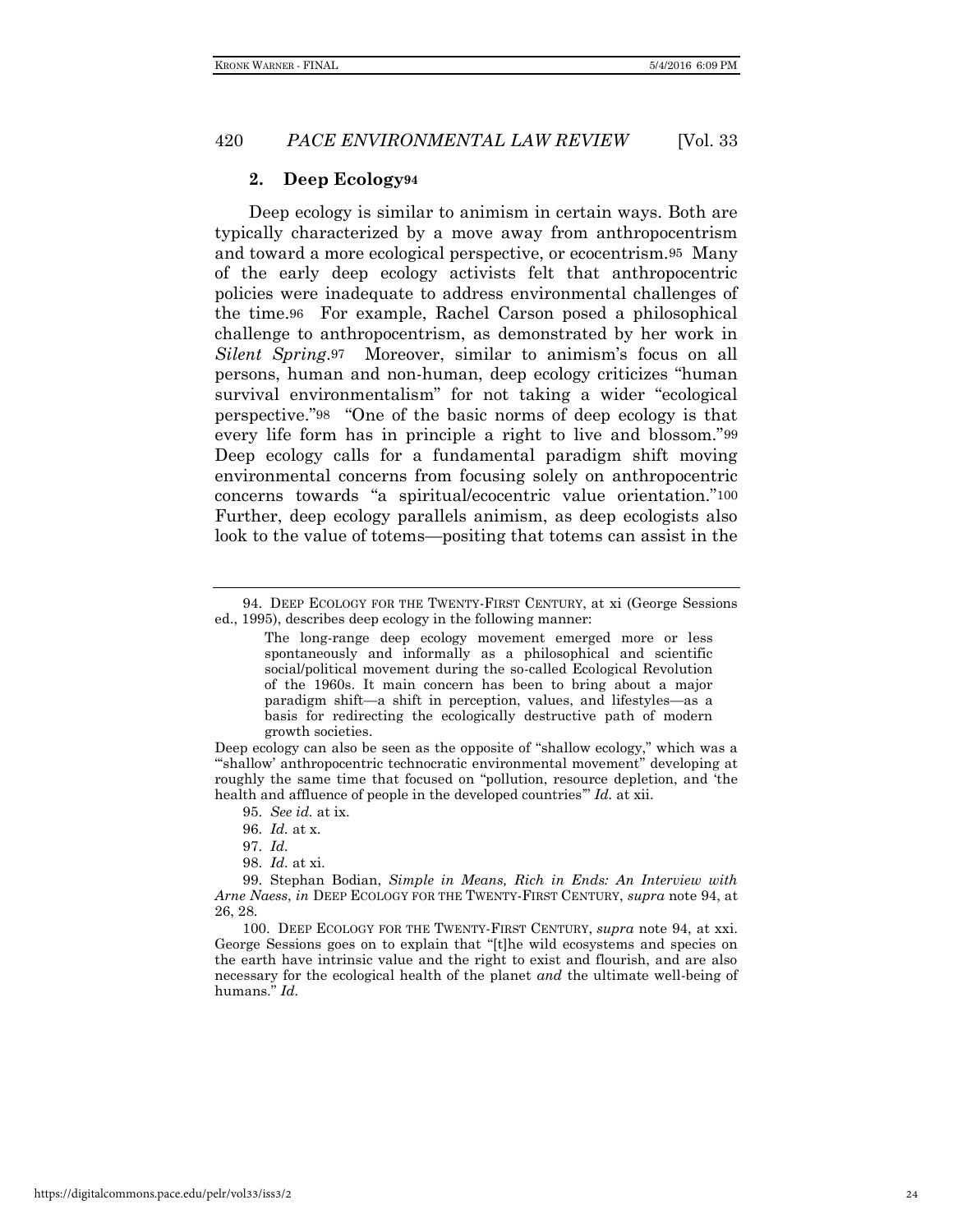connection between humans and nature, because totems teach humans what they need to know about nature.101

Deep ecology does differ from animism in some ways. For example, in an interview with Arne Naess, the philosopher largely credited with being one of the fathers of the deep ecology movement, he explained that the essence of deep ecology is to ask "deeper questions."102 Naess went on to explain that "[e]cosophy, or deep ecology, then, involves a shift from science to wisdom."103

At its heart, deep ecology focuses on ecocentrism.104 In explaining what deep ecology is, Naess points to an eight point platform, which includes:

- 1. The well-being and flourishing of human and non-human life on Earth have value in themselves . . . . These values are independent of the usefulness of the non-human world for human purposes.
- 2. Richness and diversity of life forms contribute to the realization of these values and are also values in themselves.
- 3. Humans have no right to reduce this richness and diversity except to satisfy vital needs.
- 4. The flourishing of human life and cultures is compatible with a substantially smaller human population. The flourishing of non-human life *requires* a smaller human population.
- 5. Present human interference with the non-human world is excessive, and the situation is rapidly worsening.

The deep ecology movement seriously questions the presuppositions of shallow argumentation. Even what counts as a rational decision is challenged, because what is 'rational' is always defined in relation to specific aims and goals. If a decision is rational in relation to the lower level aims and goals of our pyramid, but not in relation to the highest level, then this decision should not be judged to be rational. This is an important point! If an environmentally oriented policy decision is not linked to intrinsic values or ultimates, then its rationality with a set of philosophical or religious foundations. But one cannot expect the ultimate premises to constitute rational conclusions. There are no 'deeper' premises available.

Arne Naess, *The Deep Ecological Movement*, *in* DEEP ECOLOGY FOR THE TWENTY-FIRST CENTURY, *supra* note 94, at 64, 78.

103. Bodian, *supra* note 99, at 27.

104. DEEP ECOLOGY FOR THE TWENTY-FIRST CENTURY, *supra* note 94, at xiii.

<sup>101.</sup> Dolores LaChapelle, *Ritual—The Pattern that Connects*, *in* DEEP ECOLOGY FOR THE TWENTY-FIRST CENTURY, *supra* note 94, at 57, 60.

<sup>102.</sup> Bodian, *supra* note 99, at 27. In another essay, Naess explains what he means by such "deep questioning":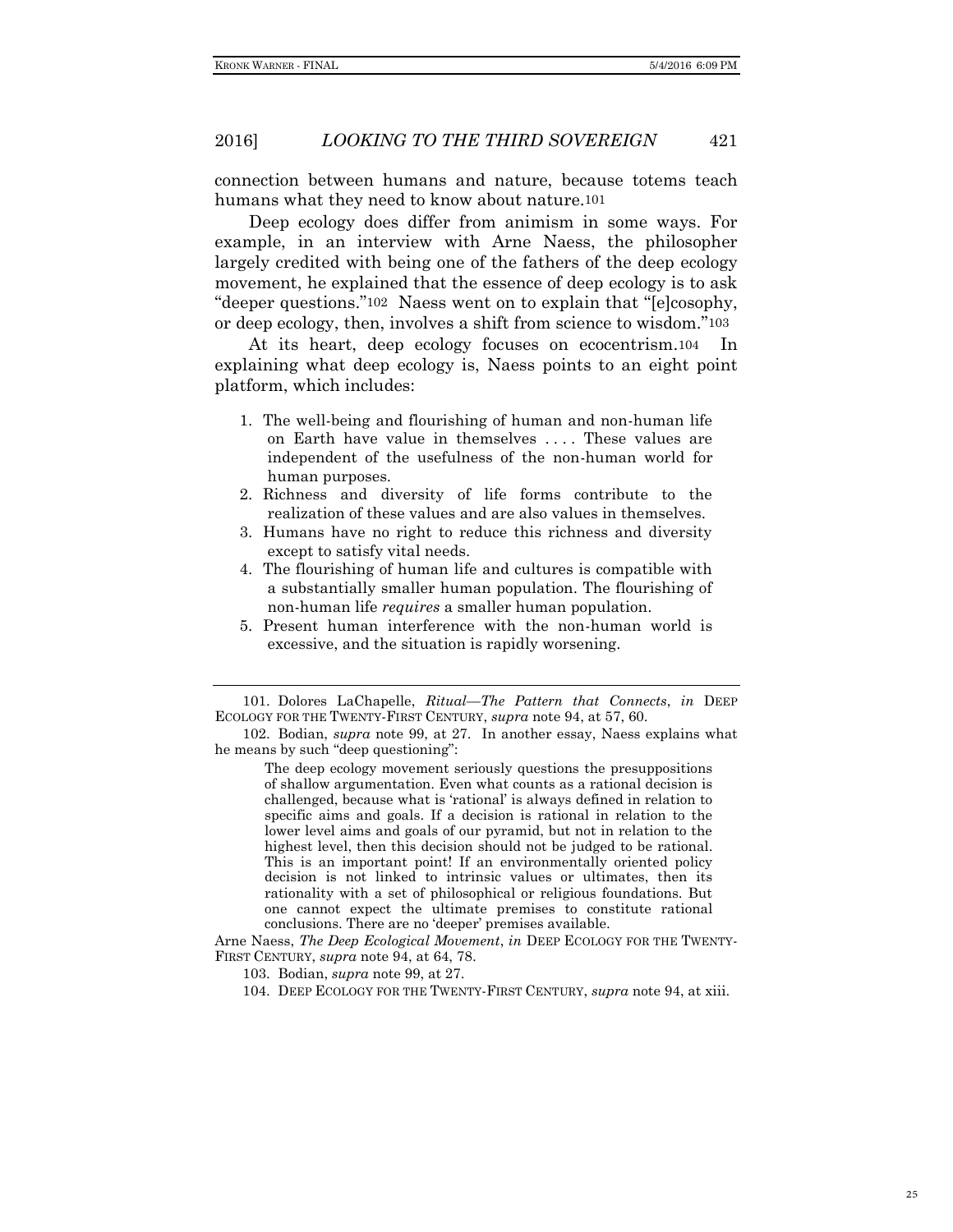- 6. Policies must therefore be changed. These policies affect basic economic, technological, and ideological structures. The resulting state of affairs will be deeply different from the present.
- 7. The ideological change will be mainly that of appreciating life quality (dwelling in situations of inherent value) rather than adhering to an increasingly higher standard of living. There will be a profound awareness of the difference between bigness and greatness.
- 8. Those who subscribe to the foregoing points have an obligation directly or indirectly to try to implement the necessary changes.105

Similar to the Seventh generation or intergenerational perspective of many Native communities,106 deep ecology focuses on the long term ramifications of actions. As Naess explained, "[a] long-range view is characteristic of deep ecology – we feel responsible for future generations, not just the first, but the second, third, and fourth generations as well. Our [deep ecologists'] perspective in time and space is very long."107 Dolores LaChapelle draws other parallels between the deep ecology movement and Native communities. As she explains, "[m]ost native societies around the world had three common characteristics: they had an intimate, conscious relationship with their place; they were stable 'sustainable' cultures, often lasting for thousands of years; and they had a rich ceremonial and ritual life."108 Because of these characteristics, LaChapelle sees such Native communities as practicing a lifestyle consistent with the practices of deep ecology, as these communities are "intimately

<sup>105.</sup> Naess, *supra* note 102, at 68.

<sup>106.</sup> Tsosie, *supra* note 16, at 228–29.

For example, Oren Lyons describes Iroquois governmental decisionmaking as being dependent upon one central question: "will this be to the benefit of the seventh generation?" For the Iroquois nations then, governmental authority is limited by a sense of duty to protect the land and its resources for future generations. Although other Indian nations have different political traditions, it is clear that many share a commitment to preserving the land for future generations.

*Id.* (footnotes omitted)

<sup>107.</sup> Bodian, *supra* note 99, at 27.

<sup>108.</sup> LaChapelle, *supra* note 101, at 57.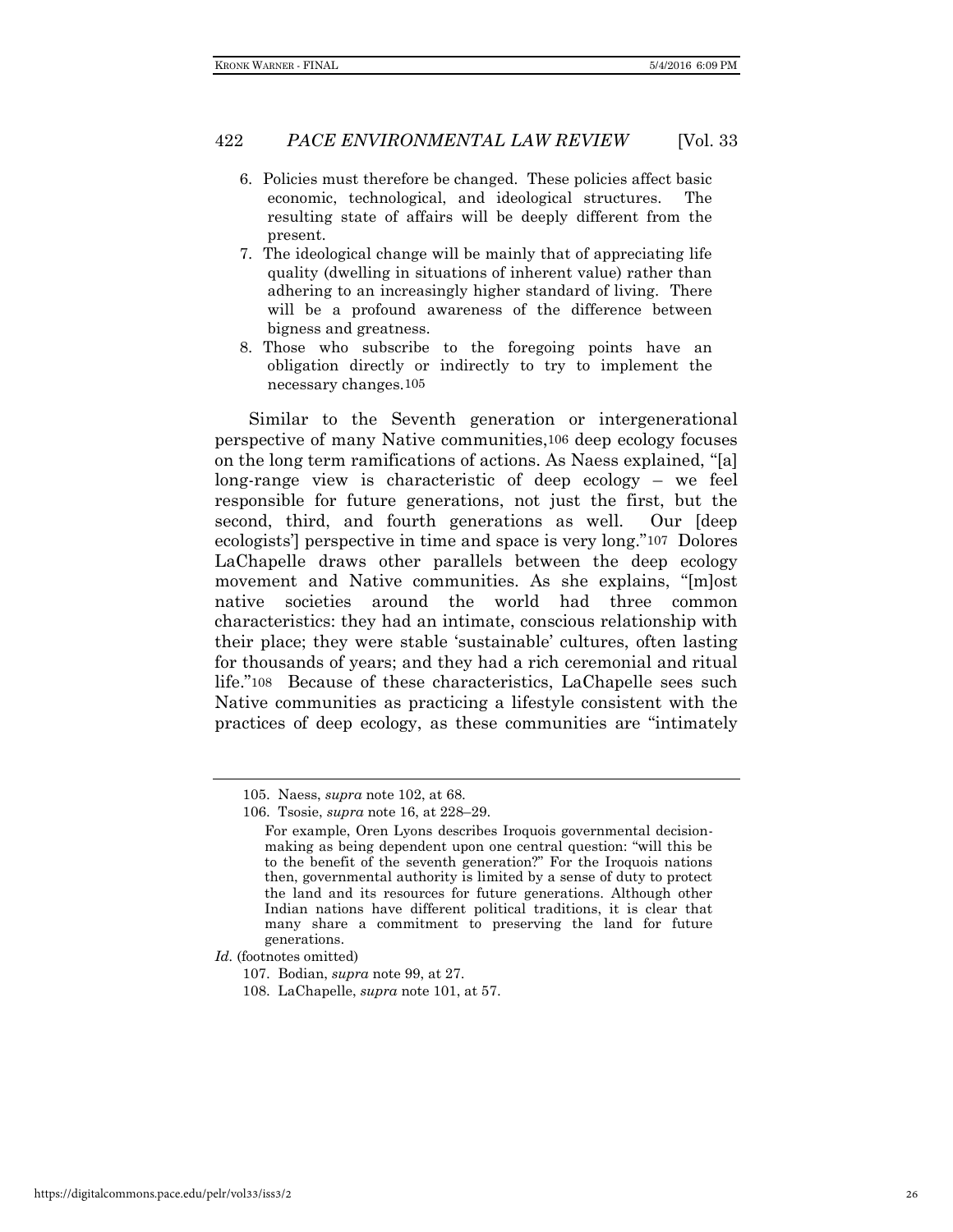connected" with their environments.109 Rituals are a tool used to maintain the connection with the environment.110 Deep ecologist Gary Snyder also compares deep ecology to Native traditions, acknowledging that "Native American religious beliefs, although not identical coast to coast, are overwhelmingly in support of a full and sensitive acknowledgment of the subjecthood of nature."111

Interestingly, in addition to elements of animism, as discussed above, the Lakota spiritual universe could also be said to have commonalities with a vision of deep ecology environmental ethics, as the Lakota spiritual view includes a holistic vision of the world, which takes into account the smallest object to the largest.112 "[T]he world view of the Lakota and other indigenous peoples perceives the 'human and natural realms as unified and akin,' whereas the European world view is premised on an antagonistic dualism in which the body and spirit are 'pitted against one another in a moral struggle.'"113 Therefore, elements of both animism, with the idea of an animate universe with diverse types of persons besides human beings, and deep ecology, with the idea of a holistic vision of the environment whose purpose is broader than the value assigned it by human beings, can be seen in the environmental ethics and worldviews of some tribes and individual Indians.

Although elements of other ethical paradigms may be present in some tribal environmental ethics, however, does not mean that tribal environmental ethics mirror these alternative ethical paradigms articulated by non-Natives. As the next subpart

<sup>109.</sup> *Id.*

<sup>110.</sup> *Id.* at 58 ("What we call [Native peoples'] 'ritual and ceremony' was a sophisticated social and spiritual technology, refined through many thousands of years or experience, that maintained this relationship."). She goes on to explain that "[f]estivals connect the conscious with the unconscious, the right and left hemispheres of the brain, the cortex with the older three brains . . . as well as connecting the human with the nonhuman: the earth, the sky, the plants and animals." *Id.* at 59 (citation omitted).

<sup>111.</sup> Gary Snyder, *The Rediscovery of Turtle Island*, *in* DEEP ECOLOGY FOR THE TWENTY-FIRST CENTURY, *supra* note 94, at 459.

<sup>112.</sup> *Id.* For a more complete discussion of Lakota cosmology, it is recommended to read John Fire Lame Deer's entire book, as a full discussion is beyond the scope of this article and the author here necessarily must summarize a rather complicated area due to the space restrictions of publication.

<sup>113.</sup> Tsosie, *supra* note 16, at 279 (footnote omitted).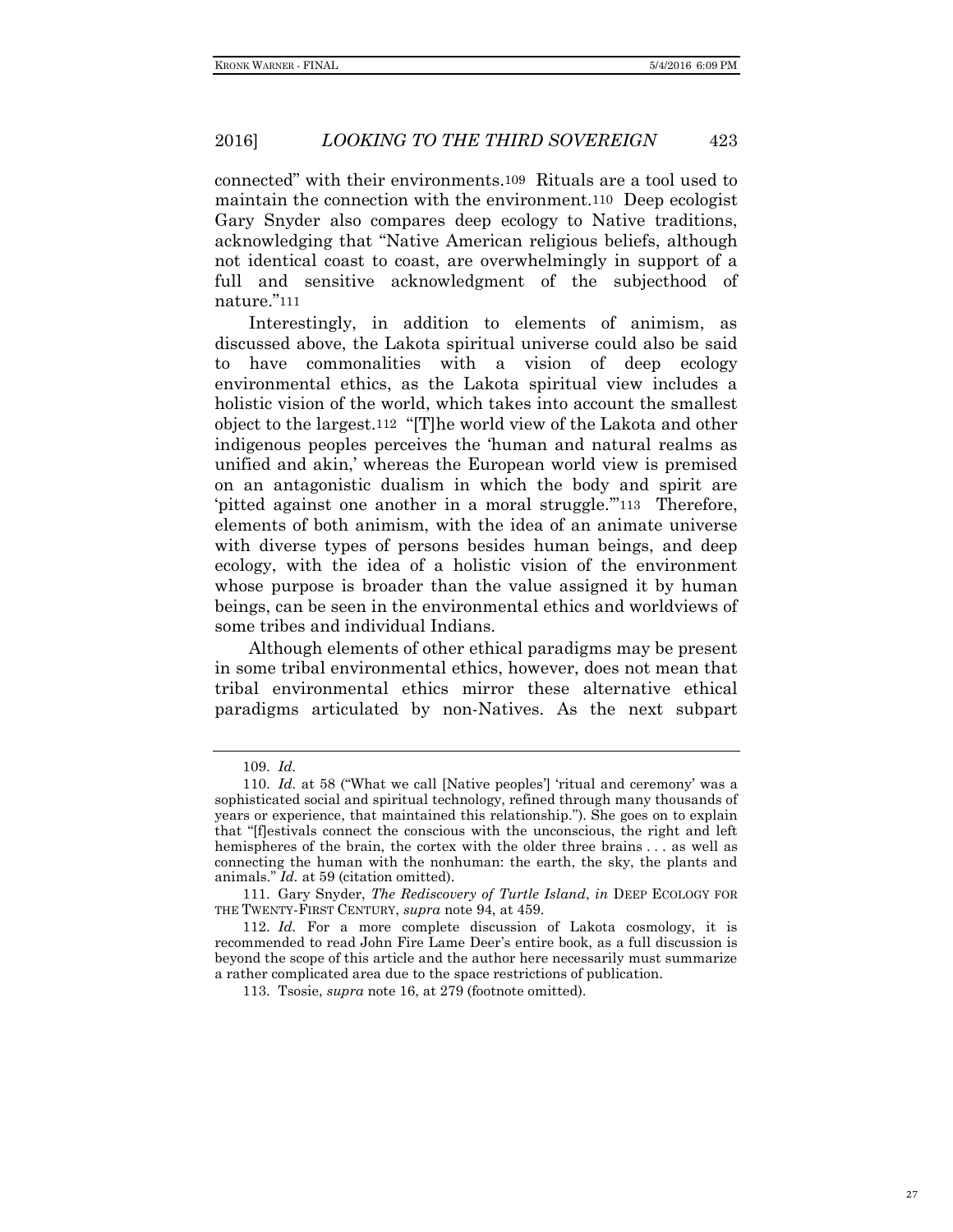demonstrates, tribes possess the capacity to truly innovate in the field of environmental ethics—developing ethical paradigms that, although similar, may differ from those conceptualized by non-Native communities.

## **B. Tribal Capacity for Environmental Ethical Innovation**

Having described ethical paradigms other than anthropocentrism, such as animism, this subpart now turns to consideration of how tribes, in general, possess the capacity to adopt and adapt such alternative paradigms. As demonstrated below, this Part also argues that tribal environmental ethics is more than just that non-Native alternative environmental ethics, as tribal environmental ethics represent more than the ideas represented above. The ability of tribes to incorporate their unique environmental ethics into their environmental policy has been demonstrated on multiple occasions.114 In order to fully understand tribal environmental ethics, tribal communities may be examined in order to "define the unique traditions governing their relationship to their indigenous lands and resources."115 Scrutinizing individual tribal governments and environmental ethics will lead to discovery of certain trends between tribes, but such an examination is not designed to "essentialize" a singular "indigenous environmental ethic[]" or to suggest that "Indian nations that depart from a predominant norm are less 'Indian.'"116

Despite the differences between tribes, Professor Rebecca Tsosie has identified a couple of trends that might explain why some commonalities exist between tribal environmental ethics of different tribes:

The similarities among American Indian environmental perspectives may stem from the fact that virtually all traditional Indian cultures had "land-based" rather than "industrial" or

<sup>114.</sup> *Id.* at 287. Admittedly, the scope of tribal innovation in the area is difficult to ascertain given some regulation may occur through custom, which may not be codified or unwritten. *Id.* at 289. Accordingly, this article is necessarily limited in scope, as it does not include a discussion of "unwritten rules and social norms" that may be "perpetuated through social institutions." *Id.*

<sup>115.</sup> *Id.* at 271.

<sup>116.</sup> *Id.* at 271–72.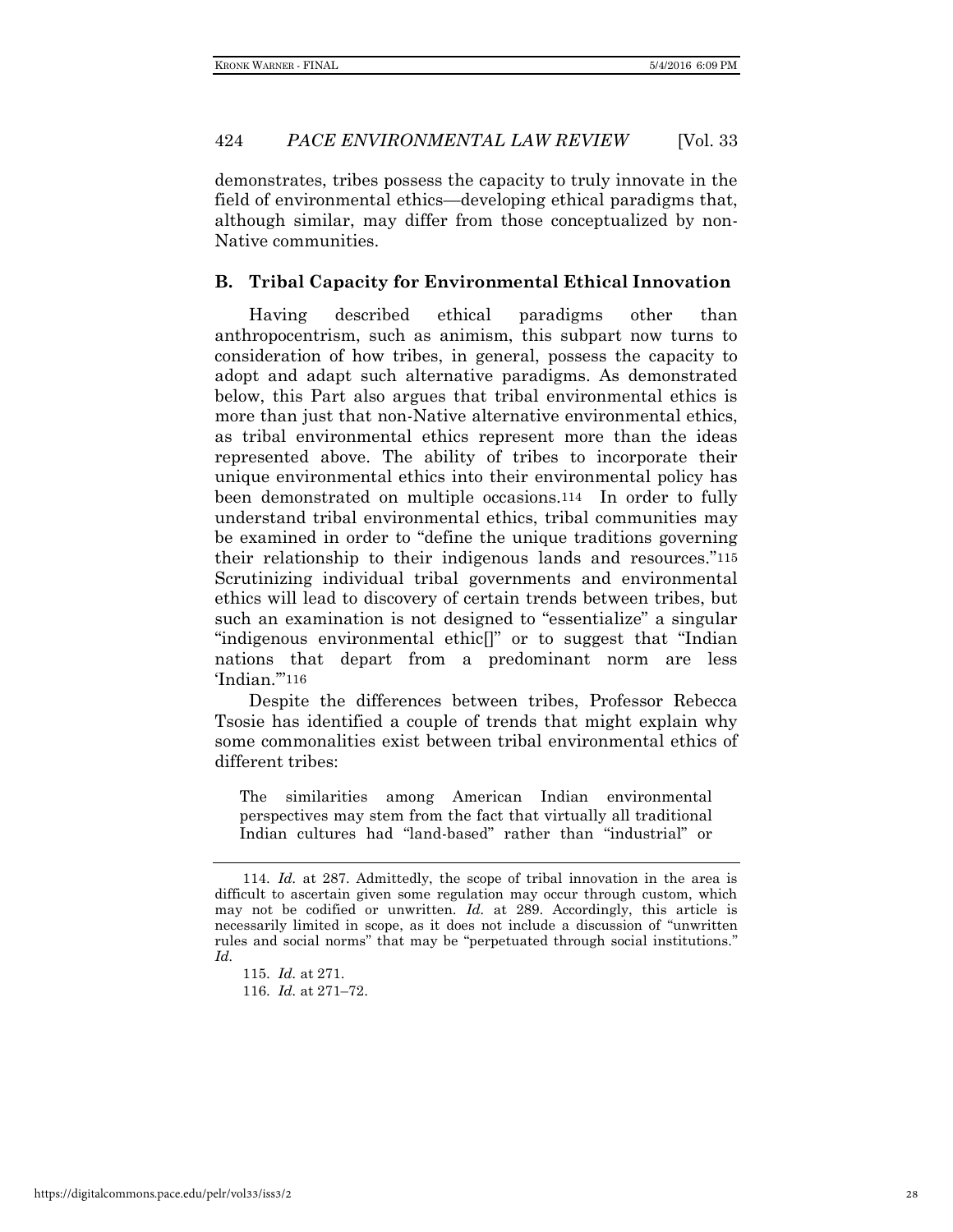"market" economies. Moreover, many indigenous groups throughout North America are culturally linked to some degree and have interacted with one another for centuries. And, unquestionably, all indigenous peoples within North America have experienced very similar treatment by Europeans and have had similar responses to contact and colonization. One common response among Native American peoples appears to have been to cling to traditional belief systems as a way to define themselves in opposition to the Euro-Americans who were attempting to assimilate native peoples to Western values. Thus, in some cases, Native Americans identify themselves with the environment as a way to express their distinctive identity as "Indians."117

Native environmental ethics may differ from the environmental ethics discussed above, because, for many individual Indians and tribes, environmental ethics have a spiritual quality.118

Because of their sovereignty and capacity for selfdetermination, tribes possess the tools necessary for innovation. Starting in 1970 with President Nixon's call for a new federal policy of self-determination,119 the federal government has promoted the concept of tribal self-determination thereby encouraging tribes to experiment with their legal systems. Admittedly, tribes are not free from the environmental ethical norms motivating the federal government and states.120 This is because the federal government has influenced the development of tribal environmental law, both directly through application of federal environmental laws to Indian country and indirectly

<sup>117.</sup> *Id.* at 274 (footnotes omitted).

<sup>118.</sup> *See* DELORIA, JR., *supra* note 90, at 88.

<sup>119.</sup> Special Message to the Congress on Indian Affairs, 1 PUB. PAPERS 564– 67 (July 8, 1970), http://www.presidency.ucsb.edu/ws/?pid=2573 [https:// perma.cc/2GHP-YR9H].

<sup>120.</sup> Tsosie, *supra* note 16, at 226. Professor Tsosie goes on to explain that "the traditional land ethics of indigenous peoples have undergone transformation either as a result of colonization or through a voluntary adaptation to meet changing times. Perhaps it is not even possible to define a single Anglo-American land ethic, an indigenous land ethic, or to otherwise dichotomize what may be a continuum of values that indeed intersects at several points." *Id.* at 244.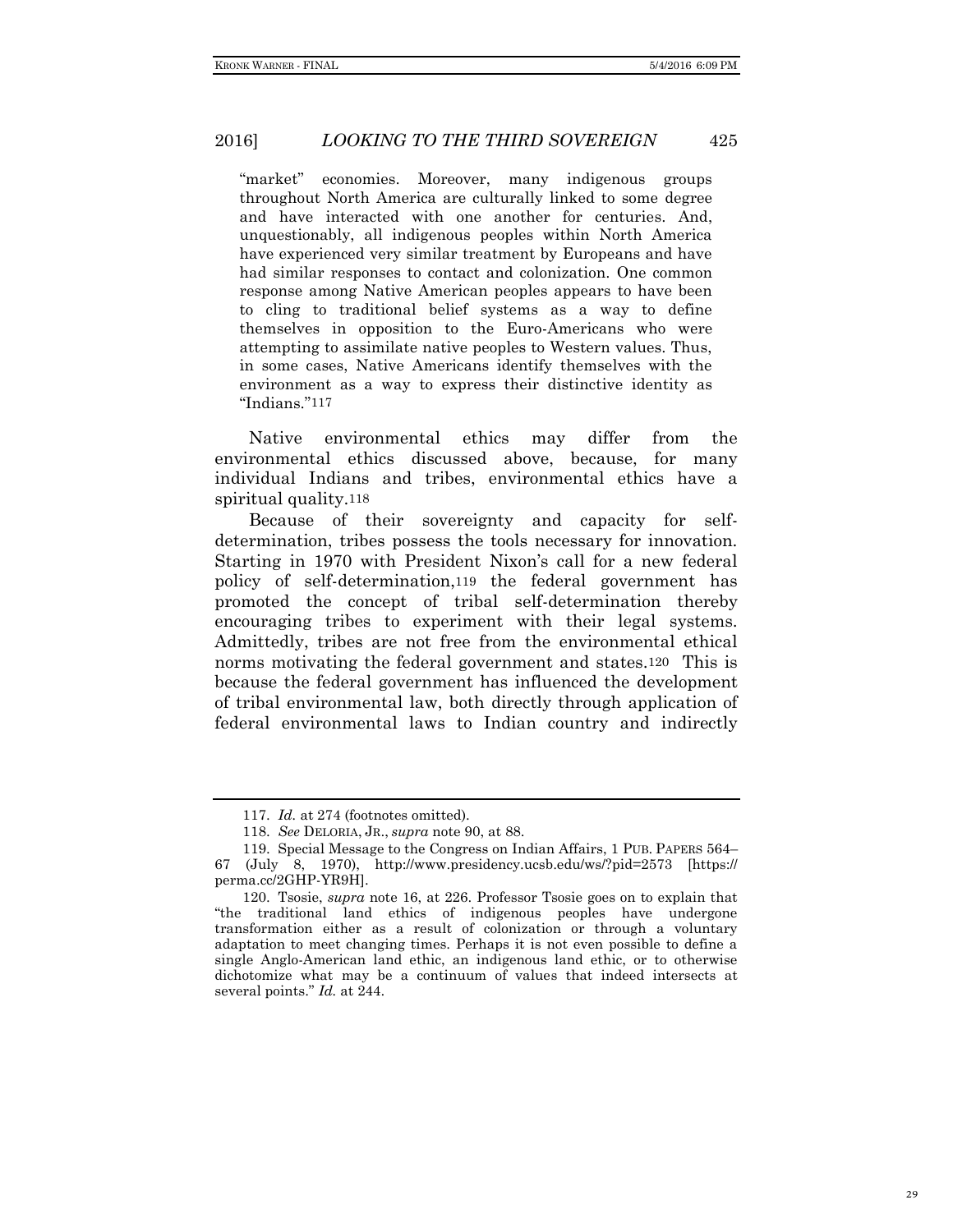through association.121 Moreover, tribes have certainly been influenced by other perspectives as well, such as Christianity.122 However, despite such European or non-Native influences, traditional Native ethical norms persist.123 Moreover, as a result of this federal policy of self-determination, tribes have been free and even encouraged in some instances to develop their tribal environmental ethics, which is truly environmental selfdetermination.124 It is therefore helpful to look at areas where the federal government's influence may not be as strong (such as areas where tribes possess the sovereign right to act outside of federal strictures) for examples of tribal innovation.125

122. Tsosie, *supra* note 16, at 269–70 (explaining that Christianity has had a profound impact on tribal environmental norms). Because Christianity generally posits that human beings have dominion over land and animals, the religion can have a substantial impact on how individuals view environmental policy.

123. *Id.* at 228–29.

124. As Professor Tsosie explains more broadly, "[t]he self-determination policy, intended to 'strengthen the Indian's sense of autonomy without threatening his sense of community,' encouraged tribes to assume control over many of the federal programs being administered on the reservation." *Id.* at 18, at 229–30 (quoting Special Message to the Congress on Indian Affairs, *supra* note 119, at 566). Furthermore, this federal policy of self-determination persists, and "is a central underpinning for Congress' recent amendments to the federal environmental regulatory programs on a similar basis to the states." *Id.* at 230.

125. This is particularly important, because, where the federal government requires tribes to adopt or apply federal environmental laws, the federal government has also required tribes to accept "the goals and values of the majority-society." *Id.* at 245. True indigenous environmental ethics therefore

<sup>121.</sup> *Id.* at 232–42 (describing the application of federal environmental law to Indian country). Even if federal environmental laws do not explicitly mention tribes, the Supreme Court has held that a federal law of general application (i.e., one designed to have uniform application across the country) shall apply to tribes, unless a showing can be made that Congress did not intend the law to apply. Fed. Power Comm'n v. Tuscarora Indian Nation, 362 U.S. 99, 118 (1960). Professor Tsosie goes on to explain that "[b]ecause the Indian nations are 'domestic' sovereigns, however, reservation lands fall, to some extent, under federal jurisdiction. Environmental conditions on the reservation are therefore subject to a dual legal structure of federal and tribal law, providing added complexity to the notion of 'environmental self-determination.'" Tsosie, *supra* note 16, at 232 (footnotes omitted). Interestingly, however, Congress amended many of the federal environmental statutes, such as the Clean Air Act and Clean Water Act, to allow tribes to act in a manner similar to states and to regulate more stringently than the federal minimums allowed. *See, e.g.*, City of Albuquerque v. Browner, 865 F. Supp. 733, 740 (D.N.M. 1993), *aff'd*, 97 F.3d 415 (10th Cir. 1996) ("EPA properly recognized the Pueblo's authority to develop water quality standards more stringent than those of the federal government.").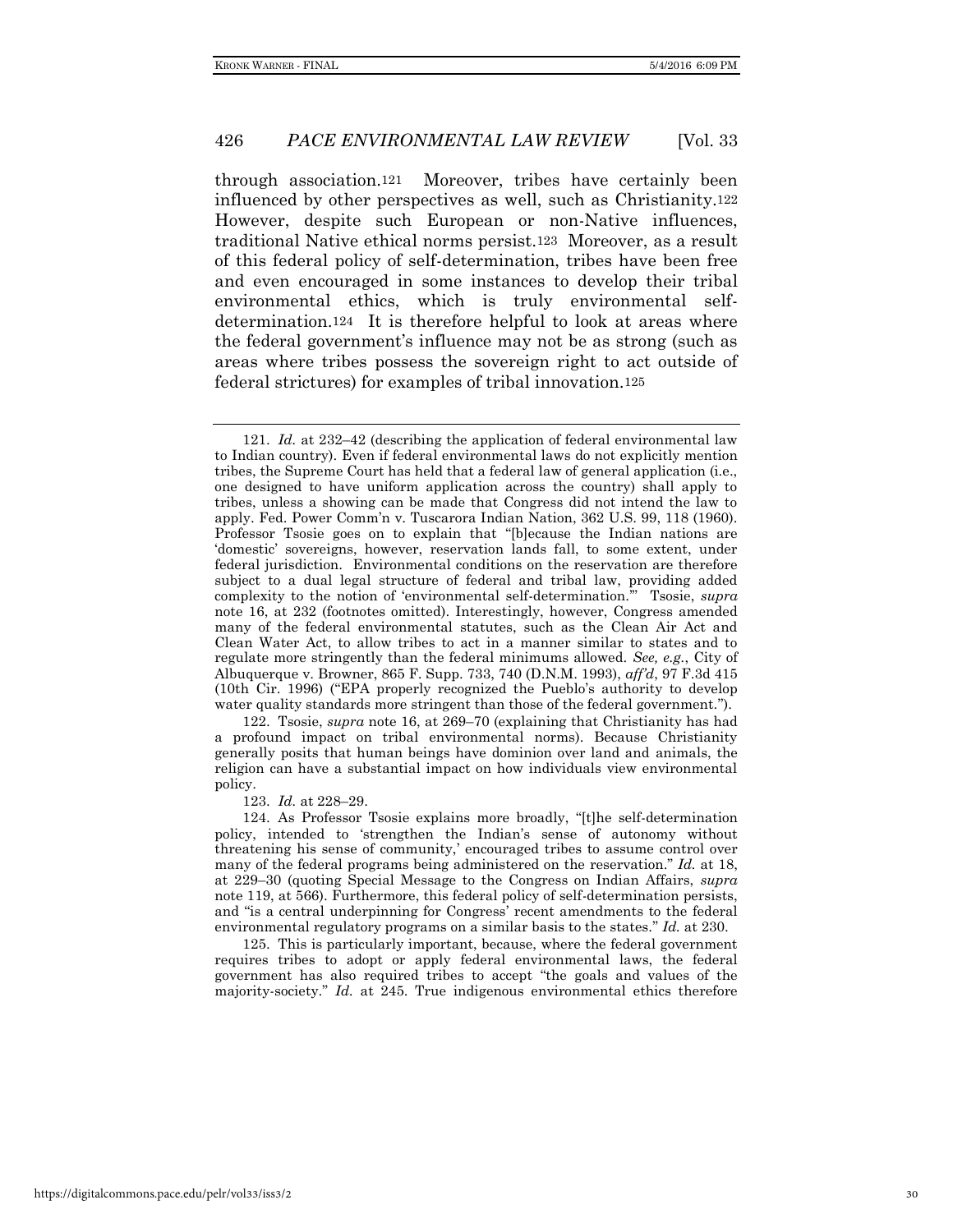Tribes have demonstrated capacity for innovation and adaptation.126 For example, it has been argued that "Native communities have persisted and adapted during periods of wideranging natural climate variability."127 In fact, such demonstrated ability is recognized at the international level. For example, Principle 22 of the Rio Declaration recognizes the vital role played by indigenous communities in terms of environmental management and development "because of their knowledge and traditional practices."128 In fact, some commentators have gone so far as to say that "traditional indigenous values are more conducive to environmental protection than are the Western European values."129

In terms of tribes' ability to innovate in the area of environmental ethics, such ability is bolstered by the intergenerational knowledge possessed by Native communities.130 As Dr. Daniel Wildcat explains, "indigenous peoples draw on practical lifeway experiences—not one person's experience—but that of entire nations and communities to share multigenerational 'deep spatial' knowledges of empirical landscapes

128. Russel Lawrence Barsh, *Indigenous Peoples in the 1990s: From Object to Subject of International Law?*, 7 HARV. HUM. RTS. J. 33, 46 (1994) (quoting Cherie Metcalf, *Indigenous Rights and the Environment: Evolving International Law,* 35 OTTAWA L. REV. 101, 108 (2003))

129. Tsosie, *supra* note 16, at 318.

exist in the spaces where the federal government has not required tribes to adopt federal laws.

<sup>126.</sup> *See generally* Elizabeth Ann Kronk Warner, *Justice Brandeis and Indian Country: Lessons from the Tribal Environmental Laboratory*, *supra* note 69, at.857; Elizabeth Ann Kronk Warner, *Tribes as Innovative Environmental "Laboratories"*, *supra* note 67, at 792 .

<sup>127.</sup> Fact Sheet, U. of Ariz. Inst. of the Env't, Unique Challenges Facing Southwestern Tribes, http://www.swcarr.arizona.edu/sites/default/files/ ACCSWUS\_Ch17\_Factsheet.pdf [https://perma.cc/83XR-ST8J].

<sup>130.</sup> In fact, the suggestion that we look to tribes for assistance in developing strategies to combat climate change is not a new one, as Professor Krakoff in 2008 stated that, "a philosophical worldview that we might turn to for instruction as we navigate this new terrain [related to climate change] is that embraced by many American Indian tribes." Krakoff, *supra* note 2, at 868. She goes on to say that "[t]he blueprint for such a worldview [deep version of sustainability] is available to us; it is the worldview embraced by American Indian tribes." *Id.* at 893–94.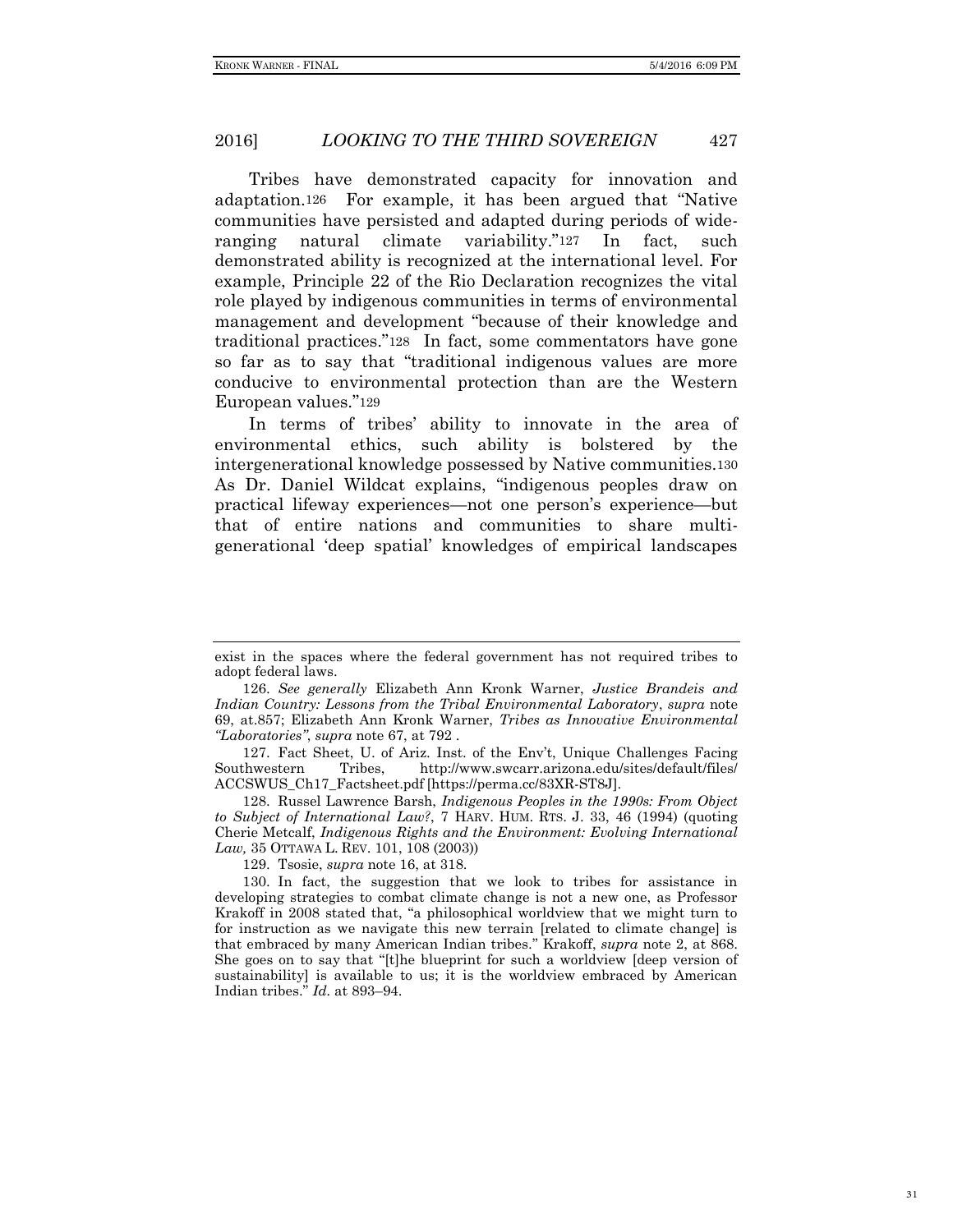and seascapes."131 Given the intergenerational nature of climate change and the long time period leading to devastating impacts,132 native knowledge may be particularly helpful.

Furthermore, tribes may be particularly well placed to lead and innovate in the field of environmental ethics given that many tribes view land as "particularly compelling."133 Furthermore, "[t]his attachment to place, rooted in religious and cultural norms and traditions, is integral to the disparate effects tribes are experiencing due to global warming."134

At a broad starting point, it is worthwhile to note that custom plays a significant role in regulating tribal environments for many tribes, and therefore, many tribes have been engaged in environmental regulation and policy development for generations.135 For example, Ronald Trosper argues that indigenous world views include:

a perception of the earth as an animate being; a belief that humans are in a kinship system with other living things; a perception of the land as essential to the identity of the people; and a concept of reciprocity and balance that extends to relationships among humans, including future generations, and between humans and the natural world.136

This subpart accordingly demonstrates that tribes possess both the capacity and motivation for innovation. Having established this base, the next subpart looks at specific examples of such innovation.

<sup>131.</sup> Daniel R. Wildcat, *Introduction: Climate Change and Indigenous Peoples of the USA*, *in* CLIMATE CHANGE AND INDIGENOUS PEOPLES IN THE UNITED STATES 1, 2 (Julie Koppel Maldonado et al. eds., 2014).

<sup>132.</sup> As Professor Sarah Krakoff explains, "[c]limate change is therefore an intergenerational collective action problem of potentially tragic proportions." Krakoff, *supra* note 2, at 867.

<sup>133.</sup> Tsosie, *supra* note 16, at 225.

<sup>134.</sup> Krakoff, *supra* note 2, at 872.

<sup>135.</sup> Tsosie, *supra* note 16, at 245.

<sup>136.</sup> *Id.* at 276.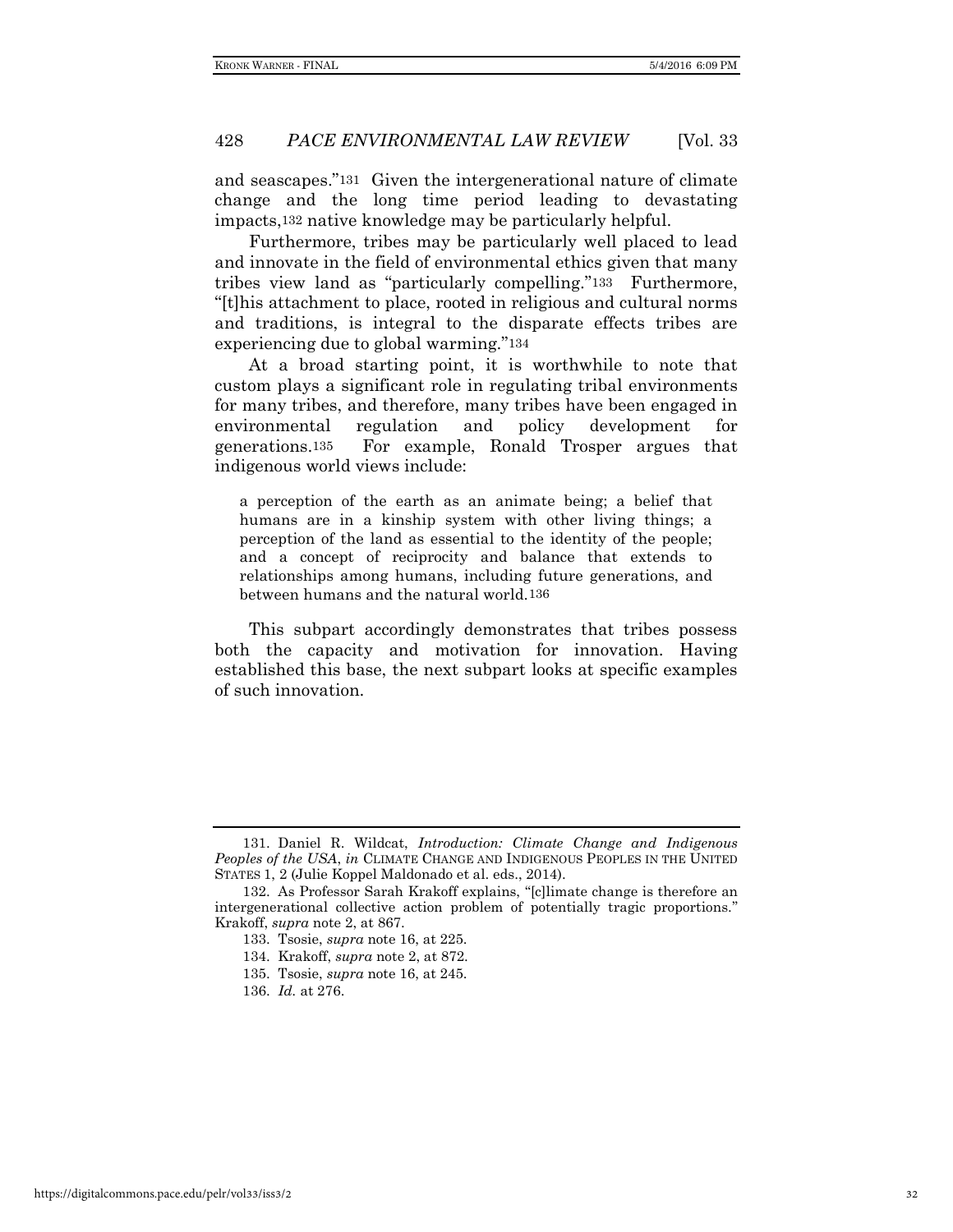## **C. Examples of Tribal Innovations in Environmental Ethics**

Having established this broad foundation that tribes are capable of innovation in the field of environmental ethics, it is helpful to look more specifically at some examples of how various Native peoples and tribes articulate their environmental ethics. Tribes are doing more than just conceptualizing alternative ethical paradigms; they are actually developing and implementing laws based on such alternative paradigms. In this regard, tribal environmental ethics may prove especially helpful to non-Native communities considering alternative ethical paradigms, as tribes are putting the theory into practice—thereby providing a template for implementation.

For example, Winona LaDuke argues that the environmental ethics of the Ojibwe and Cree people of Canada and the northern United States constitute examples of how environmental ethics can be incorporated into environmental policy making. The Ojibwe and Cree people follow the "Minobimaatisiiwin" or the "good life," which involves the idea of a cyclical relationship between human beings and the natural world, as "[i]mplicit in the concept of Minobimaatisiiwin is the continuous inhabitation of place, an intimate understanding of the relationship between humans and the ecosystem, and the need to maintain that balance."137 The goal of Minobimaatisiiwin cannot be accomplished "without the effective help and cooperation of *both*  human and other-than-human 'persons', as well as by one's own personal efforts."138

Professor Rebecca Tsosie also gives several examples of where tribal environmental ethics have been incorporated into environmental policy making:

For example, the Zuni Pueblo instituted a comprehensive agricultural project that restores community control over food production and implements traditional methods consistent with the Zuni's unique environment such as "field rooting" and "dry farming." Jim Enote, the director of the Zuni Conservation Project, describes the goals of the project as being based on

33

<sup>137.</sup> Winona LaDuke, *Traditional Ecological Knowledge and Environmental Futures*, 5 COLO. J. INT'L ENVTL. L. & POL'Y 127, 128 (1994).

<sup>138.</sup> Hallowell, *supra* note 88, at 171.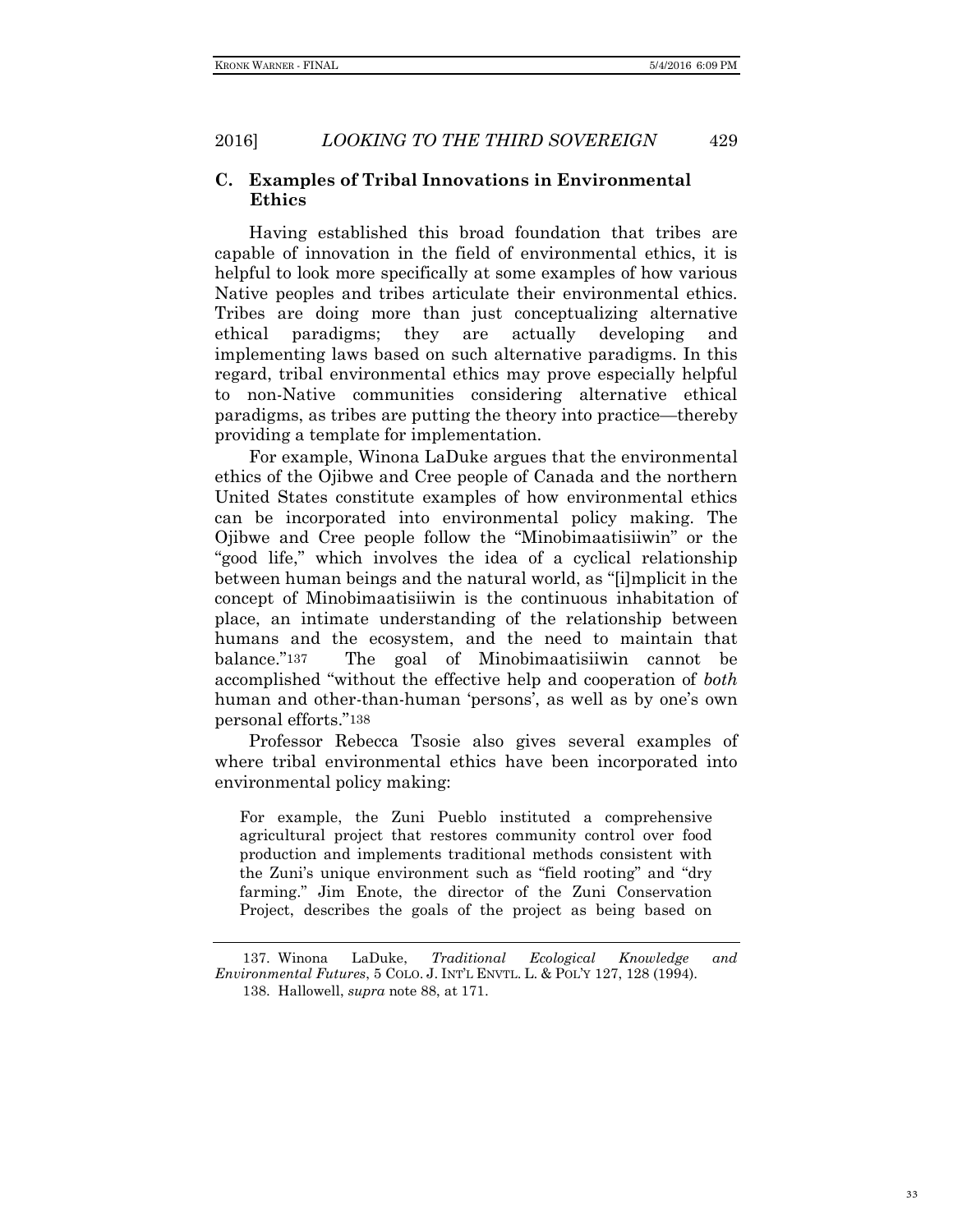traditional Zuni knowledge: Reaching a modern vision of Zuni sustainability requires developing full partnerships with [the Zuni people and] promoting the status of Zuni values, traditional knowledge, and resource management practices.139

Examples of tribes incorporating traditional environmental ethics into policy making is not limited to efforts by single tribes. Tribes may work cooperatively through intertribal organizations to effectuate the traditional regulation of a resource. For example, the Northwest Indian Fisheries Commission is composed of twenty tribes, who came together to effectively regulate treaty resources—water and fisheries—according to tribal values.140 The purpose of the Commission is "promoting respect for traditional tribal values about water and the environment."141 Accordingly, the Commission is an example of tribes coming together to address modern problems with traditional values.

The idea of respect and reciprocity present in some environmental ethical paradigms other than anthropocentrism can be seen in the law adopted by tribes. For example, the Cheyenne and Arapaho Tribes include recognition of the necessity to respect the environment in their Constitution:

We, the People of the Cheyenne and Arapaho Tribes, in order to sustain and promote our cultures, languages, and way of life, protect our religious rights, establish and promote justice for all People, promote education, establish guidance and direction for our government, *respect and protect our natural environment and resources*, and advance the general welfare for ourselves and our posterity, do establish this Constitution.142

Also, some tribes have explicitly incorporated discussion of their cultural connection with the environment into legal

<sup>139.</sup> Tsosie, *supra* note 16, at 295–96 (footnotes omitted).

<sup>140.</sup> *See* Emmett O'Connell, *Introducing Northwest Treaty Tribes*, NORTHWEST INDIAN FISHERIES COMMISSION, (Aug. 15, 2015), http://nwifc.org/ introducing-northwest-treaty-tribes/#more-10740 [https://perma.cc/G2ZT-VKFQ].

<sup>141.</sup> Rebecca Tsosie, *Tribal Environmental Policy and National Development Priorities*, *in* WAR AND BORDER CROSSINGS: ETHICS WHEN CULTURES CRASH 265, 281 (Peter A. French & Jason A. Short eds., 2005).

<sup>142.</sup> CHEYENNE & ARAPAHO TRIBES CONST. pmbl. (emphasis added), http://www.c-a-tribes.org/cheyenne-arapaho-tribes-constitution [https://perma.cc/BS2X-K8TE] .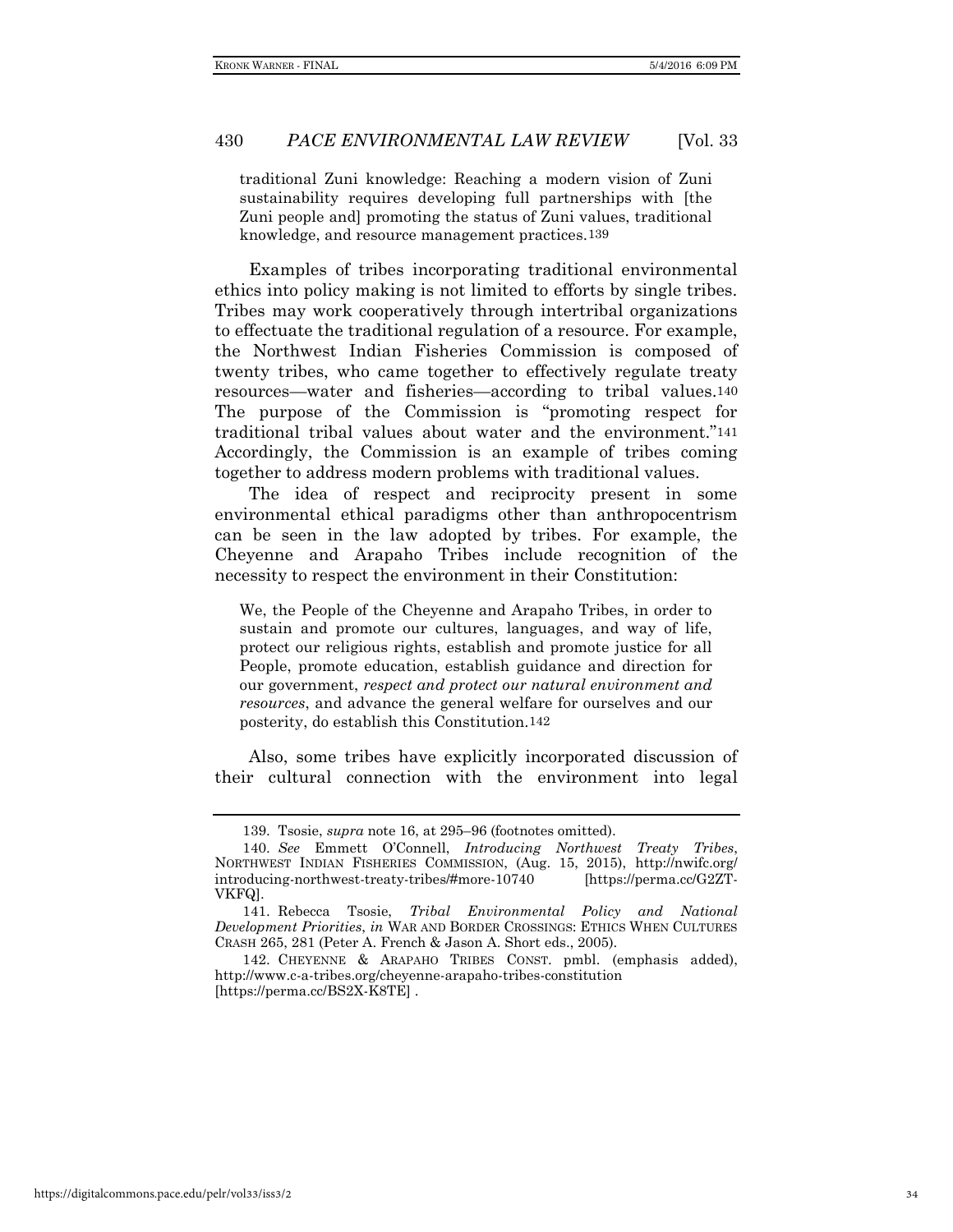documents. For example, the Saint Regis Mohawk Tribe, which is located within New York, adopted a solid waste handbook to assist in the regulation of solid waste disposal on the reservation, as solid waste disposal can be a problem in Indian country leading to adverse health effects.143 The handbook provides guidance on the Tribe's waste disposal program.144 Notably, the second chapter of the handbook starts with a discussion of traditional and cultural beliefs, recognizing that culture and traditions play an important role in many tribal communities.145 The handbook concludes that the solid waste management practices advanced in the chapter are consistent with such cultures and traditions, and, therefore "will help instill community ownership of the program and will lead to good community decisions with respect to management of solid waste."146 By recognizing the cultural connections, the Tribe also appears to instill greater "ownership" of the program and responsibility for the environment in the community.

Similarly, the Navajo Nation has also adopted regulations for the disposal of solid waste. Interestingly, "[t]he purpose of these regulations is to protect the health and welfare *of present and future citizens* of the Navajo Nation by providing for the prevention and abatement of air, land, and water pollution and other public health and environmental hazards related to solid waste management."<sup>147</sup> These regulations therefore explicitly recognize the intergenerational nature of environmental pollution, and take steps to regulate not just for present generations but also future generations. Such an intergenerational perspective is typically absent in anthropocentric environmental ethics.

<sup>143.</sup> LAURA J. WEBER, ST. REGIS MOHAWK TRIBE ENV'T DIV., SOLID WASTE HANDBOOK 1 (2002), http://www.srmtenv.org/pdf\_files/swhandbk.pdf [https:// perma.cc/R2J6-8QUX] (explaining that there is a problem with open dumping and burning of solid wastes in Indian country). The handbook speculates that this could be a result of convenience/habit and/or non-Indians illegally dumping within Indian country, and the EPA has determined that there are substantial health risks associated with such practices. *Id.*

<sup>144.</sup> *Id.* at 1–5.

<sup>145.</sup> *See id.* at 6.

<sup>146.</sup> *Id.* 

<sup>147.</sup> NAVAJO NATION SOLID WASTE REGS. § 103 (emphasis added), http://www.navajonationepa.org/Pdf%20files/Solid%20Waste2.pdf [https://perma.cc/TPV5-C53B].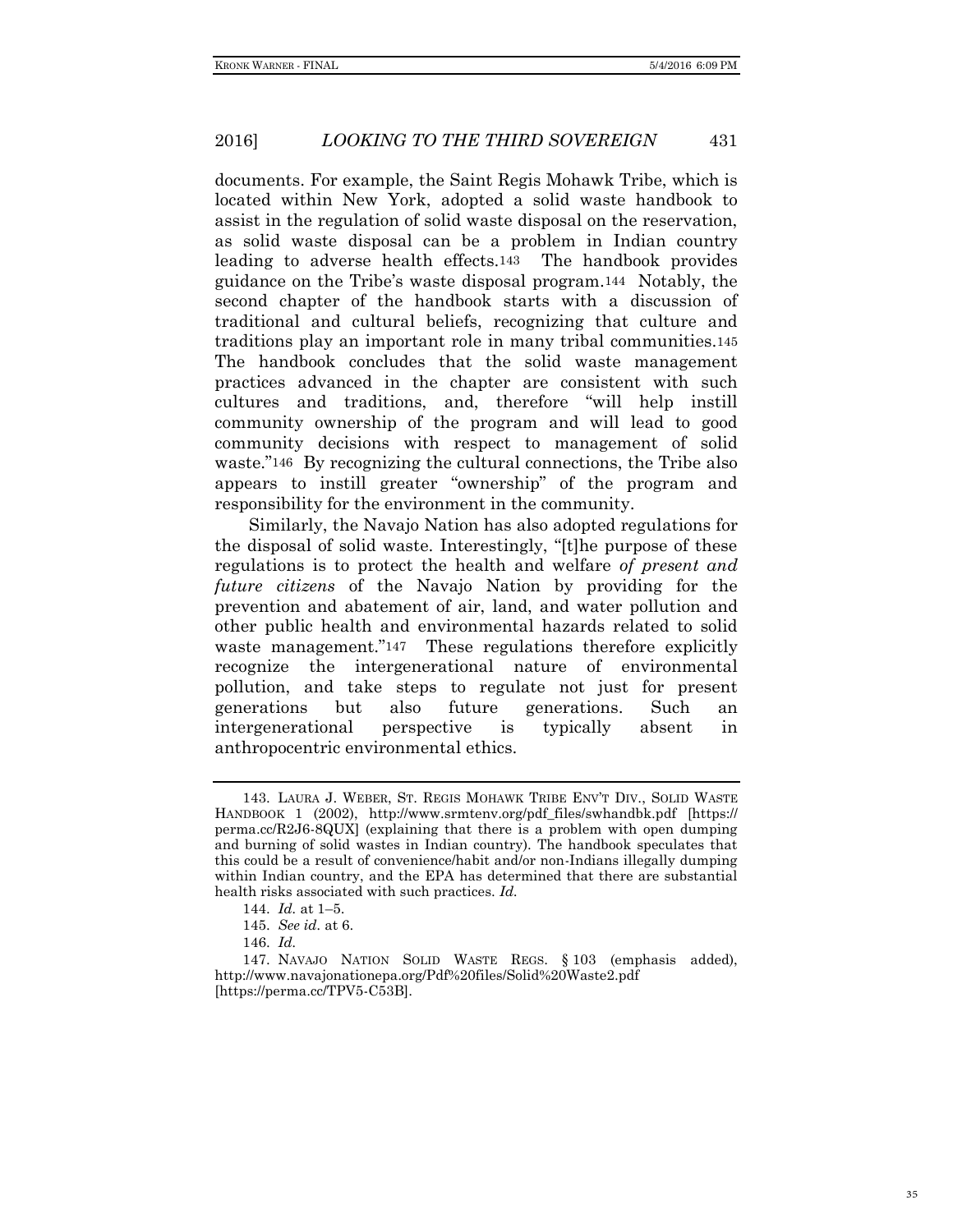For various reasons, some tribes may not currently be in a position to enact "hard" tribal environmental laws.148 These tribes may therefore work to codify the tribal community's environmental ethic without developing a full environmental code or other sources of binding tribal environmental law. Such efforts may manifest themselves in vision statements. For example, the Muscogee (Creek) Nation, which is located within Oklahoma, includes the following statement in its Nation's Vision Statement: "The Muscogee Nation will protect and preserve the environment and be accountable to the people."149 Similarly, it is the mission of the Osage Nation's Congress to "[p]reserve and protect the Nation's environment."150

The same is true for tribes located within New York. The Onondaga Nation, for example, adopted the *Vision for a Clean Onondaga Lake*.151 Not only is the *Vision for a Clean Onondaga Lake* a statement of the Nation's ethical values related to Onondaga Lake, but it also includes references to the Nation's customs and traditions, which suggests that it incorporates elements of customary law as well. The *Vision for a Clean Onondaga Lake* articulates the Nation's goals for Onondaga Lake.152 In addition to broadly describing the vision of the Nation for Onondaga Lake, the *Vision for a Clean Onondaga Lake* also makes reference to protecting against environmental pollution and climate change.153 By restoring the Onondaga

152. *Id.* 

<sup>148.</sup> Elizabeth Ann Kronk Warner, *Examining Tribal Environmental Law*, 39 COLUM. J. ENVTL. L. 42, 73 n.156.

<sup>149.</sup> *Muscogee (Creek) Nation Vision*, MUSCOGEE (CREEK) NATION, http://www.muscogeenation-nsn.gov/Pages/Articles/13April/ visionstatement.html [https://perma.cc/QVT6-SFWK].

<sup>150.</sup> *Legislative Branch*, OSAGE NATION, https://www.osagenation-nsn.gov/ who-we-are/legislative-branch [https://perma.cc/98NF-87XR]. The Osage Nation is located within Oklahoma.

<sup>151.</sup> *Onondaga Nation's Vision for a Clean Onondaga Lake*, ONONDAGA NATION, http://www.onondaganation.org/land-rights/onondaga-nations-visionfor-a-clean-onondaga-lake/ [https://perma.cc/VX2M-TU4W].

<sup>153.</sup> In terms of climate change, the *Vision for a Clean Onondaga Lake*  states:

Due to global warming, the sun's rays are reaching the earth in ways that are harmful to all of us. Global warming and the sun's rays affect the life cycles of fish within Onondaga Lake and will change the habitat so that different plants and animals will thrive along its shores. We will work to lessen the impacts of global warming.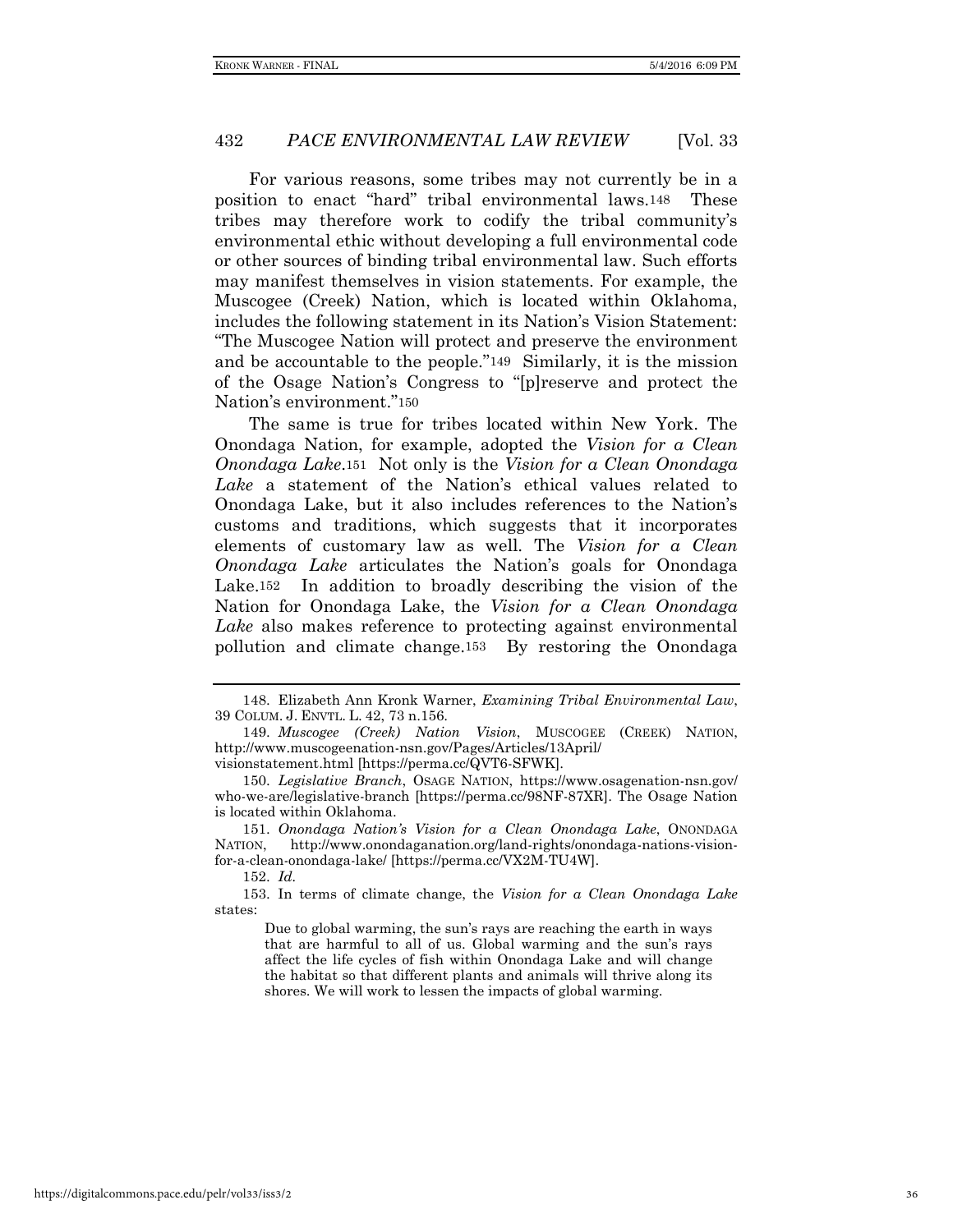Lake, the Nation hopes to "strengthen our culture" and the statement goes on to make numerous explicit statements referencing the culture and traditions of the Nation.154

Furthermore, tribal customs and traditions, sometimes called customary law,155 traditional law and tribal common law,156 can prove constructive in better understanding tribal environmental ethics. As Justice Raymond D. Austin, a retired Associate Justice of the Navajo Nation's Supreme Court, explained, "[e]mbedded in American Indian cultures, languages, religious practices, lore, and sense-of-place are useable values, norms, and mores that can help American Indian peoples overcome reservation problems and improve their living standards."157 Tribal customs and traditions, therefore, can serve as guiding legal concepts,158 but it can be challenging to identify such customs on occasion.159

#### *Id.*

155. "Customary law" often refers to situations where "the unique traditions and customs of different Native American tribes are cited by their tribal courts as authoritative and binding law." Ezra Rosser, *Customary Law: The Way Things Were, Codified*, 8 TRIBAL L.J. 18, 18 (2008).

157. Justice Raymond D. Austin, *American Indian Customary Law in the Modern Courts of American Indian Nations*, 11 WYO. L. REV. 351, 372–73 (2011).

158. *Id.* at 353; Fletcher, *supra* note 156, at, 60–61. Professor Ezra Rosser explains that "[t]he role of customary law depends upon the place of customary law relative to other sources—tribal, state, and federal—of law considered by tribal courts and the consequent level of authority customary law is granted." Rosser, *supra* note 155, at 21. Interestingly, the use of customs and traditions is not limited to tribal courts, as state and federal courts will sometimes rely on common law from English and Norman courts. Fletcher, *supra* note 156, at 61– 62.

159. As Professor Fletcher explains:

customary law is more easily discovered, understood, and applied in [an] insular tribal community where there are few outsiders and the tribal language is widely spoken. Conversely, in tribal communities

<sup>154.</sup> *Id.* Although specific to land and therefore beyond this article's focus on environmental pollution and climate change, the Onondaga Nation also explicitly references the importance of culture in its vision statement on land. *Stewards of the Land*, ONONDAGA NATION, http://www.onondaganation.org/landrights/stewards-of-the-land/ [https://perma.cc/9KKN-8CBA] ("The Nation and its people have a unique spiritual, cultural, and historic relationship with the land, which is embodied in Gayanashagowa, the Great Law of Peace.").

<sup>156.</sup> The question of what constitutes such law and how it should be used in tribal courts is a relatively new question that is still subject to some debate and ultimately beyond the scope of this article. See Matthew L.M. Fletcher, *Rethinking Customary Law in Tribal Court Jurisprudence*, 13 MICH. J. RACE & L. 57, 58–88 (2007), for a discussion of the role of tribal custom and tradition in tribal courts.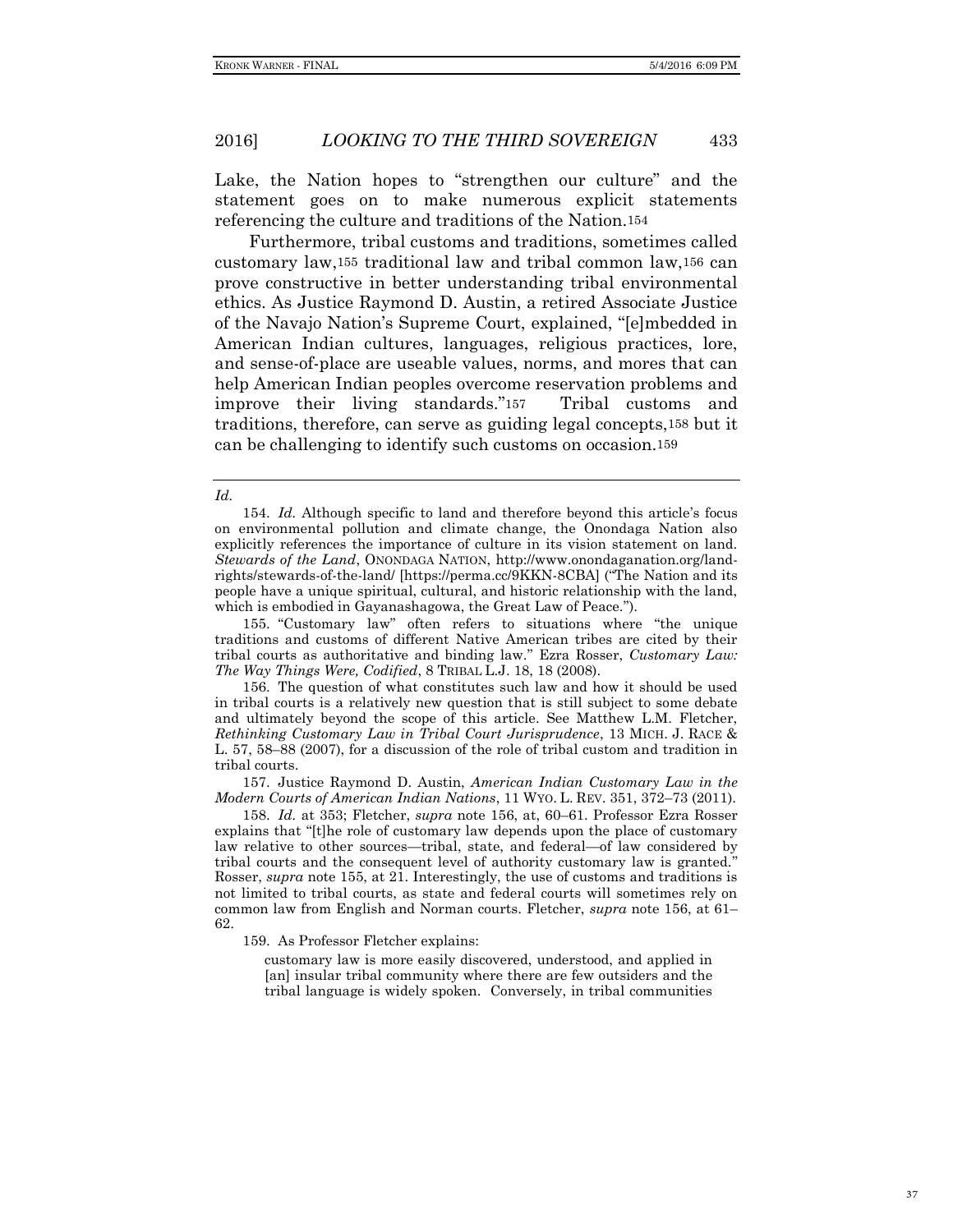One example of tribal customary law is the Haudenosaunee Environmental Protection Process (HEPP). The Haudenosaunee Environmental Task Force (HETF) was created by the Haudenosaunee Confederacy (also known as Iroquois or Six Nations) to assist the Mohawk, Oneida, Onondaga, Cayuga, Seneca, and Tuscarora nations "in exercising their rights and responsibilities with regard to their environmental concerns."160 The HEPP "is designed to incorporate the traditional teachings of the Haudenosaunee as a guide in creating a process that protects the natural world. The HEPP also applies Haudenosaunee values to the environment, using Haudenosaunee knowledge to identify the consequences for violating natural law and to develop culturally based enforcement processes."161 The HEPP incorporates five traditional Haudenosaunee concepts into its environmental guidance: "the Thanksgiving Address; Haudenosaunee Cosmology; Kaienerekowa (Great Law of Peace) with the One Dish, One Spoon Principle; the Code of Handsome Lake; and the Kaswentha (Two Row Wampum) in accordance with the Silver Covenant Chain of Friendship."162 The HEPP also incorporates traditional environmental knowledge.163

Even tribes that do not enact their own tribal environmental laws may effectuate their environmental ethics through use of federal environmental laws. For example, the Northern Cheyenne of Montana generally objected to mining within their tribal lands and on neighboring lands, because of the pollution that

163. *Id.* at 62.

that are (for lack of a better word) assimilated, where the few members are surrounded and outnumbered by nonmembers, and where the tribal language is all but dead, customary law is extremely difficult to discover, understand, and apply.

Fletcher, *supra* note 156, at 59–60. Justice Austin also explains that "[t]ribes left with little of their traditional culture or language are not known to use customary law." Austin, *supra* note 157, at 363–64.

<sup>160.</sup> Brenda E. LaFrance & James E. Costello, *The Haudenosaunee Environmental Protection Process (HEPP): Reinforcing the Three Principles of Goodmindedness, Peacefulness and Strength to Protect the Natural World*, *in*  PRESERVING TRADITION AND UNDERSTANDING THE PAST: PAPERS FROM THE CONFERENCE ON IROQUOIS RESEARCH 61, 61 (Christine Sternberg Patrick ed., 2010), http://www.nysm.nysed.gov/publications/record/vol\_01/pdfs/ CH06LaFrance.Costello.pdf [https://perma.cc/T5YM-9KRW].

<sup>161.</sup> *Id.* at 61.

<sup>162.</sup> *Id.* at 62; see *id.* at 62–64, for a description of these various sources of tribal customary law.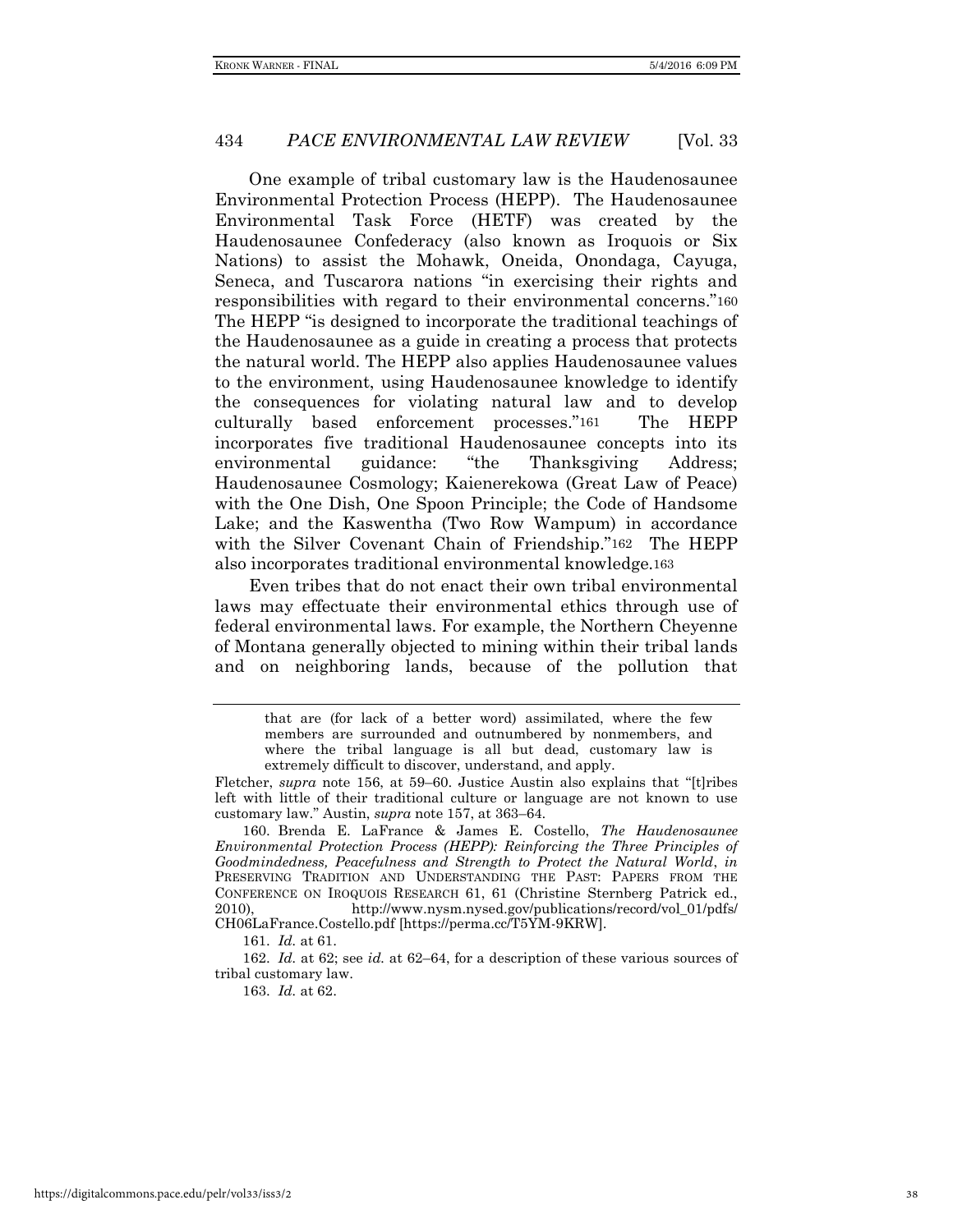resulted.164 The Tribe successfully used the Clean Air Act to petition the federal Environmental Protection Agency to designate the reservation air quality as Class I (near pristine air), which impacted the amount of pollution that could be emitted from nearby power plants that were not within the Tribe's borders.165

As the foregoing demonstrates, tribes not only possess the capacity for innovation, but they are actually doing so. Tribes are adopting and adapting environmental laws (and other types of laws) to reflect their tribal environmental ethics—ethics which differ from American anthropocentric environmental ethics. In this regard, non-tribal governments, such as states and the federal government, may want to turn to the third sovereign tribes—for a better understanding of how alternative environmental ethics may be translated into environmental laws.

## **V. CONCLUSION**

This article demonstrates that many tribes possess environmental ethics different from their American counterparts. Although elements of ethical paradigms considered by non-Native communities, such as animism and deep ecology, may be present in tribal environmental ethics—such tribal ethical paradigms are more than such elements. In this regard, tribes are laboratories of ethical innovation throughout the United States. For a variety of reasons, such as self-determination, unique history, and a strong connection to land, tribes have ample reason to develop alternative environmental ethics, and they have done so. Perhaps more importantly, tribes have gone beyond conceptualizing alternative ethical paradigms to actually implementing such paradigms. As a result, other governments may choose to consider tribal environmental ethics when deciding on an ethical paradigm to address modern environmental challenges, such as climate change. The tribal example is particularly valuable given that tribes have moved beyond merely conceptualizing alternative ethical paradigms toward actually implementing laws based on ethics other than anthropocentrism.

<sup>164.</sup> Tsosie, *supra* note 16, at 297–98.

<sup>165.</sup> *Id*. at 298–99.